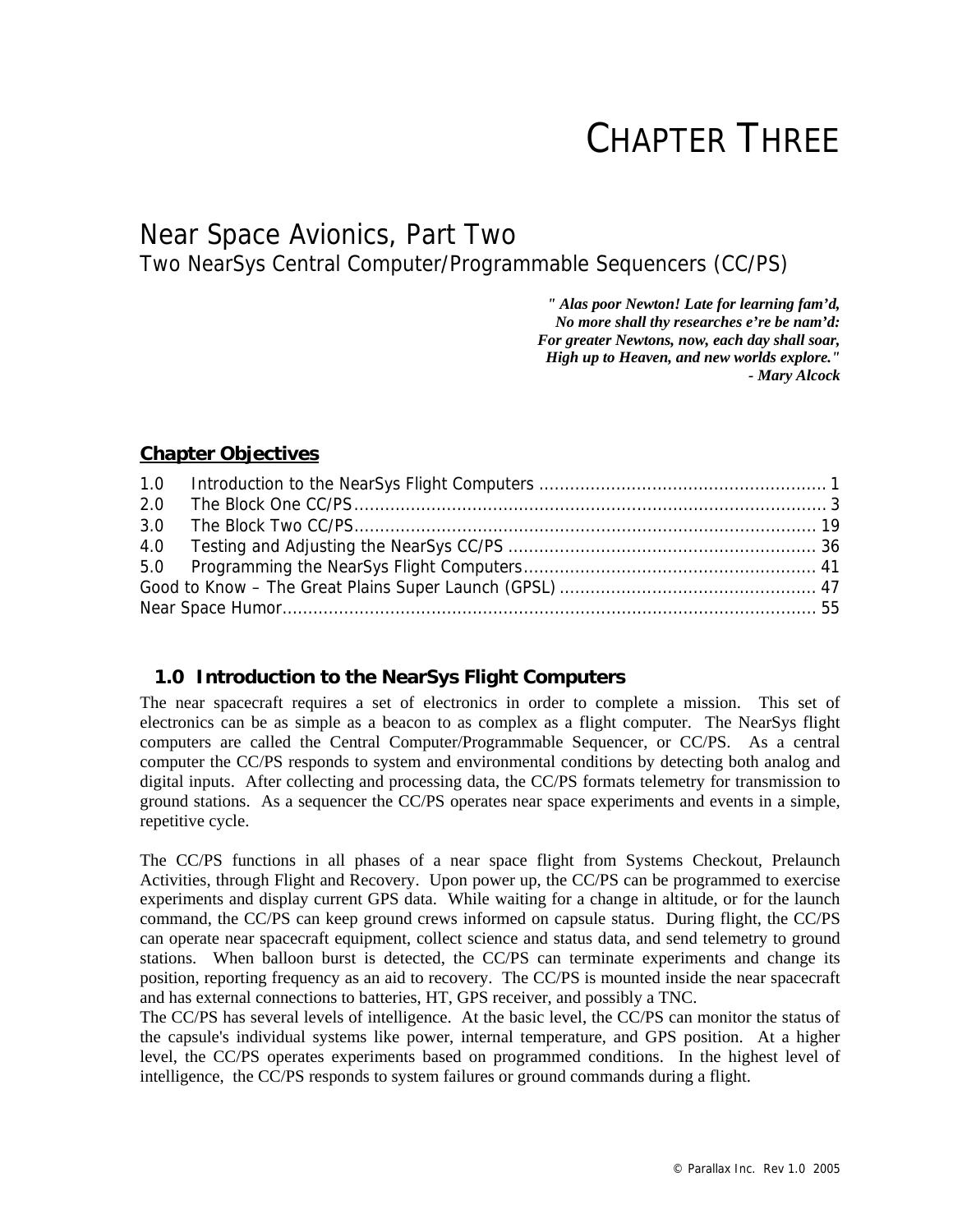The source of intelligence in the CC/PS is one of the BASIC Stamp 2 (BS2) microcontrollers from Parallax, Inc. The microcontroller is programmed to fetch and interpret PBASIC instructions stored in its EEPROM. EEPROM doesn't require battery power to store programs. In this way the EEPROM behaves like a hard drive, storing the program to be executed when the microcontroller starts up. While 2k of memory may not seem like a lot, it's enough memory for about 600 lines of instructions. Typically an entire mission is operated on a single 2k program. In addition to EEPROM, the BS2 has 32 bytes of internal RAM for storing variables that can be updated during program execution. The BS2 uses software UARTs, allowing any I/O pin to function as a simple serial port. This gives every I/O pin on the BS2 the ability to communicate with GPS receivers and TNCs.

Programs for the BS2p are entered on a PC using the free programming software developed by Parallax. On the PC, BS2p programs are checked for syntax and memory usage before being downloaded into EEPROM. In EEPROM the program exists in a tokenized format that the BS2p's microcontroller fetches and interprets.

# 1.1. Block One and Block Two CC/PS

Two flight computers are described in this chapter, the Block One CC/PS and the Block Two CC/PS. Both blocks contain a BASIC Stamp 2, MAX186 ADC, ULN 2803 Darlington pair, and Servo Controller. The difference between the two blocks is that the Block Two has a built-in TNC, whereas the Block One's TNC is external.

 the Block Two CC/PS contains a TNC on the PCB (a MIM) and should be considered experimental. The Block One CC/PS depends on an external TNC. Both flight computers are capable of performing the same experiments during a mission.

# 1.2. Before You Begin Construction

Before you begin constructing the CC/PS, please review Section 1.2 of Chapter 2 for a refresher of recommended soldering tools and techniques. The time you invest in practicing soldering may save you time, money, and aggravation as you build your CC/PS. The soldering tools listed in that section will be necessary to complete your CC/PS.



**Construction** – Tools for soldering the CC/PS PCB.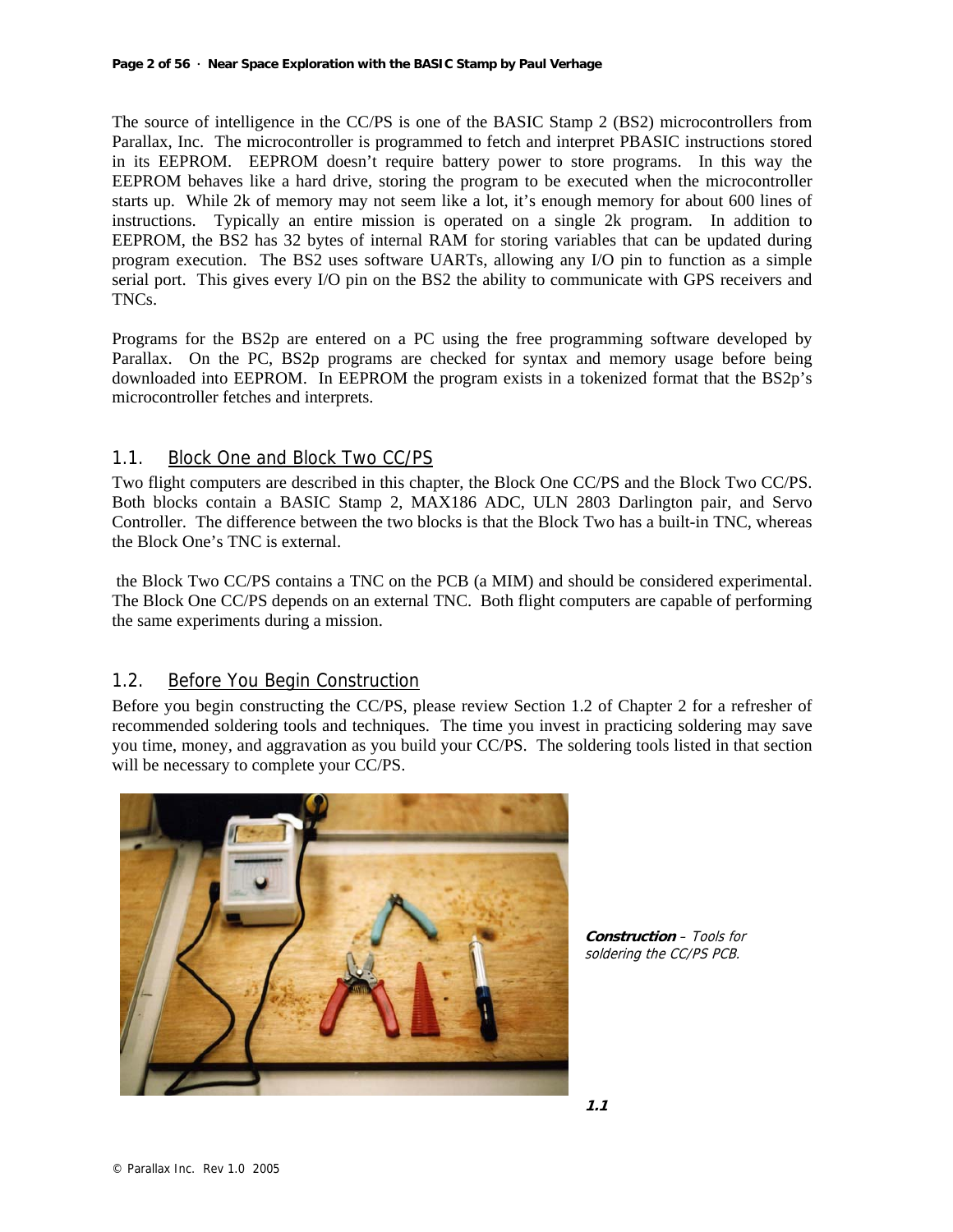# 1.2.1. Other Tools

In addition to your soldering tools, you will need these two listed below to complete your CC/PS:

- Hot glue gun
- Jeweler's screwdrivers
- Hot air gun (heat gun)



**Tools** – Hot glue gun, jeweler's screwdrivers, and hot air gun.

The jeweler's screwdrivers are used to bolt the daughter boards to the CC/PS PCB. The hot air gun is used to shrink heat shrink tubing. Never use a soldering iron to shrink heat shrink tubing. Other than that, enjoy building the CC/PS for your near spacecraft and don't burn your fingers in the process.

# **2.0 The Block One CC/PS**



**The Block One CC/PS** – The completed flight computer. Detailed instruction on how to build it are given in the following sections.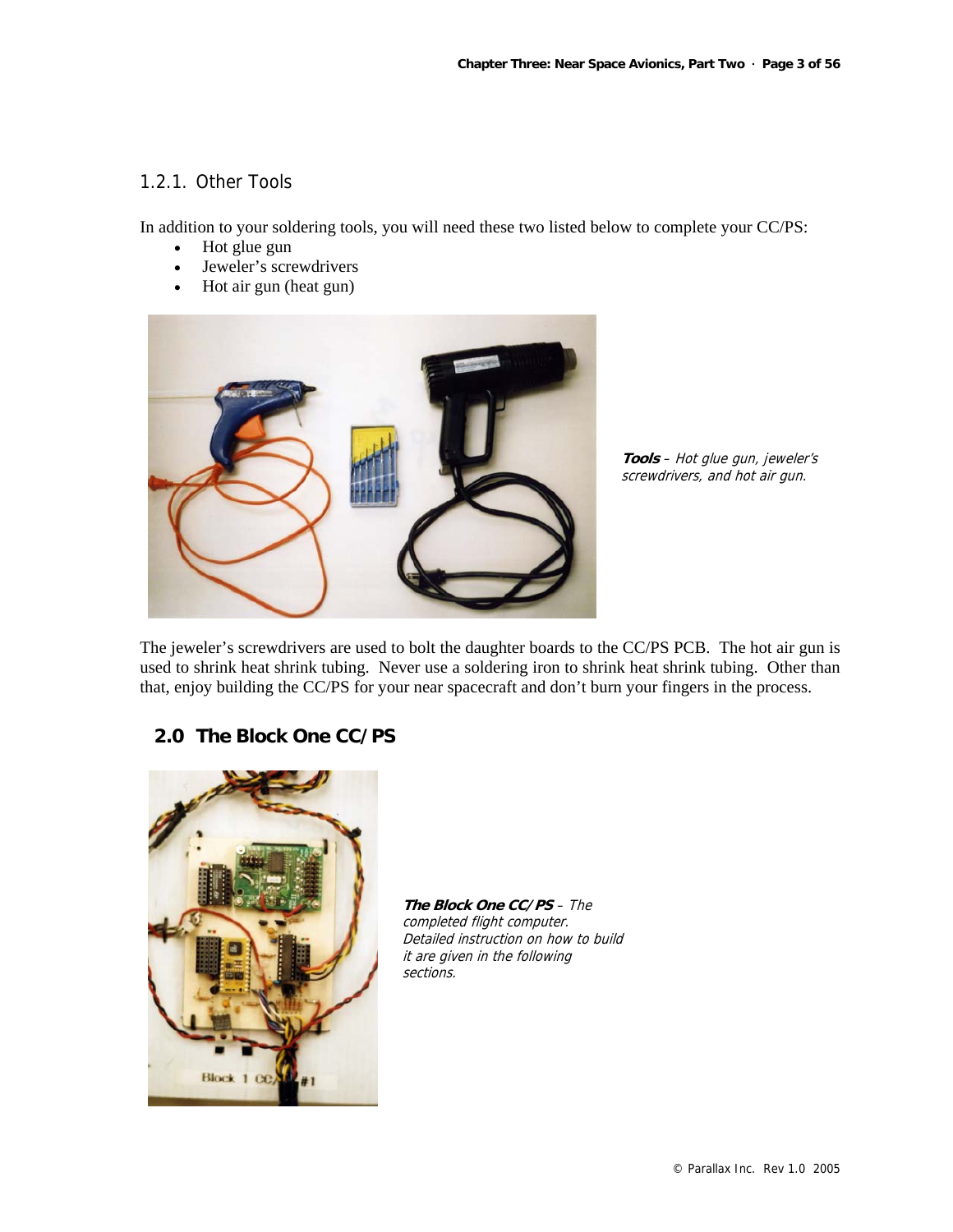

The diagram below shows components and their relationships.

**Block Diagram** –Conceptual view of Block One CC/PS.

In the Block One CC/PS, the BS2p controls the following devices onboard the CC/PS:

- MAX186 Analog-to-Digital Converter (ADC)
- SSC II Serial Servo Controller
- ULN2803 Darlington Pair

The MAX186 digitizes voltages from sensors which output a voltage dependent on the condition they measure. Voltages from 0 to 4.096 Volts are digitized with a resolution of 1mV. The MAX186 can digitize the voltage difference between two channels. The SSC II positions servo motors to a precision of less than one degree. A total of eight servos can be controlled during a mission. The ULN2803 switches on and off devices requiring higher voltage or current levels than the BASIC Stamp can source. A source of additional voltage, the Aux Pwr, is recommended for these devices so they cannot discharge the main battery.

The Block One CC/PS requires an external TNC, like the Kantronics KPC-3+, so there is no TNC mounted on the PCB.

GPS receivers can be connected to the Block One CC/PS in two different ways. In the first way, the GPS talks to both the BASIC Stamp and the TNC simultaneously. This configuration increases the reliability of missions by preventing a communications lock-up should the CC/PS fail. The second way is to connect the GPS receiver to only the BASIC Stamp, which requires the BASIC Stamp to forward GPS sentences to the TNC.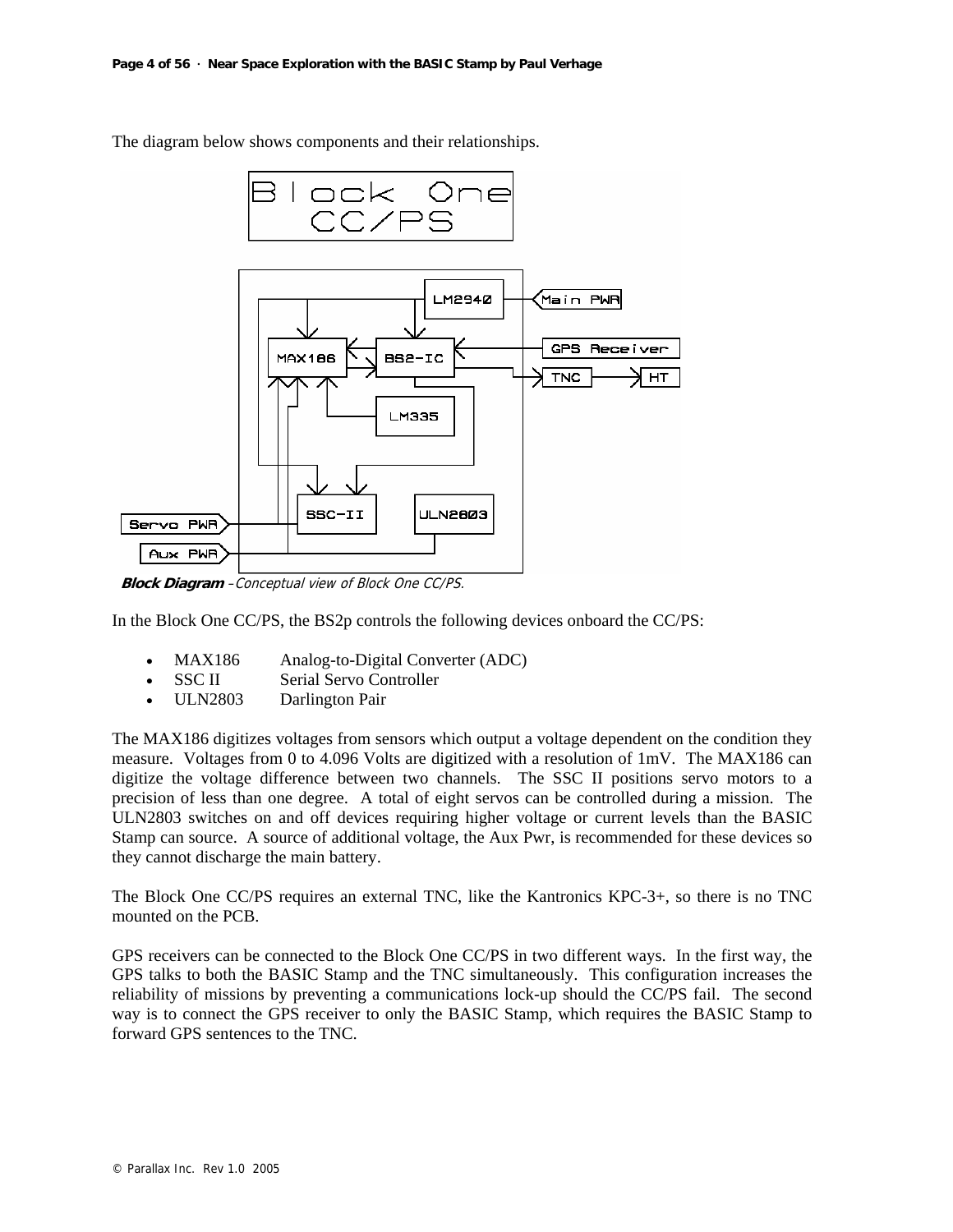While any 24-pin BASIC Stamp 2 can be used in the Block One CC/PS, I recommend a BS2p because of its scratch pad RAM (SPRAM). An entire GPS sentence can be read into SPRAM for later processing.

#### 2.1. Theory of Operation

The following topics are covered under Theory of Operation

- 1. CC/PS Ports
- 2. Devices Internal to the CC/PS
- 3. External Devices Interfaced to the CC/PS
- 4. Function of Each Discrete Component on the CC/PS

# 2.1.1. CC/PS Ports

Ports provide a means to interface real world data to the BS2p. The seven ports function as either input or output, and some operate as both input and output. External devices can be connected to these ports for control instructions and/or data input.

#### BS2p Inputs

The following inputs are available to the BS2p:

- Eight channels of ADC, each with twelve bits of resolution
- GPS sentences from the GPS receiver
- Ground commands sent through the TNC
- Eight I/O ports

#### BS2p Outputs

The following outputs are available to the BS2p:

- Telemetry to the TNC
- Commands to the SSC II to position up to eight servos
- Eight channels of high power (up to 12 Volts at 1 amp) digital output
- Eight I/O ports

Now the ports in greater detail:

#### **I/O Expansion Port**

Data Type: Digital (Analog when filtered) Data Direction: Input and Output

The CC/PS contains eight expansion ports. Each port contains its own BS2p I/O pin, +5 Volts, Ground, Clock line, and Data line. Each expansion port allows commands to be sent to devices through protocols like serial,  $I^2C$ , SPI (serial peripheral interface) and 1-Wire. Expansion ports also operate low power devices like electric switches on cameras. Each expansion port can also collect data from sensors like Geiger counters and light-to-frequency converters. With the combination of pins available at each I/O port, a single cable can power, command, and collect data from a sensor connected to the expansion port

#### **ULN2803 High Power Port**

Data Type: Digital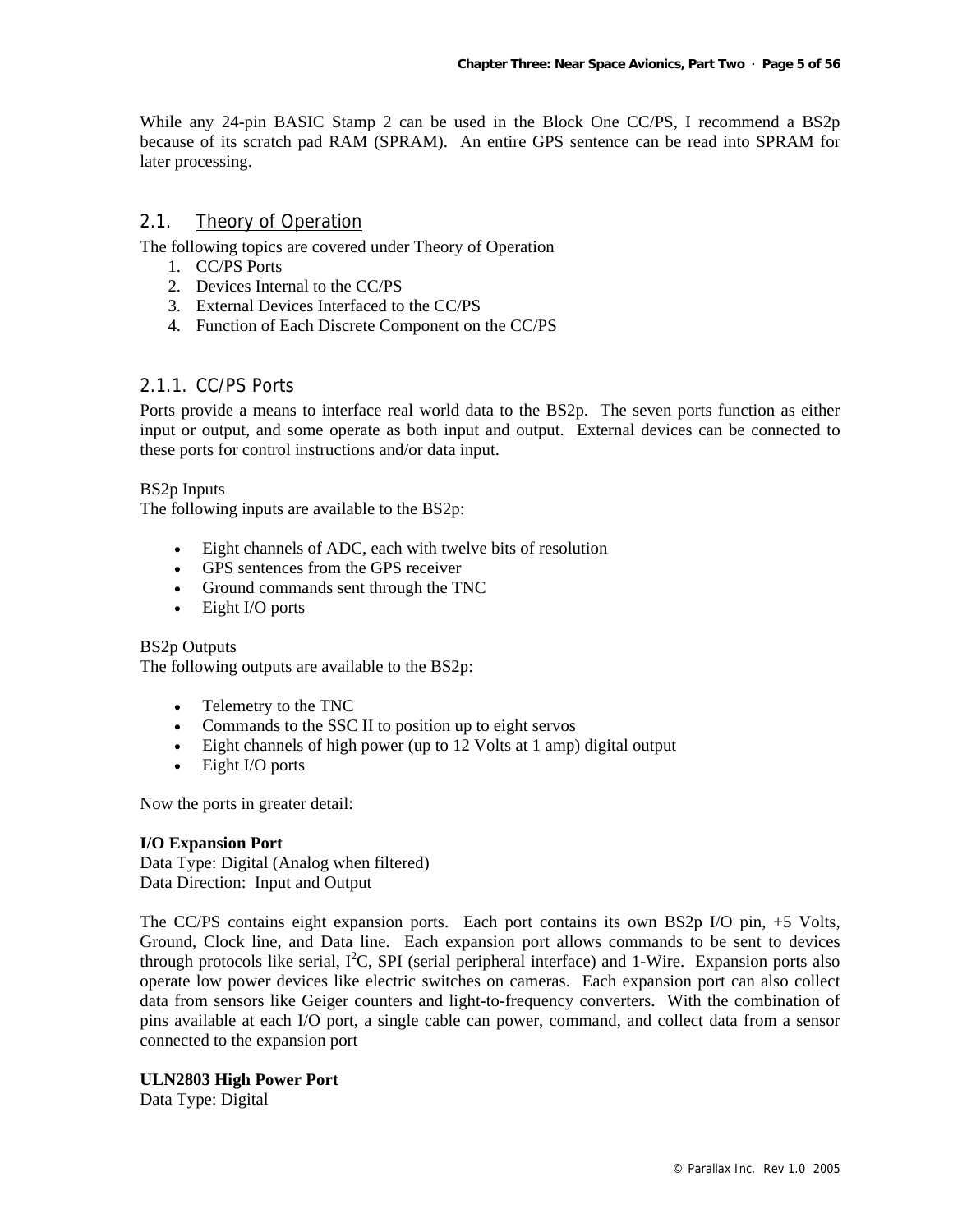Data Direction: Output

The BS2p drives high power loads (up to one amp at twelve Volts) through a ULN2803, Darlington pair IC. An additional battery is required onboard the near spacecraft as the source of auxiliary voltage.

Jumper wires make the connection between BS2p I/O pins and the inputs of the ULN2803. A command to activate a ULN2803 output is made by setting the corresponding I/O pin high. When activated, auxiliary power is available to the corresponding output of the ULN2803.

#### **SSC II Servo Port**

Data Type: PWM Digital Data Direction: Output

The SSC II allows the BS2p to position up to eight servos. The serial connection between the BS2p and SSC II is hard wired into the CC/PS PCB.

#### **ADC Analog Port**

Data Type: Analog Data Direction: Input

The ADC ports convert analog voltages into digital values upon command from the BS2p. Analog voltages are digitized with 12 bits of resolution and the maximum input voltage is 4.096 Volts. The analog ports are typically used to record the results of sensors, but can be configured to digitize near spacecraft voltages and temperature through the use of four jumpers.

#### **ADC Jumpers**

Jumpers one through three are located above the MAX186 and jumper four is located below it. When the jumpers are shorted with a shorting block, the corresponding sensor is connected to the MAX186 through a specific ADC channel. When shorted, no external sensor can be attached to that particular ADC channel. When the shorting block is removed, that particular ADC channel can accept external sensors. The table below is a list of jumpers, sensors, and ADC channels for the four jumpers.

| Jumper | Sensor      | ADC |
|--------|-------------|-----|
|        | Main V      |     |
|        | Aux V       |     |
|        | Servo V     |     |
|        | Temperature |     |

**GPS Port**  Data Type: Digital Data Direction: Input and Output

The BS2p receives GPS sentences through the GPS Port. In most cases the CC/PS is programmed only to read GPS sentences in order to determine the altitude at which experiments are performed. However some GPS receivers have the capability to act on commands sent to them. The Block One CC/PS is designed to allow the BS2p to send commands to a GPS receiver.

**TNC Port**  Data Type: Digital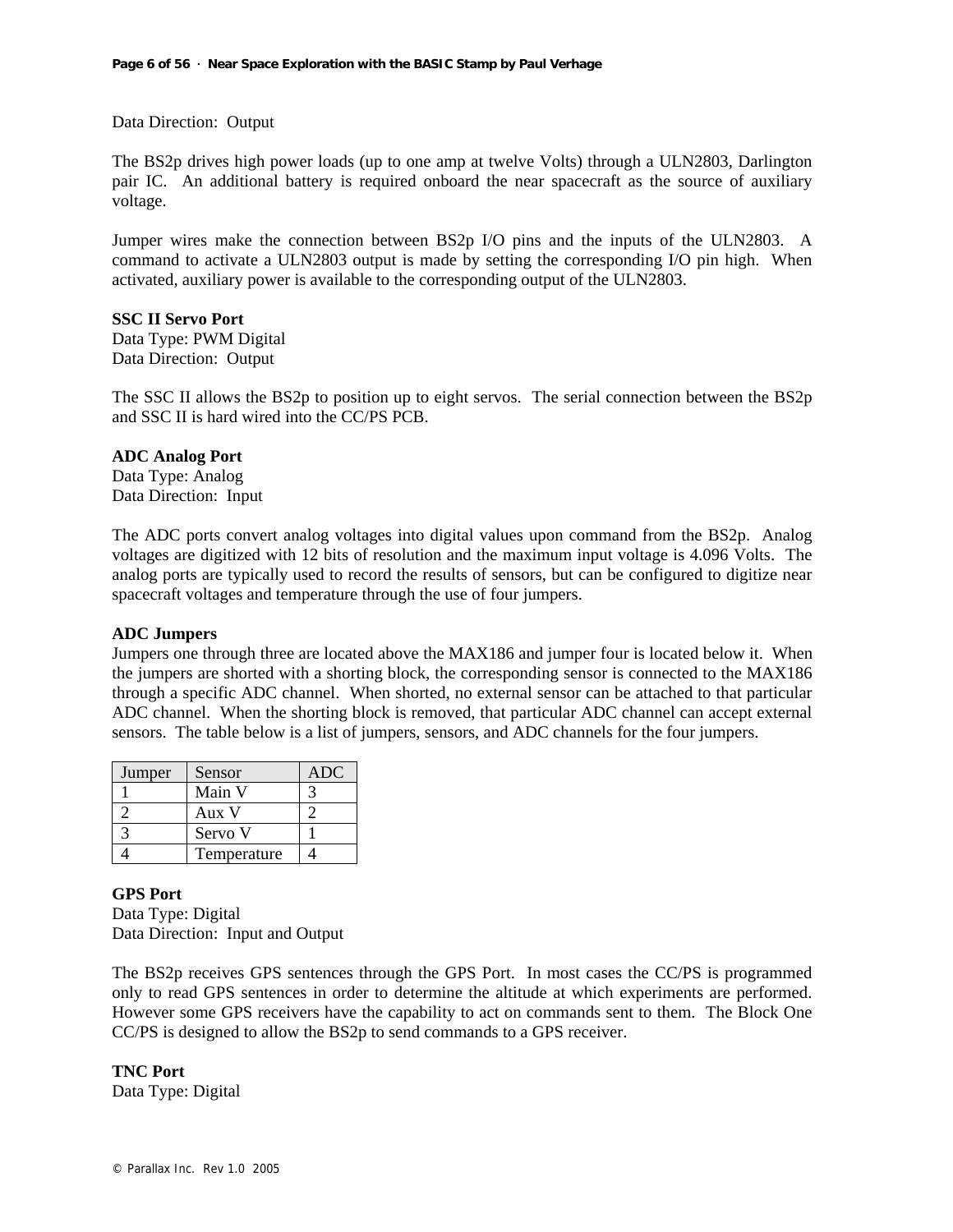Data Direction: Input and Output

The BS2p may need to send telemetry to ground stations. Ground stations may find it necessary to send commands to the CC/PS through packet radio. Depending on the TNC and how it is wired into the Block One CC/PS, the TNC Port may allow two-way digital communications between ground stations and the near spacecraft.

# 2.1.2. Devices Onboard and Interfaced to the CC/PS

#### **BS2p (Programmable Microcontroller)**

The CC/PS is built on a double-sided printed circuit board measuring four inches by six inches. At the heart of the CC/PS is a Parallax BS2p. The BS2p has 32 bytes of RAM and 16k bytes of EEPROM. In addition, there are 128 bytes of Scratch Pad RAM (SPRAM). One step in configuring an near spacecraft for a mission is programming the BS2p onboard the CC/PS with the necessary flight code.

#### **Serial Servo Controller 2 (SSC II)**

The SSC II positions up to eight servos in accordance to commands from the BS2p. The servos require their own battery in the near spacecraft. The use of a separate servo battery prevents a bad servo from discharging the main battery and shutting down the CC/PS.

The BS2p sends commands to the SSC II at 2400 baud, N81. The commands specify which servo is to be placed to which position. Serial commands to the SSC II begin with a start byte 255h, followed with a servo number (1 to 8), then followed with a position byte. Some servos are capable of rotating 180 degrees while others can rotate only 90 degrees. With 255 available positions, servos can be positioned with a precision of less than one degree. After the command to position a servo is received, the SSC II maintains the servo's position without further instruction. Power to operate servos is provided by the servo battery (Servo V).

#### **ULN2803 (Darlington Pair Transistor Switch)**

The BS2p places input pins of the ULN2803 high, activating outputs. The ULN2803 is an eight pair Darlington transistor IC. A Darlington pair consists of two transistors. Energizing the base of the first transistor lets current flow into the base of the second transistor, increasing the gain of the transistor pair. Darlington pair transistors allow the BS2p to source voltages and currents in excess of the BS2p's limit of 5 Volts at 20 mA. Auxiliary Power provides voltage and current for the ULN2803. By using a separate battery for Aux V, problems with devices using it cannot drain the main battery (Main V), thus preserving flight functions in case of in-flight accidents.

#### **MAX186 Analog to Digital Converter (ADC)**

The MAX186 is the primary analog to digital converter for the CC/PS. The MAX186 digitizes eight analog inputs whose voltages do not exceed 4.096 Volts. The resolution of the MAX186 is 12 bits, yielding a precision of one millivolt. Results of the A to D conversion are either relayed to ground stations or used by the BS2p.

The MAX186 is a SPI serial device. To begin a conversion, its chip enable pin is brought low. Then the commands for which channel the MAX186 is to digitize is shifted out by the BS2p (the commands for the MAX186 are stored in a lookup table). Afterwards the results of the conversion (twelve bits) are shifted back to the BS2p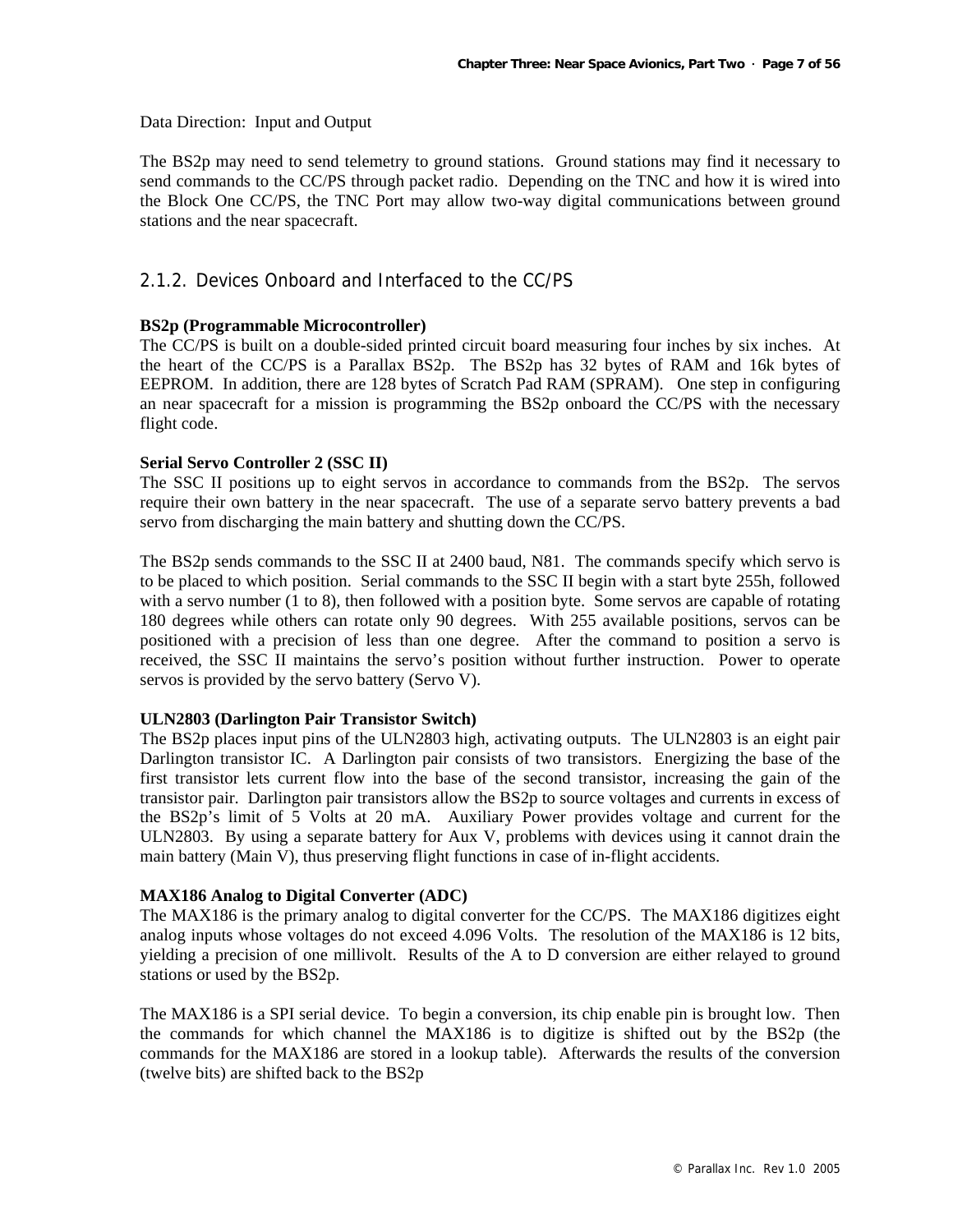The BS2p communicates with the MAX186 via SPI, a synchronous serial protocol using either two or three wires for communication and one wire to activate the IC. The first wire sends the clock signal, which synchronizes the flow of data. The last two are data in and data out, although in the CC/PS the two data wires are shared. To begin a communication session to digitize a voltage and return the results to the BS2p, the BS2p first asserts the CE pin of the MAX186 high. Now the MAX186 is ready to receive serial data from the BS2p. Commands are sent to the DI pin of the MAX186 over the DATA\_IO pin of the BS2p and clocked by the CLK pin of the BS2p. Every pulse of serial data to the MAX186 is "signaled" by the clock pulse. Eight clock pulses are required to instruct the MAX186 as to which pin to digitize. There are other options available with the MAX186, but they are not used with the CC/PS. The BS2p then clocks twelve more times, reading bits from the MAX186. The result is 12 bits, or 1.5 bytes, long. A one-word variable is required to store the result of the conversion.

# 2.1.3. Function of Each Component

The function of each discrete component on the CC/PS is listed in the table below.

| Component       | Function                                              |
|-----------------|-------------------------------------------------------|
| R1 & R2         | Voltage divider for Servo Voltage for the ADC         |
| R3 & R4         | Voltage divider for Auxiliary Voltage for the ADC     |
| R5 & R6         | Voltage divider for Main Voltage for the ADC          |
| R7              | Current limiting resistor for LED                     |
| R8              | Pull-down resistor for BS2p reset                     |
| R <sub>9</sub>  | Current limiting resistor for reset transistor $(Q1)$ |
| R10             | Current limiting resistor for ADC data-out            |
| R11             | Current limiting resistor for temperature sensor (D2) |
| C1              | Filtering capacitor for voltage regulator (U1)        |
| C2              | Filtering capacitor for voltage regulator (U1)        |
| $\overline{C}3$ | Filtering capacitor for ADC Port                      |
| $C4 - C9$       | Filtering capacitors for ADC                          |
| D1              | Power ON indicator of CC/PS                           |
| D2              | Temperature sensor                                    |
| U1              | Low dropout voltage regulator                         |
| Q1              | Switch to force BS2p reset                            |

# 2.2. Construction of the Block One CC/PS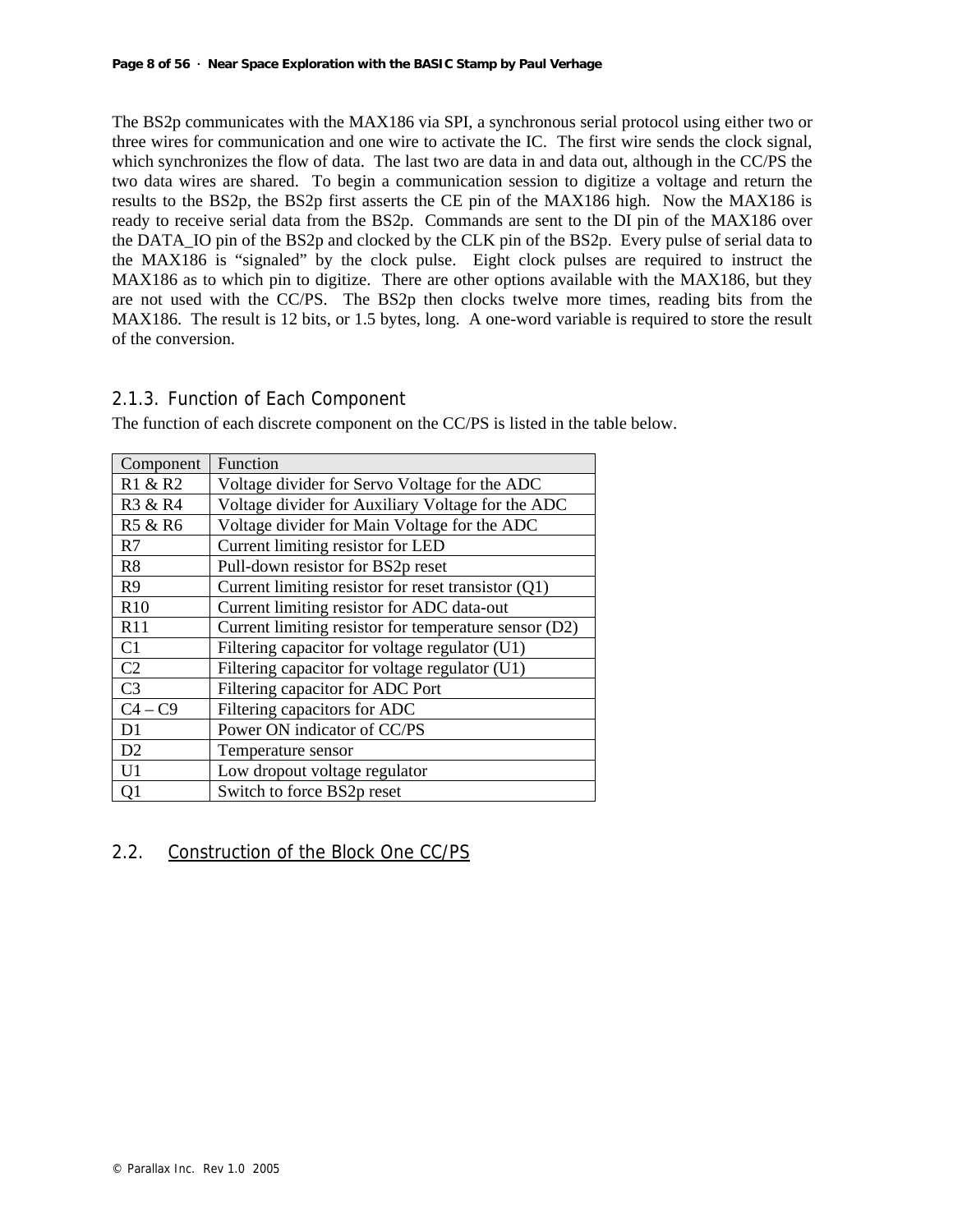

#### **Schematic of CC/PS Block 1**

First inspect the CC/PS PCB for shorted or broken traces. Then collect the following components listed in the table below.

# 2.2.1. Components

| Part                    | Value            | Quantity       |
|-------------------------|------------------|----------------|
| Resistor                | 1k               | 3              |
| Resistor                | 10k              | 6              |
| Resistor                | 15k              |                |
| Resistor                | 22k              |                |
| Capacitor               | $0.01$ uF        |                |
| Capacitor               | $0.1$ uF         | 5              |
| Capacitor, Tantalum     | $4.7 \text{ uF}$ | $\overline{2}$ |
| Capacitor, electrolytic | $22 \text{ uF}$  |                |
| Temperature sensor      | LM335            |                |
| Voltage Regulator       | LM2940T-5        |                |
| Darlington Pair IC      | <b>ULN2803</b>   |                |
| Transistor              | 2N3904           |                |
| ADC                     | <b>MAX186</b>    |                |

Miscellaneous Parts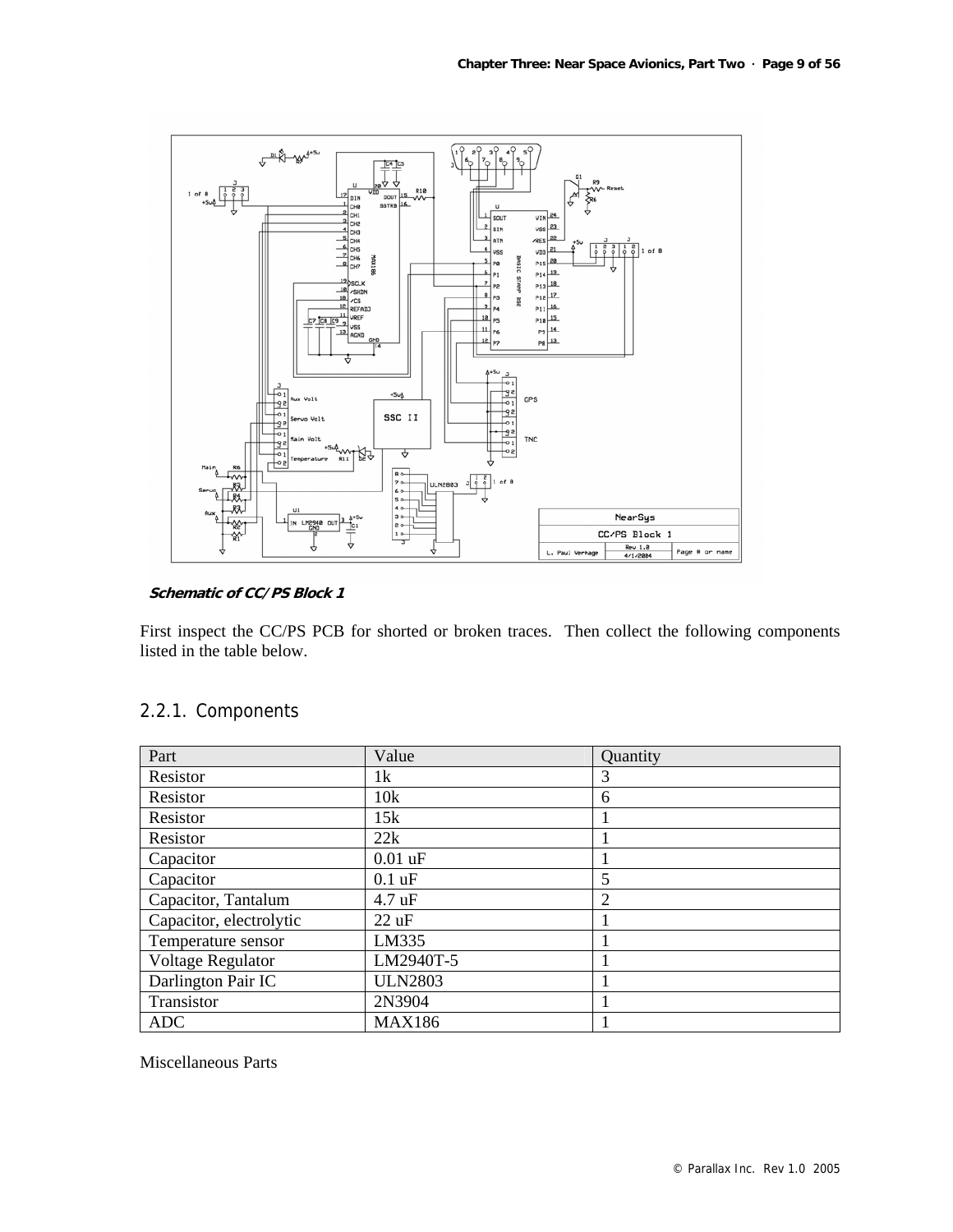| Part                       | Value                                | Quantity       | Supplier | Part Number |
|----------------------------|--------------------------------------|----------------|----------|-------------|
| <b>DIP</b> Socket          | $18 \text{ pins}, 0.3" \text{ wide}$ |                |          |             |
| <b>DIP</b> Socket          | $20$ pins $0.3$ " wide               |                |          |             |
| <b>DIP</b> Socket          | $24 \text{ pins } 0.6" \text{ wide}$ |                |          |             |
| .025" female receptacles   | 8 pin double row headers             | $\overline{4}$ | Jameco   | 70720       |
| $(0.1)$ " between centers) |                                      |                |          |             |
| .025" female receptacles   | 8 pin single row headers             | 3              |          | 70754       |
| .025" male headers         | 8 pin double row pins                |                | Jameco   | 160881      |
|                            |                                      |                |          | 117196      |
| <b>Shorting Block</b>      |                                      | $\overline{4}$ |          |             |

# 2.2.2. Daughter Boards

Apart from the components, the following completed daughter boards are needed to complete the CC/PS.

| Part                 | Quantity |
|----------------------|----------|
| <b>BASIC Stamp 2</b> |          |
| SSC II               |          |

# 2.2.3. CC/PS Cables

Eight cables interface power and data to and from the CC/PS. The next table lists components required to make these cables.

| Part                               | Value                     | Quantity | Supplier                   |
|------------------------------------|---------------------------|----------|----------------------------|
| Powerpole® Connectors <sup>A</sup> |                           | 3 pairs  | Hobby and electronic shops |
| Mini Toggle Switch                 | SPST or SPDT              | 3        | Jameco #26315              |
| D-Subminiature Connector           | 9-Position female         |          |                            |
| D-Subminiature Connector           | 9-Position male           |          |                            |
| D-Subminiature Connector           | 25-Position male          |          |                            |
| #24 AWG Stranded Wire              | Assorted colors           |          |                            |
| <b>Heat Shrink Tubing</b>          | <b>Assorted diameters</b> |          |                            |
| Nylon wire ties                    |                           |          |                            |

# 2.3. Sequence of Construction

Refer to the following diagram when placing components on the PCB.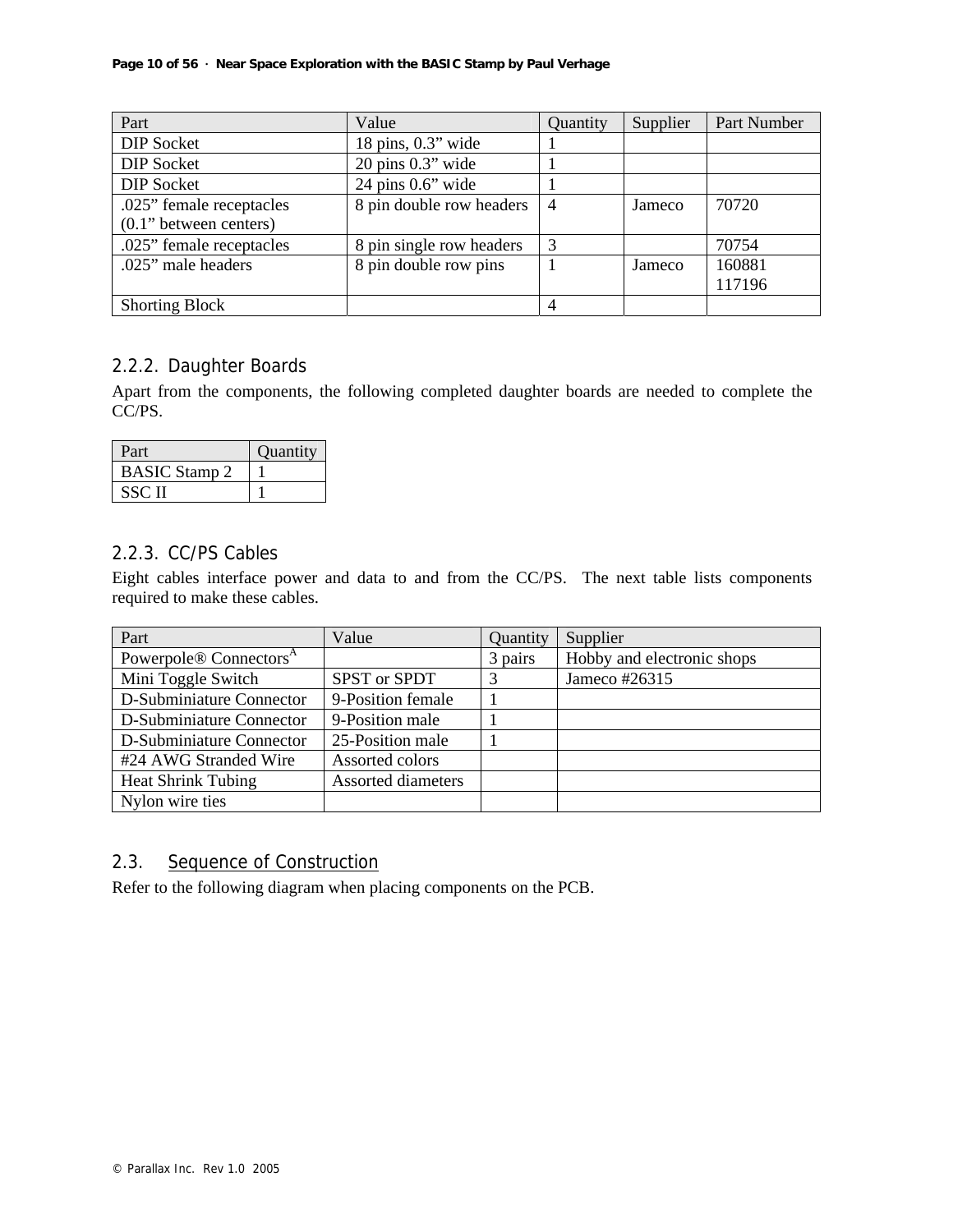

**Component Placement** – Parts Placement for Block One CC/PS

#### 2.3.1. Jumpers

First solder the jumper wires. Jumper wires make electrical connections across copper traces without causing shorts. There are four jumper wires on the Block One CC/PS. To make a jumper wire, first cut a solid #22 or #24 AWG wire to  $\frac{1}{2}$ " longer than the length of the jump. Strip  $\frac{1}{4}$ " of insulation from both ends, and then bend the ends at right angles to the wire. After soldering the wire into the via hole, snip the protruding ends of the via lead. An alternative is to use zero ohm resistors in place of jumper wires. Do not use bare wires (like cut resistor leads) to form the jumpers. Using insulated wire instead prevents dropped objects from shorting out the CC/PS, another one of those events that occurs at 100,000 feet rather than on the ground.

### 2.3.2. SSC II

The SSC II on the CC/PS is a daughter board that offloads some of the work from the BS2p. In this case, it is control of the servos that the SSC II takes care of, at the command of the BS2p. Four connections are needed to connect the SSC II to the CC/PS, one mechanical and three pairs of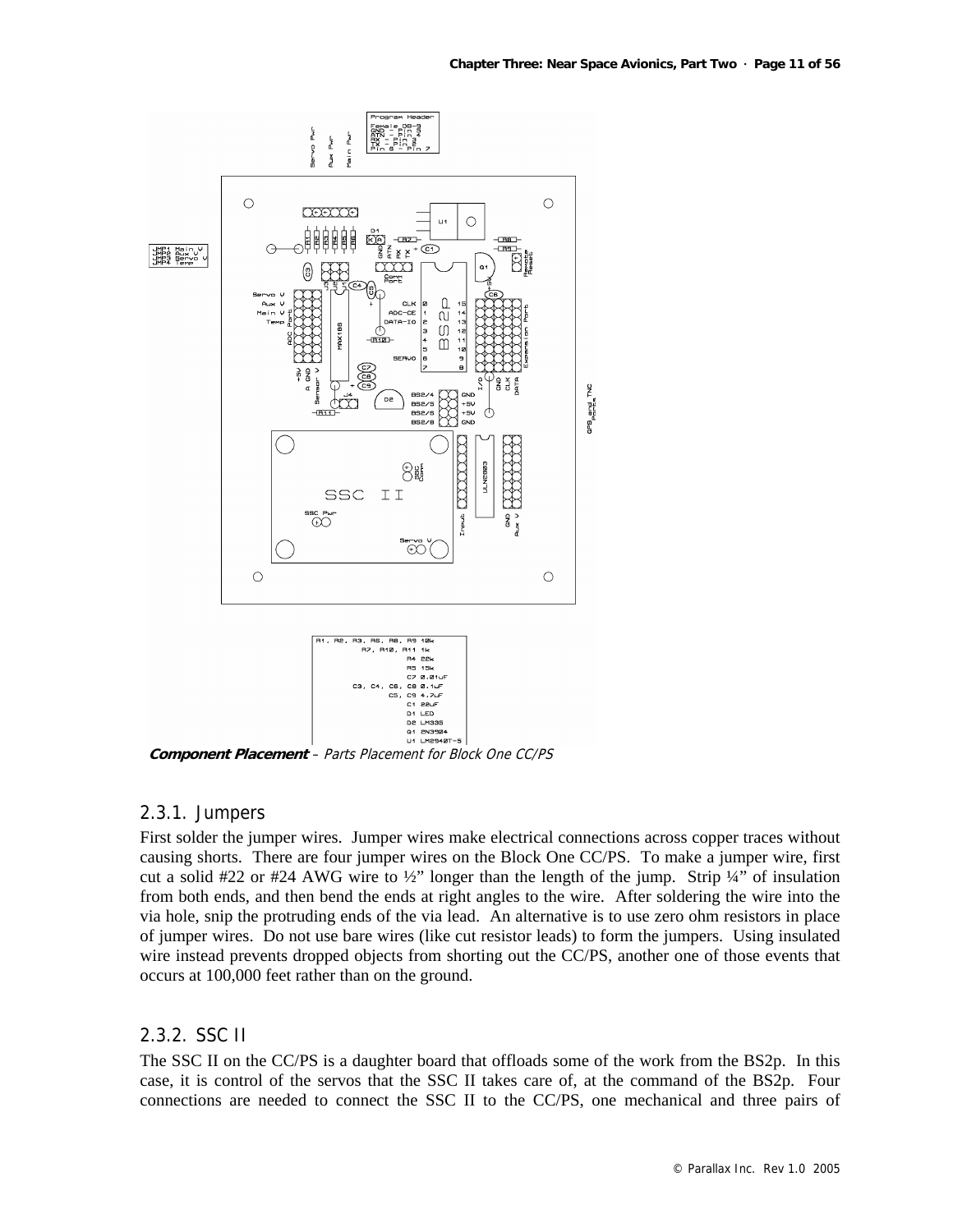electrical. One electrical pair is the servo battery connector and is already soldered to the SSC II. The second electrical pair is power for the SSC II. It arrives attached to the SSC II with a nine-volt battery snap at the end. The remaining pair needs to be added.

- Communication Connection
	- √ Cut two 2" lengths of #24 AWG wire, one red and the other black or green.
	- $\sqrt{\phantom{a}}$  Strip ¼" of insulation from both ends of all the wires and set aside for a few minutes.
	- √ Modify the SSC II by removing the RJ-11 phone jack from the board:
	- √ Cut the plastic tabs holding the RJ-11 jack to the PCB.
	- $\sqrt{\phantom{a}}$  With a solder sucker and soldering iron, remove the four solder joints of the RJ-11.
	- √ Carefully lift the RJ-11 as you continue to heat its solder pads.
	- $\sqrt{\phantom{a}}$  Discard the RJ-11 jack.

Beneath the former location of the RJ-11 jack you'll notice four solder pads aligned in two diagonal pairs. Two of the solder pads are connected to each other with a thin copper trace. These two pads are ground connections. The remaining two solder pads are the signal connections.

- √ Solder a wire into one of the signal solder pads.
- √ Solder the second wire into the ground solder pads.

#### • SSC II Power Connection

Before you begin, note which SSC II solder pad has the ground wire (black wire) of the nine-volt battery snap.

- $\sqrt{\phantom{a}}$  Remove the red wire of the nine-volt battery snap from the SSC II with a soldering iron.
- √ Located a solder pad marked +5V.
- √ Solder the red wire to this solder pad.
- $\sqrt{\phantom{a}}$  Cut off the nine-volt battery snap, making the wire lengths about 2" long.

#### • Servo Battery Power

Two wires provide voltage for servos and are located at the bottom of the SSC II. Cut these wires to a length of two inches.

After modifying the SSC II (and voiding its warranty), strip ¼" of insulation from the ends of the wires. Some wires can be passed through the holes remaining from the RJ-11 jack; however, it's not necessary to do this. Note carefully which CC/PS pads are for which electrical connection. Solder the wires to their appropriate pads in the PCB.

#### • Mechanical Connection

A three-millimeter thick sheet of foamed neoprene rubber is the easiest way to mount the SSC II to the CC/PS. The foam is available at craft and hobby shops and is sold under the name Foamies®. <sup>B</sup>They come in a variety of colors, so I suppose you can color coordinate your CC/PS. Cut the foam sheet to size then cut holes in it for the SSC II crystal and mounting holes.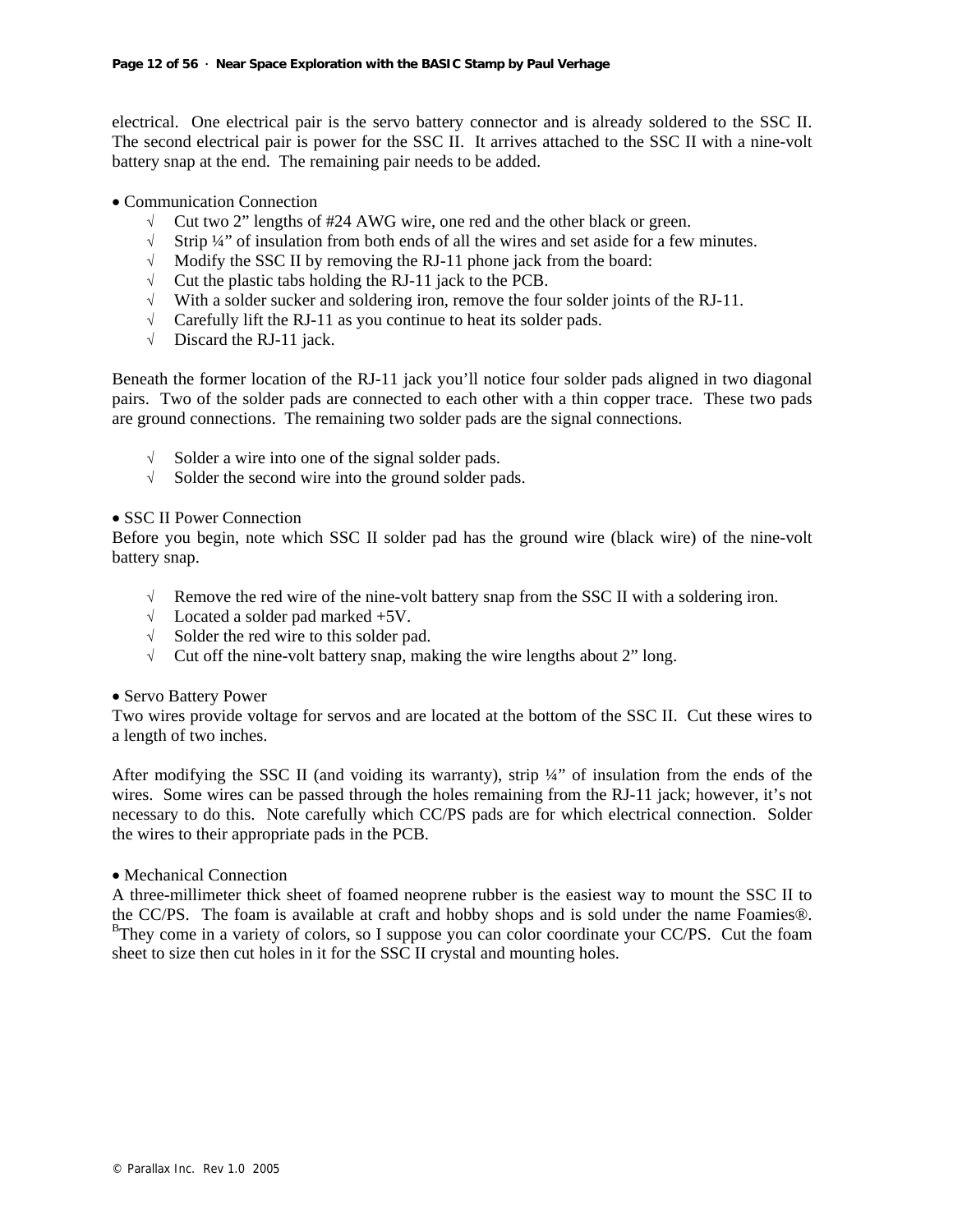

**Foamies®** – Foam neoprene.

Fold the SSC II wires and place the neoprene sheet under the SSC II. Use 2-56 hardware to bolt the SSC II to the CC/PS PCB. Bolt lengths of  $3/8$ " suffice, but I have only found  $\frac{1}{2}$ " long bolts. I haven't needed washers, as the nuts are sufficiently large.

# 2.3.3. Sockets

The CC/PS has three sockets for ICs. Insert the sockets into the CC/PS as indicated on the CC/PS diagram. This means the notches of all three sockets are oriented towards the top of the PCB. Electrically it doesn't matter if the socket is placed upside down or right side up, but by correctly orienting the sockets, it's easier to properly orient their ICs, which must be placed in the correct orientation. To solder IC sockets, use this procedure: First solder the IC sockets only at two diagonally opposite pins. Press on the socket with your finger and then reheat each diagonal pin with the soldering iron. The IC socket will snap down on the PCB if it's not properly seated. Now finish soldering the socket by soldering its remaining pins.

#### 2.3.4. Expansion Ports

The expansion ports occur in rows eight receptacles wide. The female receptacles needed are five double rows of headers eight pins long. Three single sided rows of headers eight pins long are required to build the ports. To save money, purchase longer receptacles and cut them to length.

- √ Cut the receptacles to length using a sharp Exacto knife.
- √ Insert all the receptacles of an entire port before soldering any of them.
- √ Press the receptacle bases down firmly to the PCB.
- √ Ensure the receptacles are snug to the CC/PS board and vertical to the PCB and parallel to their neighbors.
- $\sqrt{\phantom{a}}$  Solder the receptacles. Note: If the receptacles are loose, hold them down to the CC/PS with a piece of masking tape before flipping the CC/PS over on its back.
- √ After soldering the receptacles, make sure no solder bridges were formed.

#### 2.3.5. Discrete Components

Place components into the CC/PS PCB according to Diagram 2-1. The most important items are the electrolytic capacitors. If you put them in backwards, the CC/PS will probably let you know by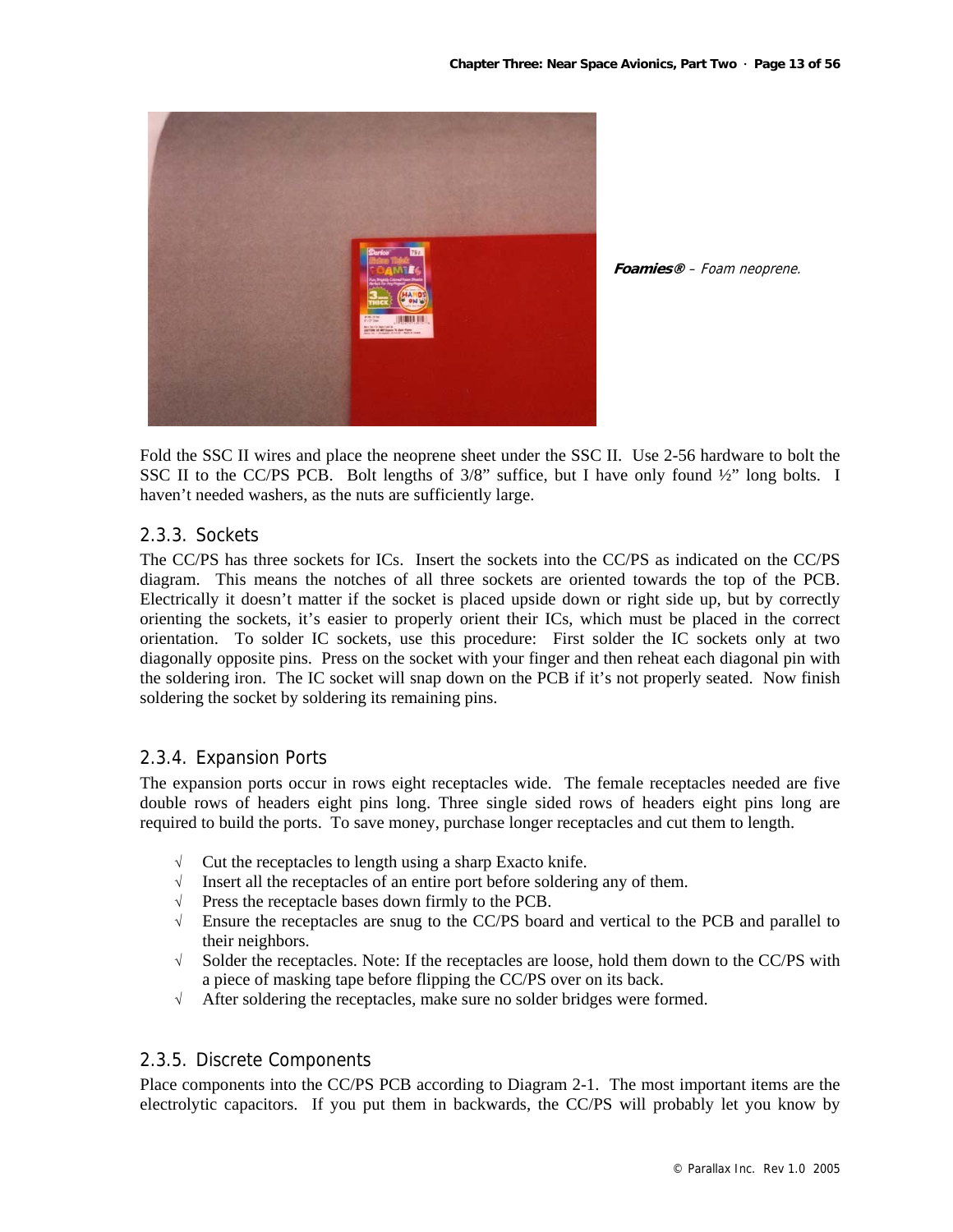exploding the caps. There are three electrolytic capacitors: C2, C5, and C9. Watch the polarity markings on the caps and the CC/PS diagram.



**Tantalum Capacitor** – The positive lead is the one indicated – not the negative, as in an aluminum electrolytic capacitor.

Bend resistors to a length of 0.4 inches with a lead bender, available at Radio Shack. Q1 and D2 are in identical looking TO-92 form factors. Read their faces carefully before installing them into the CC/PS. The CC/PS diagram shows their proper orientation. After soldering each component, clip the excess leads.



**Lead Bender** – This tool allows component leads to be bent to the perfect length and angle.

Component Checklist

- R1 10k
- R2 10k
- $\bullet$  R3 10k
- $\bullet$  R4 22k
- R5 15k
- R6 10k
- $R7$  1k
- R8 10k
- R9 10k
- $R10$  1k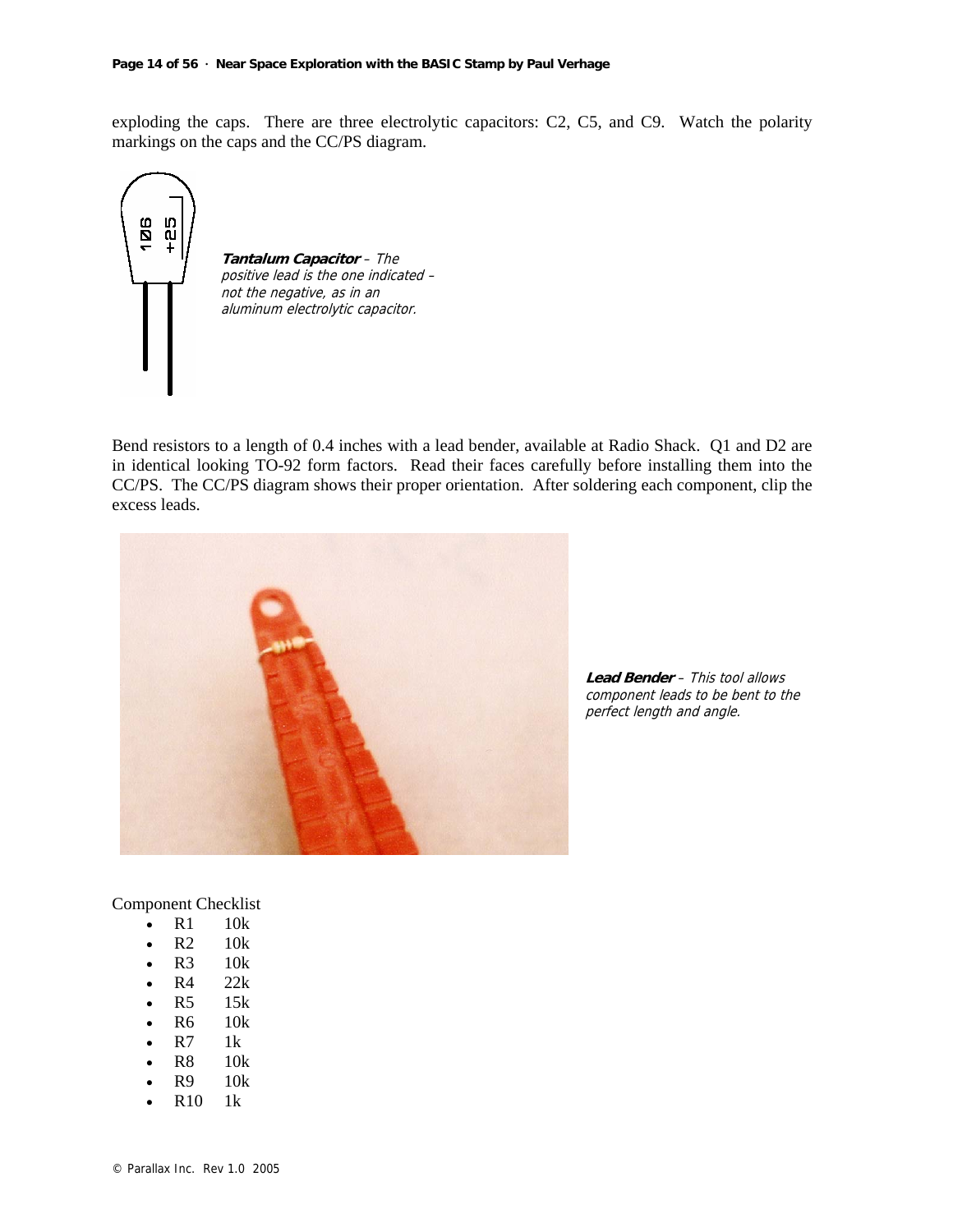- R11 1k
- $C1$  0.1 uF
- C<sub>2</sub> 22 uF or greater tantalum
- C3 0.1 uF
- $C4$  0.1 uF
- C5 4.7 uF
- C6 0.1 uF
- C7 0.01 uF
- $C8$  0.1 uF
- $C9$  4.7 uF
- D1 LED
- D2 LM335
- U1 LM2940T-5
- Q1 2N3904

# 2.3.6. Power Cables

Three cables are needed to provide external power to the CC/PS -- the Main Power, Servo Power, and Auxiliary Power cables. Each cable is identically constructed.



**Power Cable** – The toggle switch is inline with the positive power lead (red wire).



**Completed Power Cable** –The toggle switch is in the positive line and Powerpole® connectors terminate the cable. The Powerpole® housings are backfilled with hot glue.

- √ Cut six red colored #24 AWG stranded wires to a length of at least 12 inches.
- √ Cut three black colored #24 AWG stranded wires to a length of at least 24 inches.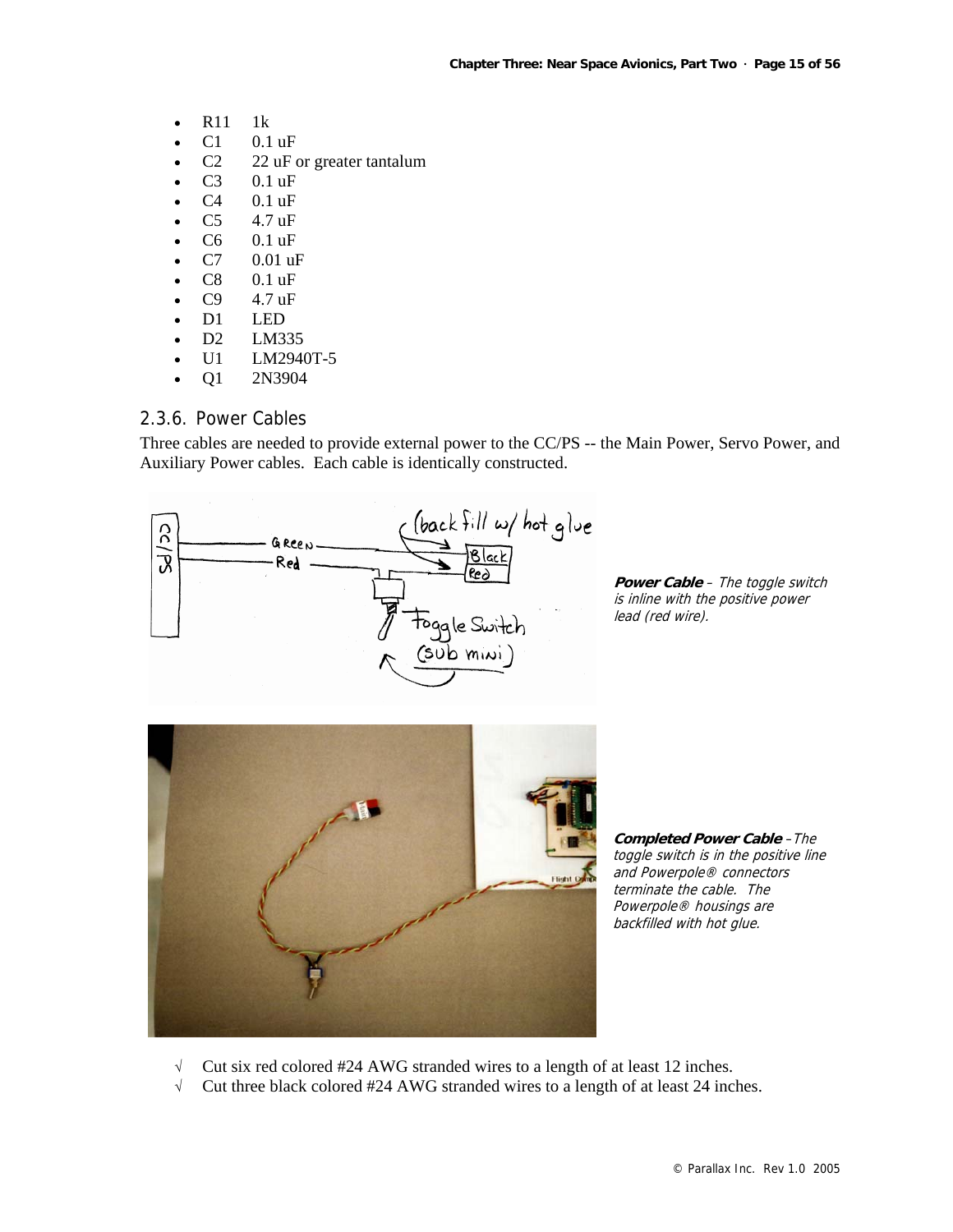- √ Strip ¼" of insulation from one end of each black wire and three of the red wires. Note: this end solders to the PCB.
- √ Strip one inch of insulation from the other ends of the wires. Note: This end solders to either a Powerpole® or toggle switch.
- √ Solder the ¼" end of pairs of wires to the CC/PS pads marked Main Pwr, Aux Pwr, and Servo Pwr. Note: These pads are located at the top left of the CC/PS and be sure to solder the red wire to the pads marked "+".
- $\sqrt{\phantom{a}}$  Slide a short length (at least  $\frac{1}{2}$ ) of heat shrink tubing on the three red wires.
- √ Twist the end of each red wire to the center terminal of the SPST or SPDT mini-toggle switches, one wire per toggle switch.
- √ Solder the red wires to the toggle switches.
- √ Twist one end of the remaining red wires to the outside terminal of the SPST or SPDT minitoggle switches.
- √ Solder the remaining red wires to the toggle switches.
- √ Slide a short length of heat shrink tubing over the remaining red wires.
- $\sqrt{\phantom{a}}$  Cover both soldered terminals of each switch with heat shrink tubing and shrink.
- √ Double over the ends of the remaining one inch stripped wires.
- $\sqrt{\phantom{a}}$  Crimp a Powerpole® terminal to the remaining ends of the red and black wires.
- √ Solder the crimped terminal to the wire.
- √ Slide the crimped terminal into a Powerpole® housing, being sure to match the color of the Powerpole® housings to its wire.
- √ Slide the Powerpole® housings together into a unified connector. Note: There is more involved in this that it initially seems. A standard alignment must be determined so that any battery pack can attach to any power cable. Select a standard for the program, document it, and stick with it.
- √ Twist pairs of the wires together to keep the power cables neat and under control.
- √ Finish by back-filling the Powerpole® connector with hot glue.

# 2.3.7. Programming/Communication Cables

The BASIC Stamp uses a female DB-9 (D-subminiature) connector and the GPS requires a male DB-9 connector. The BS2p requires four wires connected to its DB-9 connector, and the GPS requires two wires connected to its DB-9 connector (other wires, like RX and 1 PPS are optional). Make the cables as follows:

- $\sqrt{\phantom{a}}$  Cut six stranded wires to a length of 12 inches. Note: Use different colors of wires to differentiate between them. Also, since each DB-9 needs a ground, there should be at least one black wire per DB-9.
- √ Strip back ¼ inch of insulation at both ends of each wire.
- √ Solder wires to the pins of the DB-9 connectors as listed below:
	- o The BS2p cable uses DB-9 (female) pins 2,3,4,5
	- o The GPS cable uses DB-9 (male) pins 2 and 5

Note: Since pin 5 on a DB-9 connector is ground, make this one a black colored wire.

- $\sqrt{\phantom{a}}$  Solder wires to the DB-9 connector pins as indicated above.
- √ Slide short lengths of heat shrink tubing over the wires and cover the soldered pins.
- √ Shrink the tubing down, covering the exposed solder.
- $\sqrt{\phantom{a}}$  On the BS2p DB-9 connector, short together pins 6 and 7 with a piece of resistor lead.
- √ Use hot glue and cover all of the backs of the pins of the female DB-9 connectors.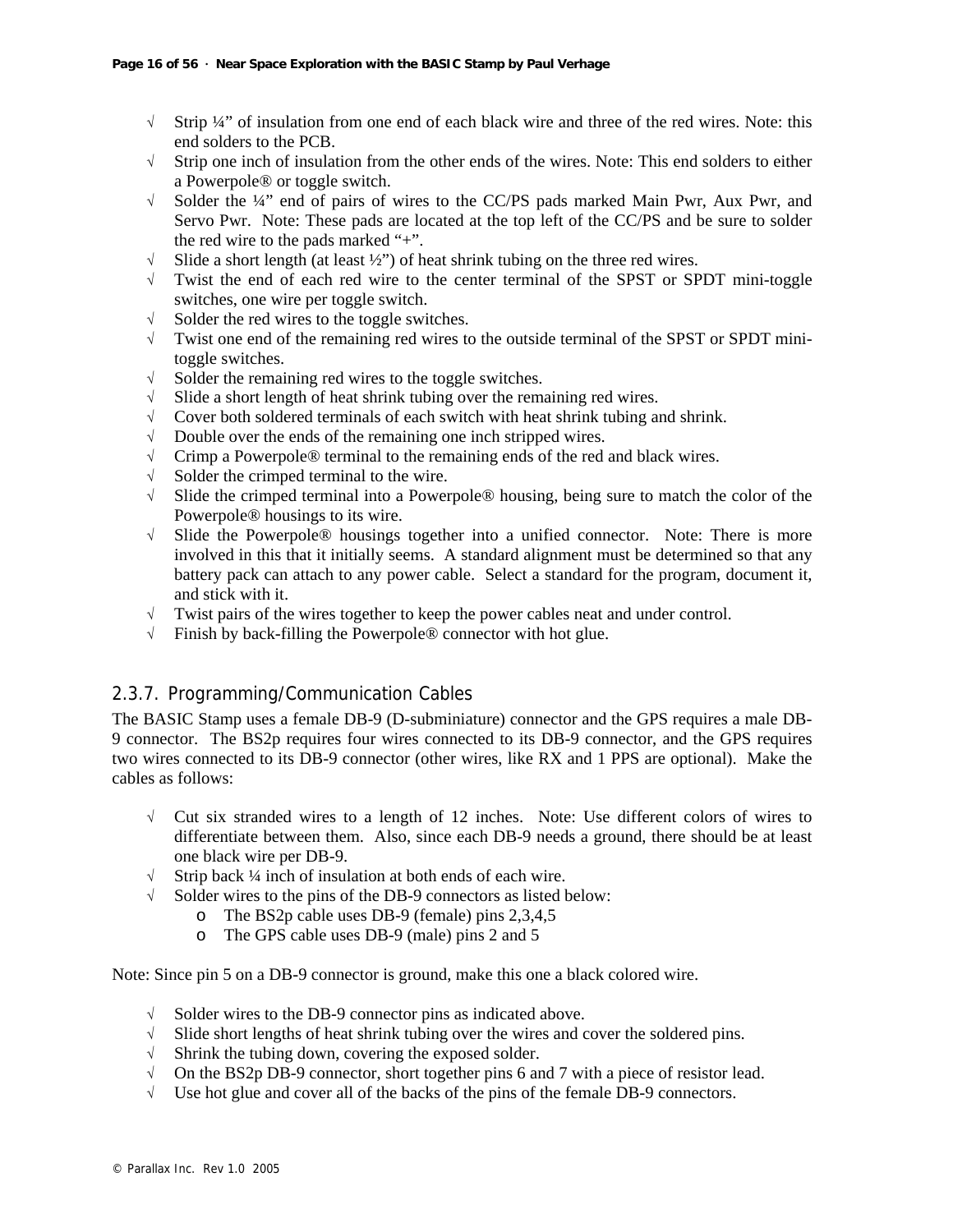√ Place the male GPS DB-9 connector into a plastic housing.

Note: If the GPS is to connect to a device (like the KPC-3+) that allows serial cables to screw to the port, then place locking screws into the DB-09 housing at this point. If the GPS is not to connect to such a device, then leave out the locking screws from the DB-9 housing.

Before closing the housing, cover the interior of the housing and the connector pins of the DB-9 with hot glue. Do this before the glue gets hot enough to melt the plastic housing.

Quickly close the housing and bolt it closed. Use more glue and seal the opened end in the back of the housing.

Connect the following pins of the BS2p programming connector to the CC/PS:

- GND to pin 5 of the BS2p DB-9
- ATN to pin 4 of the BS2p DB-9
- RX to pin 3 of the BS2p DB-9
- TX to pin 2 of the BS2p DB-9

Connect the following pins of the GPS connector to the CC/PS:

- GND to pin 5 of the GPS DB-9
- Signal to pin 2 of the GPS DB-9

Twist the programming and communication cables into three neat bundles.



**DB-9 Connector** – Housing for GPS DB-9 connector. Interior volume is filled with hot glue.

#### 2.3.8. Power Indicator Cable

- $\sqrt{\phantom{a}}$  The two-wire cable of the LED power indicator solders to the CC/PS pads marked D1.
- √ Cut the two lengths of stranded #24 AWG wire twelve inches long. Note: Use two different colors of wire, making the ground wire either black or green.
- $\sqrt{\frac{1}{2}}$  Strip ½ inch of insulation from one end of each wire and tin the ends.
- $\sqrt{\phantom{a}}$  Trim the leads of the LED to  $\frac{1}{2}$  and tin. Note: The ground wire connects to the LED lead closest to the flat spot on the LED case.
- $\sqrt{\phantom{a}}$  Press a wire and LED lead together and then heat them with a solder iron.
- √ Remove the iron after the solder on both the LED lead and wire melts and flows together.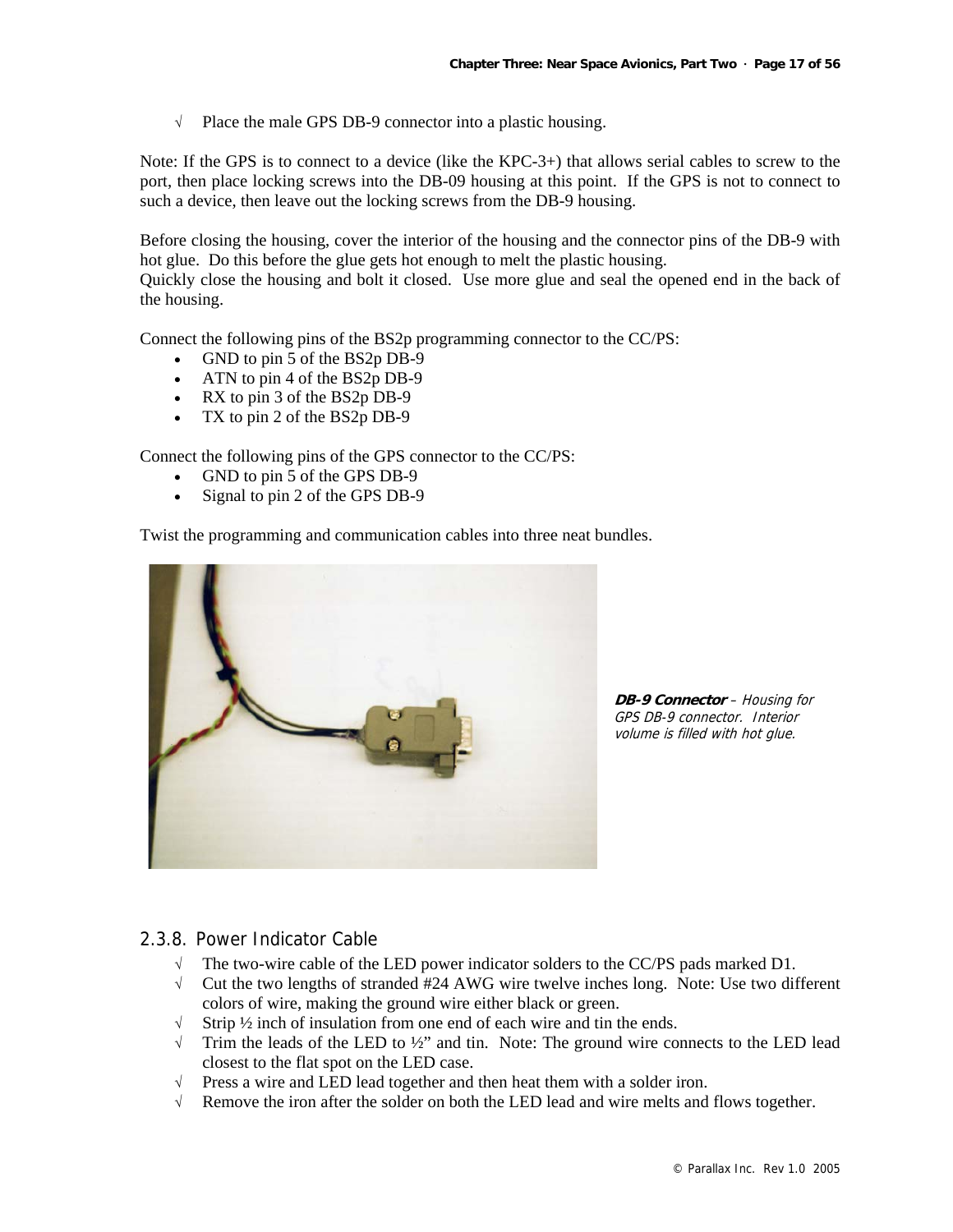- √ Do the same for the other LED lead and wire.
- √ Slide one-inch lengths of heat shrink tubing over the wires, covering the exposed leads of the LED and shrink the tubing.
- √ Slide a second piece of heat shrink tubing over the covered leads and shrink that down.
- $\sqrt{\phantom{a}}$  The wire soldered to the rounded side of the LED is soldered to the D1 pad marked with a +.
- √ Solder the wire connected to the flat side of the LED (the black colored wire) to the other side of the D1 pad.

#### 2.3.9. Labeling

Make sticky labels for the Powerpole® connectors, with each label indicating the function of the connector. Use a label maker like the Casio EZ-Label Printer to make professional looking labels. Label the connectors as Main, Servo, and Aux. Tape them around the Powerpole® connectors. Cover the labels with a short length of clear heat shrink tubing to make them more durable. One inch diameter clear heat shrink is large enough to cover the Powerpole® connectors.



**Labeled Powerpole®** – Cover the label with clear heat shrink (1" diameter) to protect the label.

Using a toothpick, apply small dots of model paint to the CC/PS Expansion Ports. Place a small drop of red paint next to all the columns of pins with +5V, and a small dot of green paint next to all the columns of pins with Ground.

An alternative to painted dots is to use rub-on lettering or colored "sticky" dots. If you use rub-on lettering, cover the letters with a thin drop of clear paint applied with a toothpick.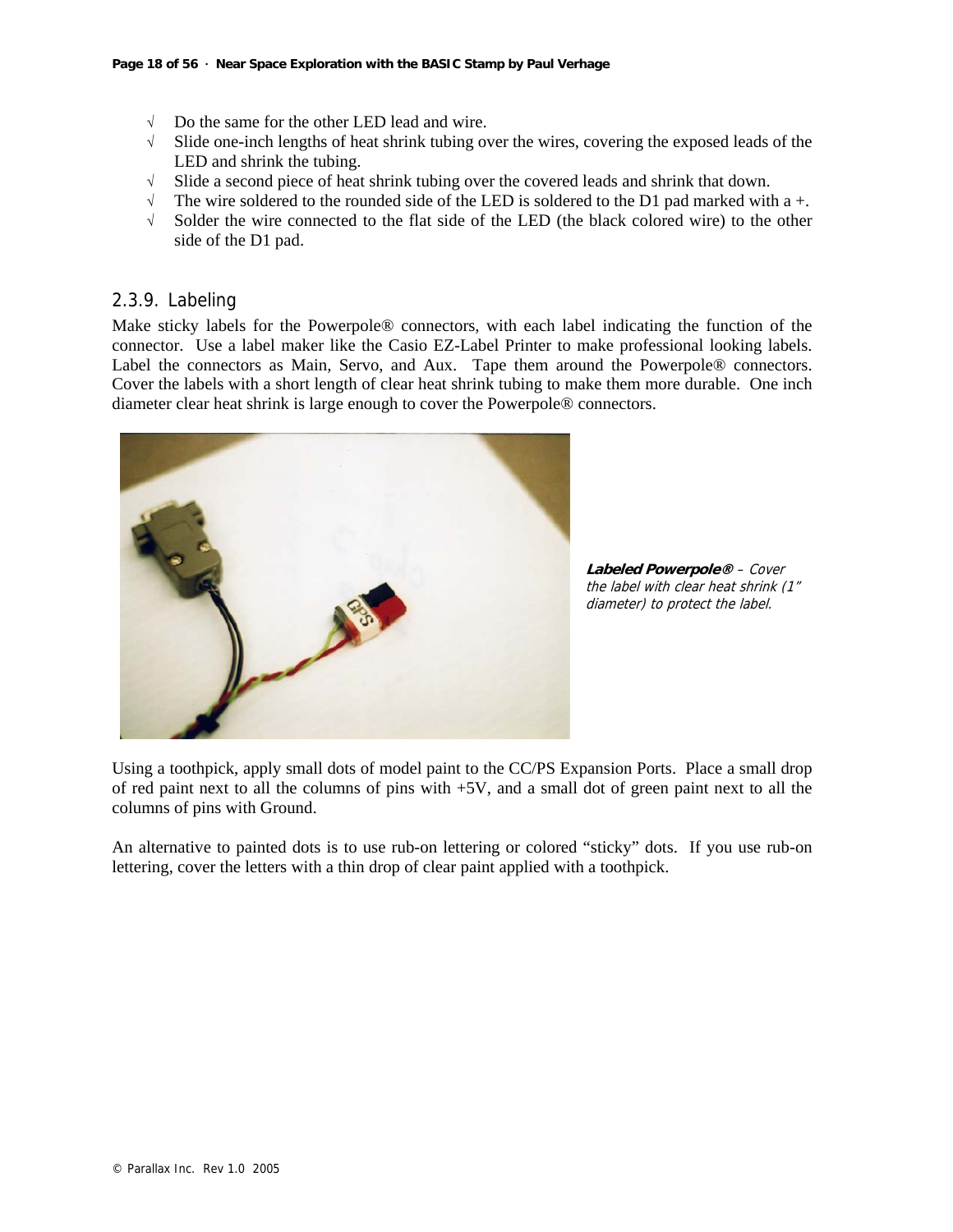

**Labeled Expansion Ports** - Note the red and green dots.

# **3.0 The Block Two CC/PS**



**Block Two CC/PS** – The completed Block Two flight computer.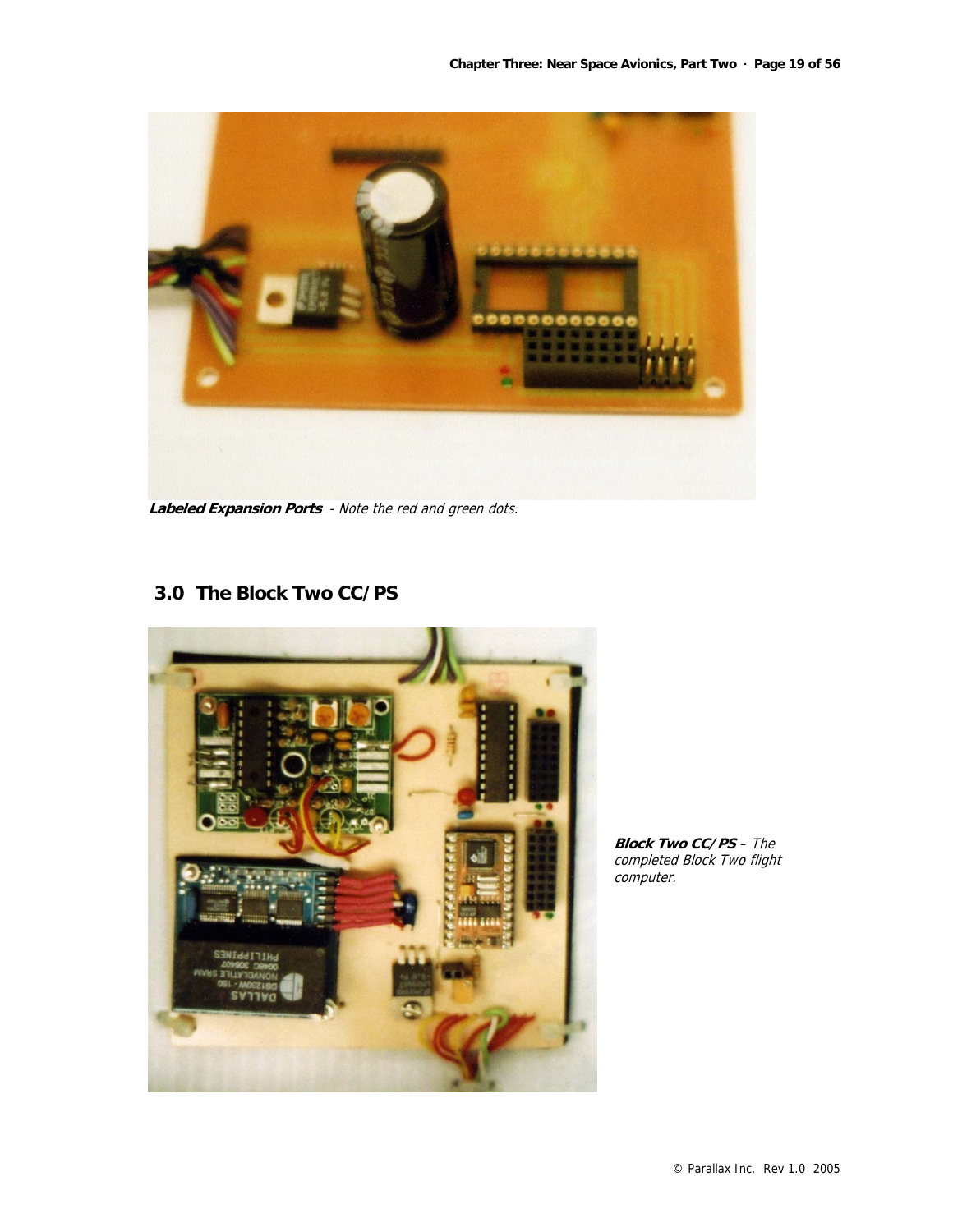The Block Two CC/PS should be considered experimental at this time since the author has only tested a variation of this flight computer on two flights before it was lost. Below is a simple block diagram of the Block Two CC/PS, showing components and their relationships.



**Block Diagram** – Conceptual view of Block Two CC/PS

In the Block Two CC/PS the BS2p controls the following devices onboard the CC/PS:

- MIM Single Board TNC
- MAX186 Analog-to-Digital Converter
- SSC II Serial Servo Controller
- ULN2803 Darlington Pairs

The BS2p uses the MIM to generate telemetry to ground stations. The MAX186 digitizes voltages from sensors that output a voltage dependent on the condition they measure. Voltages from 0 to 4.096 Volts are digitized with a resolution of 1 mV. The MAX186 is also able to digitize the difference in voltages between two channels. The SSC II positions servo-controlled experiments with a precision of less than one degree. A total of eight servos are controllable during a mission. The ULN2803 is used to control devices requiring higher voltage and/or current levels that the BASIC Stamp can source. A source of additional voltage, the Aux Voltage, is recommended for these devices so they cannot discharge the main battery.

The Block Two CC/PS is larger than the Block One CC/PS because a TNC is mounted to the PCB; hence no external TNC is needed.

Operating the Block Two CC/PS requires the larger scratch pad RAM (SPRAM) of the BS2p microcontroller. Entire GPS sentences are read into SPRAM before going to the MIM.

#### 3.1. Theory of Operation

The following topics are covered under Theory of Operation: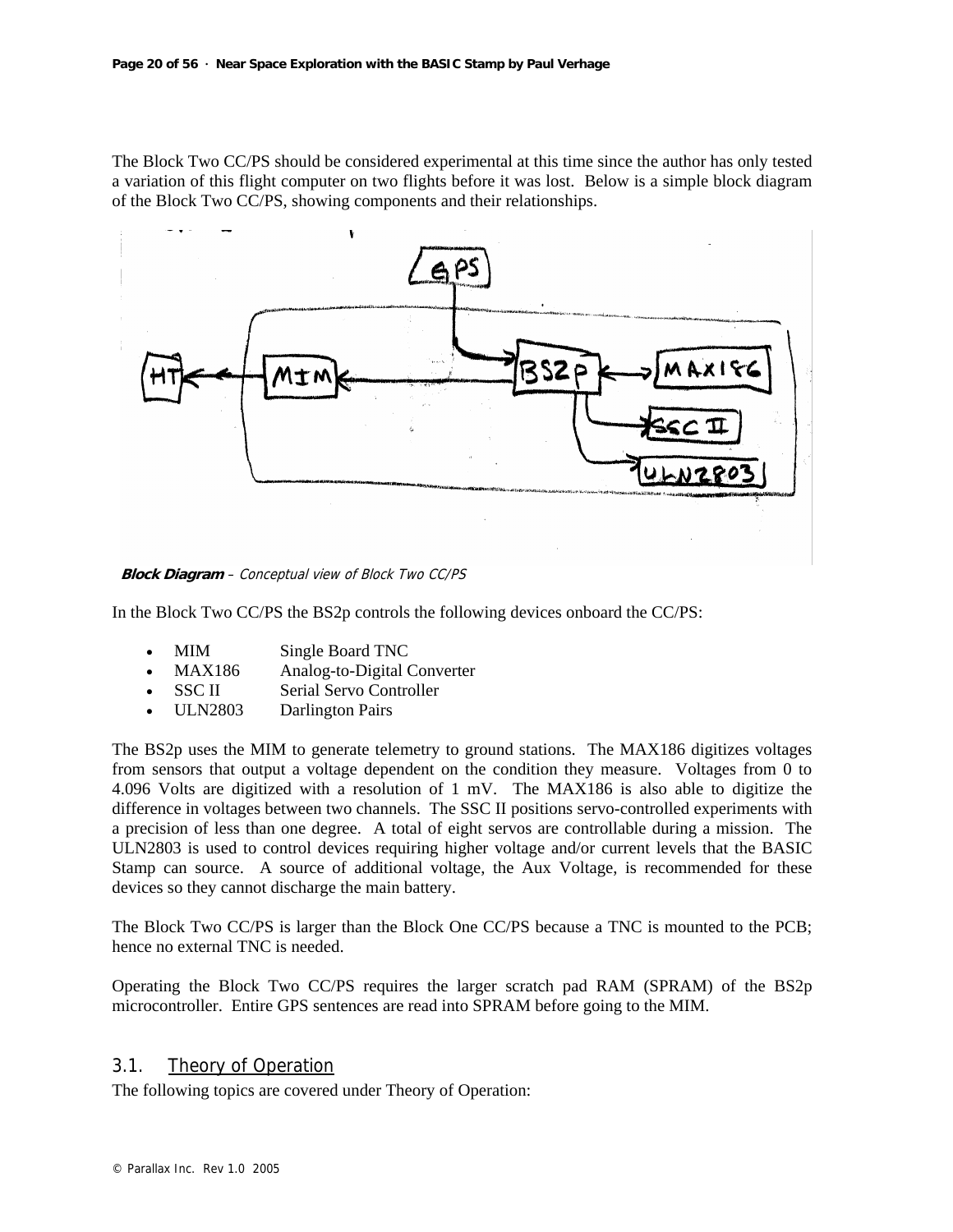- 1. CC/PS Ports
- 2. Devices Internal to the CC/PS
- 3. External Devices Interfaced to the CC/PS
- 4. Function of Each Discrete Component on the CC/PS

#### 3.1.1. CC/PS Ports

Ports provide a means to interface real world data to the BS2p. The seven ports can function as either input or output, and some can operate as both input and output. External devices can be connected to these ports for control instructions and/or data input. Two ports are fixed, and cannot be reconfigured.

#### **BS2p Inputs**

The following inputs are available to the BS2p on the CC/PS:

- Eight channels of ADC, each with twelve bits of resolution
- GPS sentences from a GPS receiver
- Eight I/O ports
- Main bus voltage
- Status Ports

#### **MIM Inputs**

The following inputs are available to the MIM Module on the CC/PS:

- Four channels of ADC, each with eight bits of resolution
- Eight channels of digital data
- Telemetry from the BS2p

#### **BS2p Outputs**

The following outputs are available to the BS2p on the CC/PS:

- Telemetry to the MIM Module
- Commands to the SSC II to position up to eight servos
- Eight channels of high power (up to 12 Volts at 1 amp) digital output
- Eight I/O ports

#### **MIM Outputs**

The following outputs are available to the MIM on the CC/PS:

- GPS Sentences
- Main, Servo, and Aux battery voltages
- CC/PS temperature
- Eight digital values
- CW ID

#### **I/O Expansion Ports**

The CC/PS contains eight expansion ports. Each port contains its own BS2p I/O pin, Clock line, Data line, +5 Volts, and ground. The expansion ports allow commands to be sent to serial devices using protocols such as,  $I^2C$ , SPI and 1-Wire. They also allow low power devices to be operated or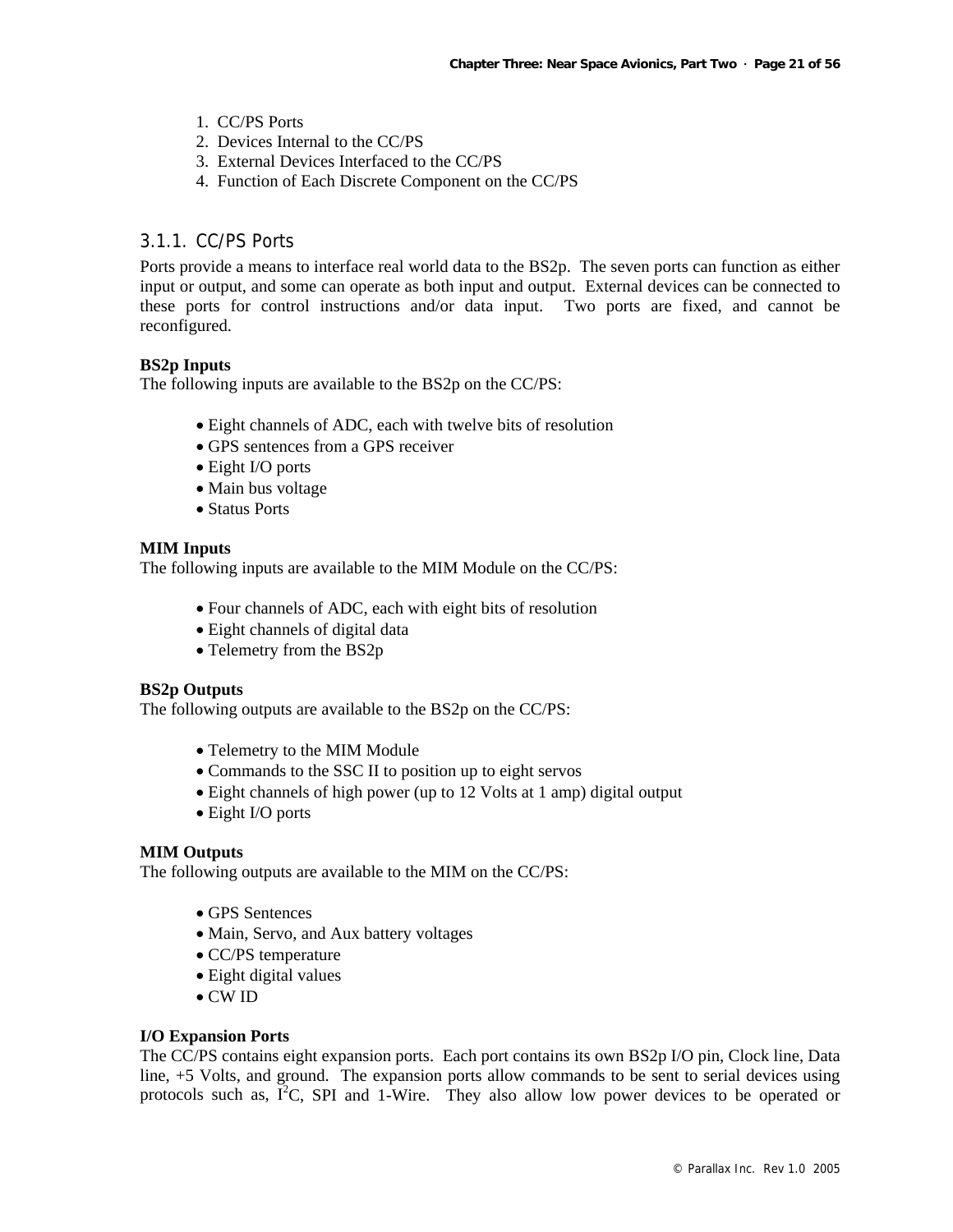signaled, like electric switches on cameras. Each expansion port can also collect data from sensors like Geiger counters and light-to-frequency converters. With the combination of pins available at each I/O port, a single cable can power, command, and collect data from a sensor connected to the expansion port.

#### **ULN2803 High Power Port**

Data Type: Digital Data Direction: Output

The BS2p drives high power loads (up to one amp at twelve Volts) through a ULN2803, Darlington pair IC. An additional battery is required onboard the near spacecraft as the source of auxiliary voltage.

There is a direct connection between BS2p I/O pins 8 through 15 and the inputs of the ULN2803. A command to activate a ULN2803 output also puts the corresponding BS2p pin high. If no auxiliary power is available onboard the near spacecraft, then this is not a problem. If auxiliary power is available onboard the near spacecraft, it is recommended that a BS2p I/O pin be used for only an expansion port or a high power driver on the ULN2803 but not both functions on the same mission.

#### **SSC II Servo Port**

Data Type: PWM Digital Data Direction: Output

The SSC II allows the BS2p to position up to eight servos. The serial connection between the BS2p and SSC II is hard wired into the CC/PS PCB.

#### **MIM Digital Ports**

Input only, detects the digital status of eight inputs

ADC Analog Port Data Type: Analog Data Direction: Input

The ADC ports convert analog voltages into digital values upon command from the BS2p. Analog voltages are digitized with 12 bits of resolution and the maximum input voltage is 4.096 Volts. The analog ports are typically used to record the results of sensors, but can be configured to digitize near spacecraft voltages and temperature through the use of four jumpers.

#### **MIM Analog Port**

Input only, reports on three battery voltages and CC/PS board temperature. This is the first port that cannot be reconfigured.

#### **Main Bus Voltage**

This is the second BS2p I/O pin that cannot be reconfigured. A voltage divider on the CC/PS reduces the main bus voltage as input to the BS2p. This voltage divider lets the BS2p detect a low voltage condition on the main power bus as a logic low on the I/O pin.

# 3.1.2. Devices Onboard And Interfaced To The CC/PS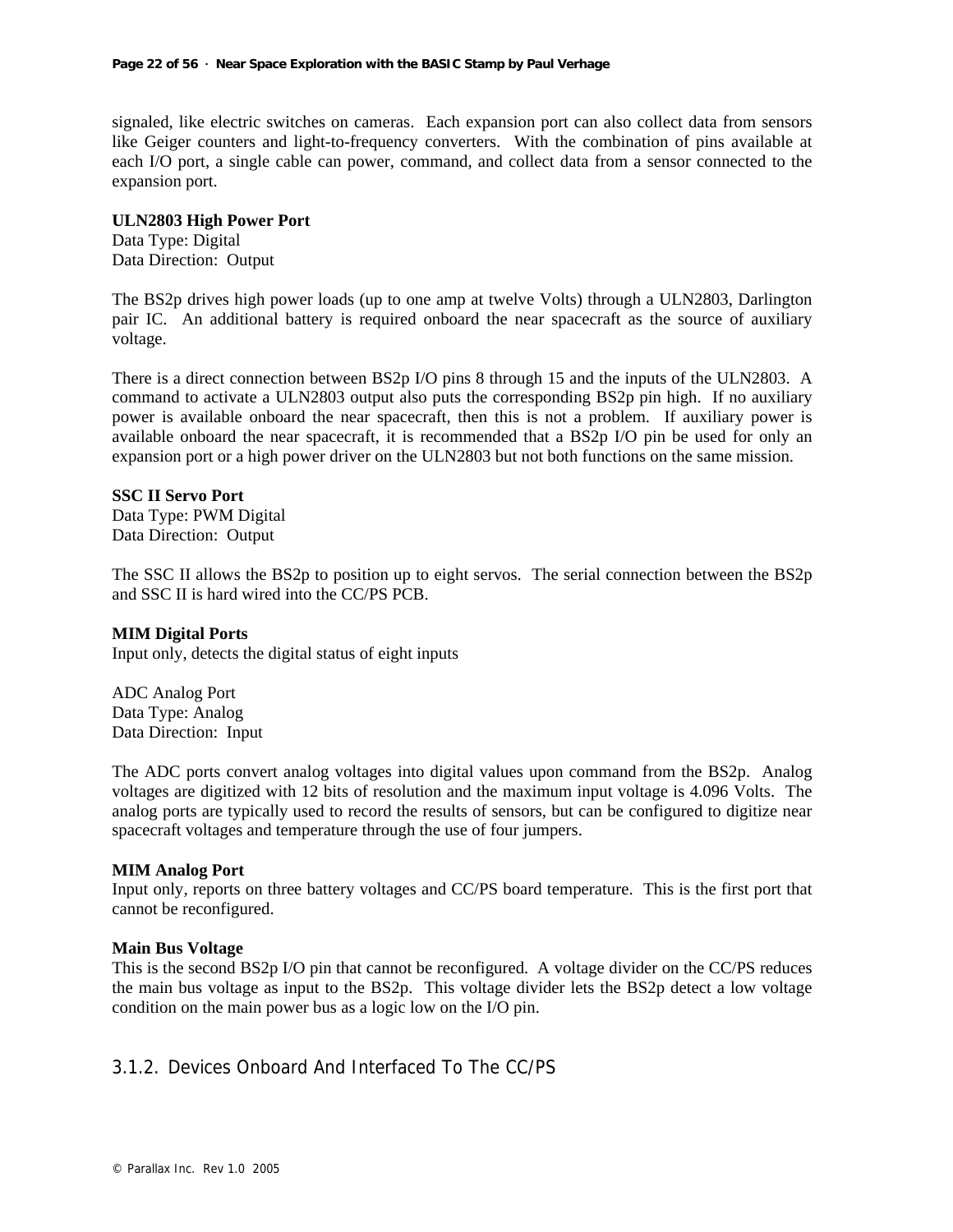#### **Parallax BS2p Microcontroller**

The heart of the CC/PS is a Parallax BS2p-24 (BS2p for the rest of these directions). The BS2p has 32 bytes of RAM, 128 bytes of scratch pad RAM (SPRAM), and eight program slots, each with 2k bytes of EEPROM. A part of configuring an near spacecraft for a mission is programming the BS2p onboard the CC/PS with the necessary flight code.

#### **MIM Module**

The MIM Module is programmed to telemeter all serial data it receives from the BS2p. Telemetry to the MIM is sent at 4800 baud, N81. The MIM is also programmed to send four analog and eight digital values. Finally it is programmed to send a CW ID beacon as an aid to direction finding. The analog values telemetered are: Main Bus Voltage, Servo Bus Voltage, Auxiliary Bus Voltage, and CC/PS Temperature.

The MIM Module is built around a PIC microcontroller. It has the memory to store 65 characters of data. In the raw state, the MIM Module can telemeter five voltages, but as a part of the CC/PS, one of those voltages (A3) is used instead to force a transmission by bringing the A3 pin low (to ground).

There are two connections between the MIM and the BS2p. One connection is for the serial transmission of text data and the other connection is a command to transmit the data. The MIM is preprogrammed to record into RAM any text prefixed with the characters \$GP and post-fixed with an \*. This is the same format as NMEA standard GPS sentences. So, a direct connection between the GPS and the MIM results in the transmission of every GPS sentence from the GPS receiver (there is a limit to how fast the MIM can record data and transmit it). However, since the BS2p controls the text the MIM sees, the MIM does not transmit every sentence the GPS outputs. Telemetry sources for the MIM are GPS sentences and BS2p generated data.

To force the MIM transit, its A3 line (third analog to digital pin) must be grounded. To accomplish this, the A3 pad is connected to the collector of Q1 (a 2N3904 NPN transistor). The emitter of Q1 is connected to ground. The collector is connected to ground only when HIGHing the MIM\_TX of the BS2p energizes the base of Q1. The last sentence loaded into the MIM's RAM is then transmitted as telemetry.

GPS sentences are first read into BS2p SPRAM. The GPS data is then sent one ASCII character at a time to the MIM for transmission. Since the MIM only has RAM space for 65 characters, only the first 65 characters of each sentence are sent to the MIM. After data is sent via serial to the MIM, the BS2p pulls its MIM\_TX pin low. This forces the MIM to transmit its last received text.

BS2p generated text includes things like voltage levels and number of pulses from sensors. The BS2p can also be programmed to send telemetry concerning the occurrence of events.

#### **Serial Servo Controller 2 (SSC II)**

The SSC II positions up to eight servos in accordance to commands from the BS2p. The servos require their own battery in the near spacecraft.

The BS2p sends commands to the SSC II at 2400 baud, N81. The commands specify which servo is to be placed in which position. Position precisions below one degree are possible with the servos.

Commands to the SSC II are instructions to position a specific servo to a specified position. Serial commands to the SSC II begin with a start byte 255h, followed with a servo number (1 to 8), and followed with a position byte. Some servos are capable of rotating 180 degrees while others can rotate only 90 degrees. With 255 available positions, servos can be positioned with a precision of less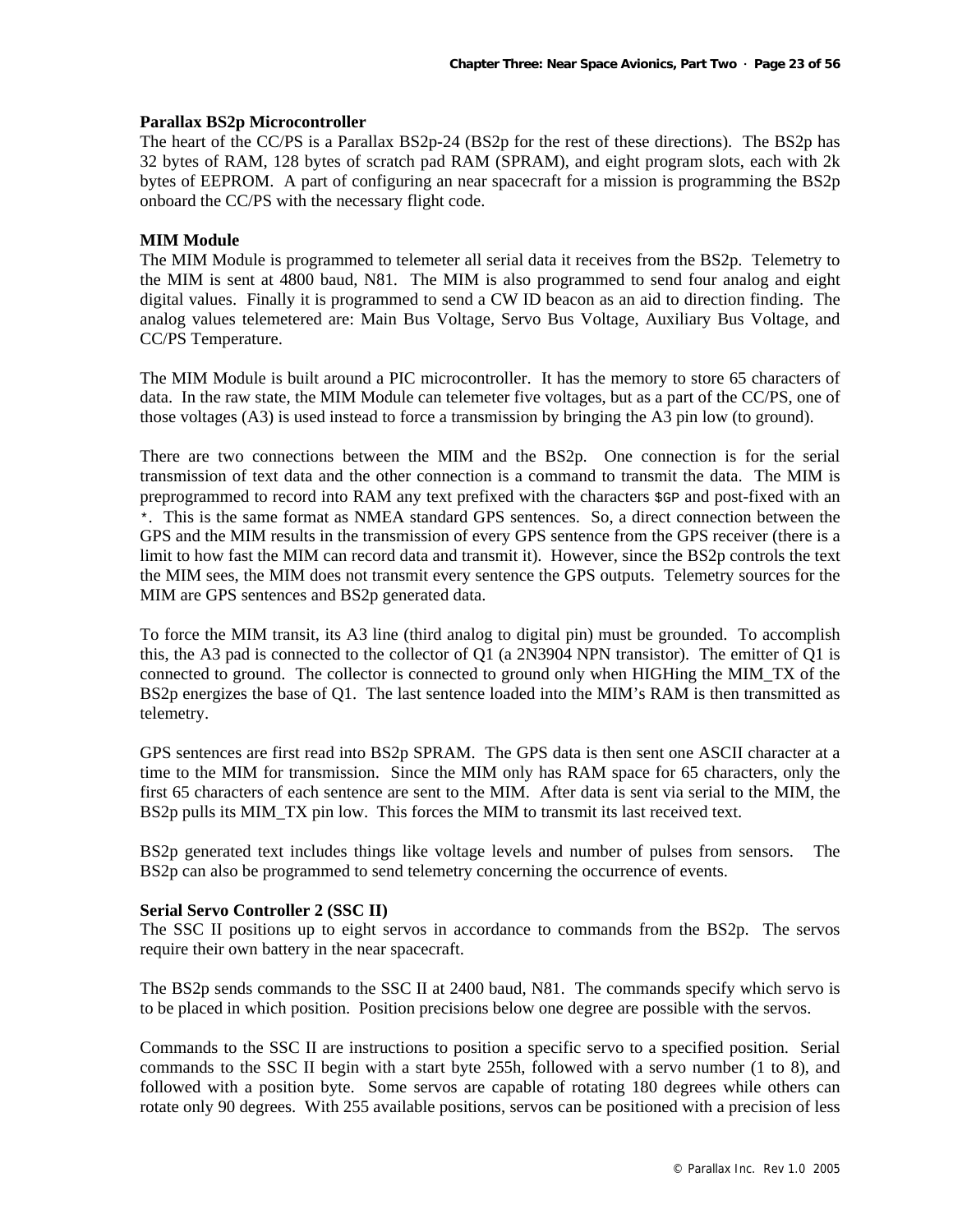than one degree. After the command to position a servo is received, the SSC II maintains the servo's position without further instruction. Power to operate servos is provided by the servo battery (Servo V). By using a separate battery for the servos, a problem with the servos cannot discharge the flight battery and thereby terminate mission operations.

#### **ULN2803 (Darlington Pair Transistor Switch)**

The BS2p places input pins of the ULN2803 high, activating outputs. The ULN2803 is an eight Darlington pair transistor IC. A Darlington pair consists of two transistors. Energizing the base of the first transistor lets current flow into the base of the second transistor, increasing the gain of the transistor pair. Darlington pair transistors allow the BS2p to source voltages and currents in excess of the BS2p's limit of 5 Volts at 20 mA. Auxiliary Power provides voltage and current for the ULN2803. By using a separate battery for Aux V, problems with devices using it cannot drain the main battery (Main V), preserving flight functions.

#### **MAX186 Analog to Digital Converter (ADC)**

The MAX186 is the primary analog to digital converter for the CC/PS. The MAX186 digitizes eight analog inputs whose voltages do not exceed 4.096 Volts. The resolution of the MAX186 is 12 bits, yielding a precision of one millivolt. Results of the A to D conversion are either relayed to ground stations or used by the BS2p.

The MAX186 is a SPI serial device. To begin a conversion, its chip enable pin is brought low. Then the commands that indicate which channel the MAX186 is to digitize are shifted out by the BS2p (the commands for the MAX186 are stored in a lookup table). Afterwards the results of the conversion (twelve bits) are shifted back to the BS2p.

The BS2p communicates with the MAX186 via SPI, a serial protocol using either two or three wires for communication and one wire to activate the IC. The first wire sends the clock signal, controlling the flow of data. The last two are data in and data out, although in the CC/PS the two data wires are shared. To begin a communication session to digitize a voltage and return the results to the BS2p, the BS2p first asserts the CE pin of the MAX186 high. Now the MAX186 is ready to receive serial data from the BS2p. Commands are sent to the DI pin of the MAX186 over the DATA\_IO pin of the BS2p and clocked by the CLK pin of the BS2p. Every pulse of serial data to the MAX186 is "signaled" by a clock pulse. It requires eight clock pulses to instruct the MAX186 which pin to digitize. There are other options available with the MAX186, but they are not used with the CC/PS. The BS2p then clocks twelve more times, reading bits from the MAX186. The result is 12 bits or 1.5 bytes long. A one-word variable is required to store the results of the conversion.

# 3.1.3. Function of Each Component

The following table lists the function of each discrete component on the CC/PS: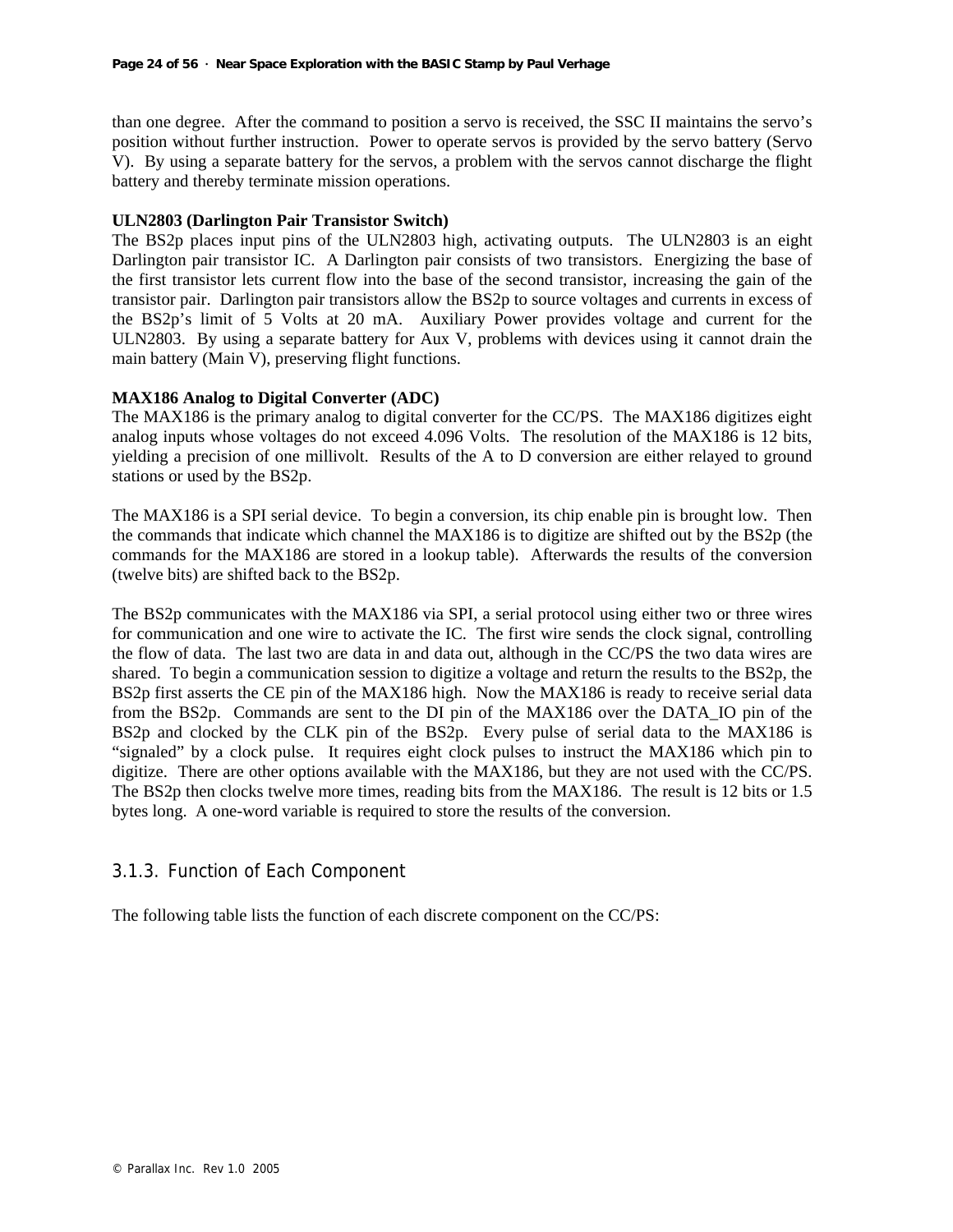| Component                         | Function                                                     |
|-----------------------------------|--------------------------------------------------------------|
| R1 & R2                           | Voltage divider for the Main Voltage for the MIM Module      |
| R <sub>3</sub>                    | Current limiting resistor for the power indicator LED        |
| R <sub>4</sub>                    | Current limiting resistor for ADC data-in pin                |
| R <sub>5</sub>                    | Current limiting resistor for the base of Q1                 |
| R8                                | Voltage divider of Main Voltage for the BS2p                 |
| R9                                | Current limiting resistor for U1                             |
| R <sub>10</sub> & R <sub>11</sub> | Voltage divider for the Auxiliary Voltage for the MIM Module |
| R <sub>12</sub> & R <sub>13</sub> | Voltage divider for the Servo Voltage for the MIM Module     |
| C1                                | Bypass capacitor for U2                                      |
| $C2 - C6$                         | Filtering for MAX186 ADC                                     |
| D1                                | Power ON indicator of CC/PS                                  |
| U <sub>1</sub>                    | Temperature controlled zener (temperature sensor)            |
| U2                                | Low dropout voltage regulator                                |
| Q1                                | Switch to force the MIM to transmit                          |

# 3.2. Construction of the Block 2 CC/PS



**Schematic of Block 2 CC/PS**

First inspect the PCB for shorted or broken traces. Then collect the following components listed in the table below.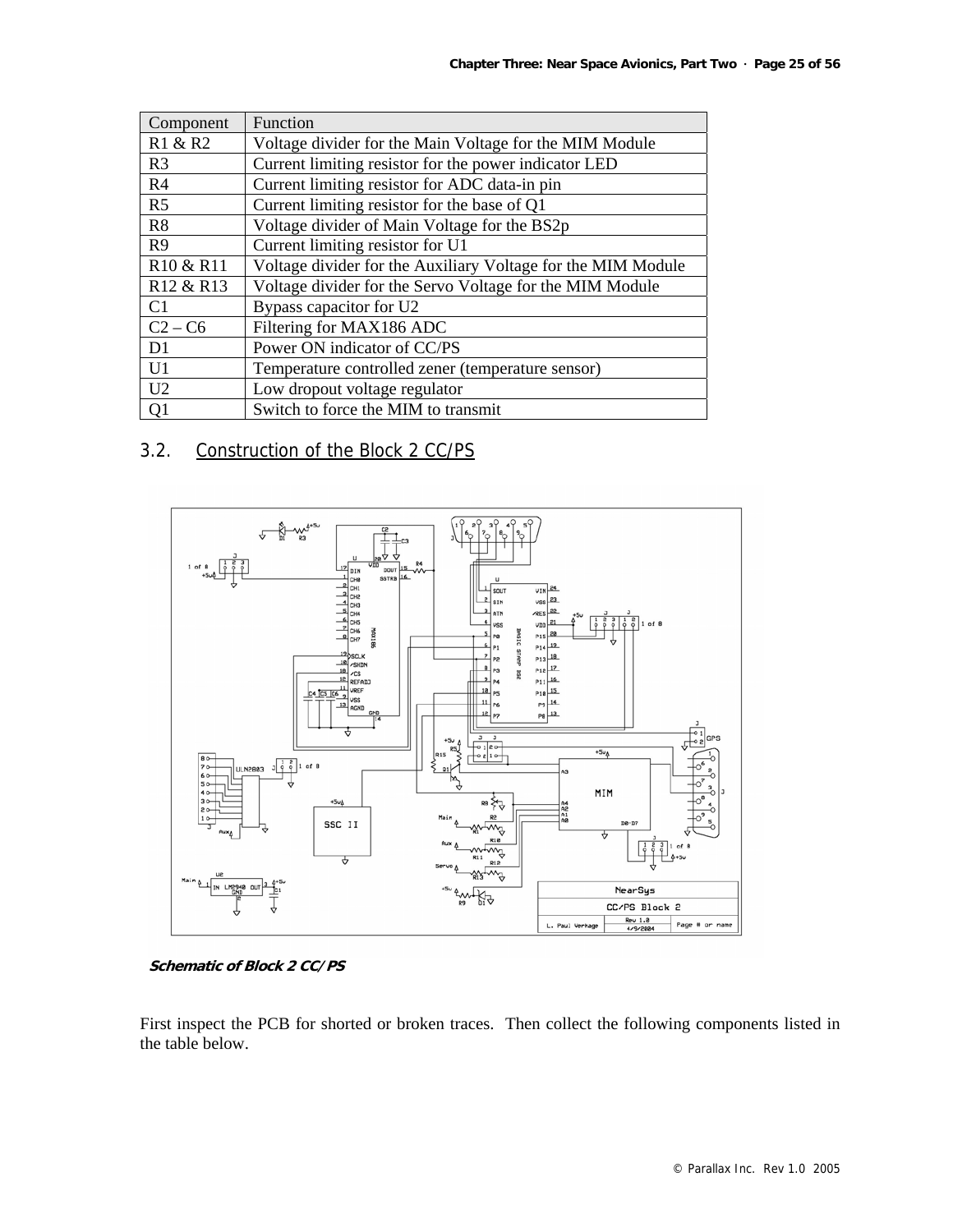# 3.2.1. Components

| Part                    | Value           | Quantity |
|-------------------------|-----------------|----------|
| Resistor                | 0 Ohms          |          |
| Resistor                | 1k              | 5        |
| Resistor                | 10k             | 7        |
| Resistor, Trimmer       | 10k             |          |
| Capacitor               | $0.01$ uF       | 1        |
| Capacitor               | $0.1$ uF        | 2        |
| Capacitor, Tantalum     | 4.7 uF          | 2        |
| Capacitor, electrolytic | $22 \text{ uF}$ | 1        |
| Temperature sensor      | LM335           | 1        |
| Voltage Regulator       | LM2940T-5       |          |
| Darlington Pair IC      | <b>ULN2803</b>  | 1        |
| Transistor              | 2N3904          | 1        |
| ADC                     | MAX186          |          |

Miscellaneous Parts

| Part                         | Value                                | Quantity      |
|------------------------------|--------------------------------------|---------------|
| <b>DIP Socket</b>            | 18 pins, $0.3$ " wide                |               |
| <b>DIP</b> Socket            | $20 \text{ pins } 0.3$ " wide        |               |
| <b>DIP Socket</b>            | $24 \text{ pins } 0.6" \text{ wide}$ |               |
| .025" male headers           | double row headers                   | 80 pins total |
| .025" male headers           | single row headers                   | 24 pins total |
| Female DB-9 solder connector |                                      |               |
| Male DB-9 solder connector   |                                      |               |
| <b>Shorting Block</b>        |                                      |               |

Note:

The .025" male headers (0.1" between centers) are available at Jameco as part numbers 160881 and 117196. To make cables for devices connected to the expansion ports, use female crimp pins, nonpolarized housings, and a pin crimper tool. They are available at Jameco as part numbers 100765, 103157, and 159265 respectively.

# 3.2.2. Daughter Boards

Apart from the components listed above, the following, completed, daughter boards are also a part of the CC/PS.

| Part                         | Quantity |
|------------------------------|----------|
| <b>BASIC</b><br><b>Stamp</b> |          |
| 2P                           |          |
| <b>MIM Module</b>            |          |
| <b>SSCII</b>                 |          |

# 3.2.3. CC/PS Cables

Eight cables interface power and data to and from the CC/PS. The table below lists the components required to make these cables.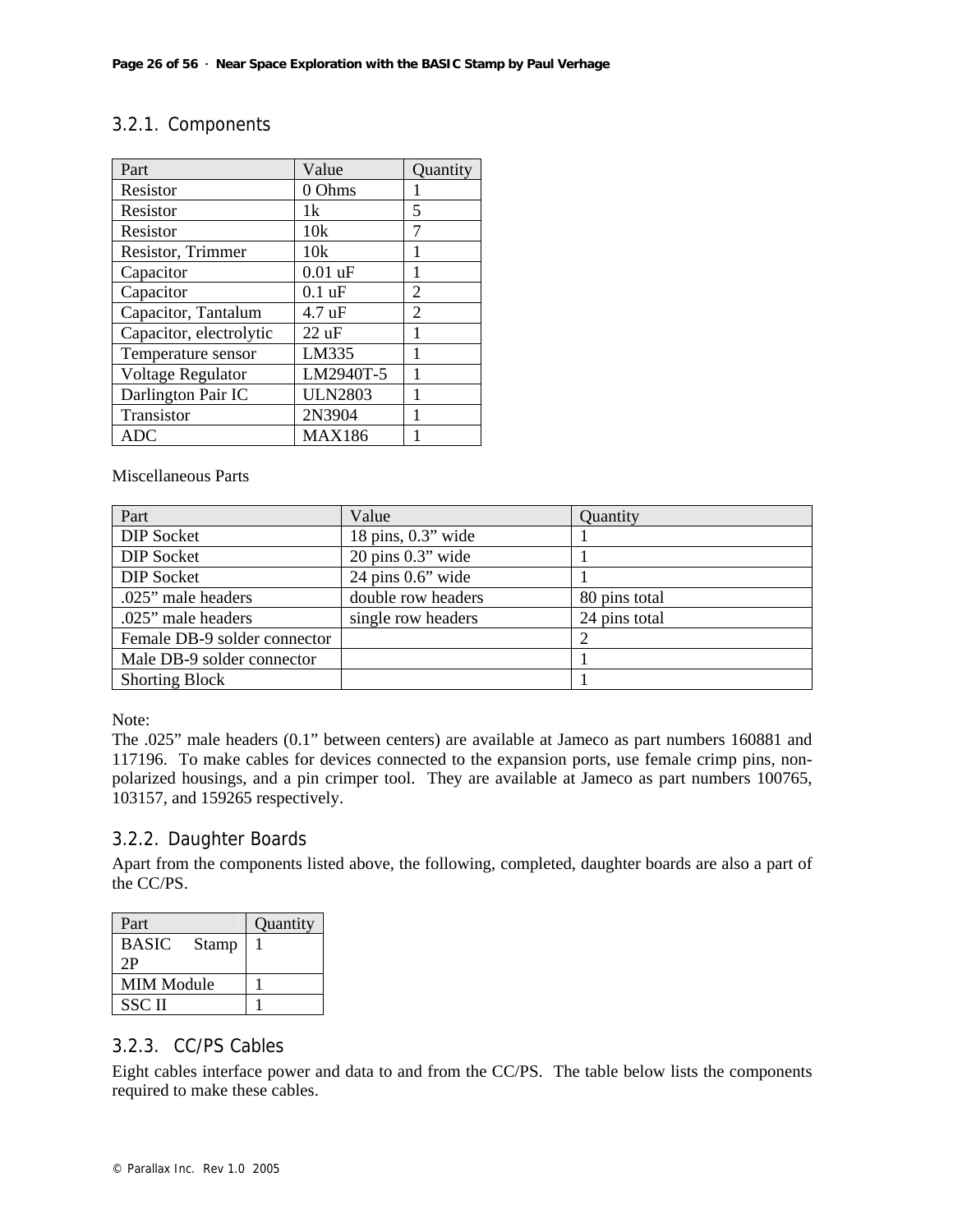| Part          | Value                   | Quantity |
|---------------|-------------------------|----------|
| Capacitor     | $0.1$ uF                |          |
| Resistor      | 2.2k                    |          |
| Phono Jack    | $3.5 \text{ mm}$        |          |
| Phono Jack    | $2.5 \text{ mm}$        |          |
| DC Power Plug | 4.0 X 1.7 mm            |          |
| LED           | Any color               |          |
| Powerpole®    | 3 pairs (red and black) |          |
| connectors    |                         |          |

Note:

The phono jacks are a part of a kit that allows you to solder wires to them. They are available at Radio Shack as part number 274-287A and 274-286A. The DC Power Plug is also available at Radio Shack as part number 274-1532.

# 3.3. Sequence of Construction

Refer to the parts layout diagram below when placing components on the CC/PS PCB.



 $|CC/PSB|$ lock 2

**Parts Layout** – Block Two CC/PS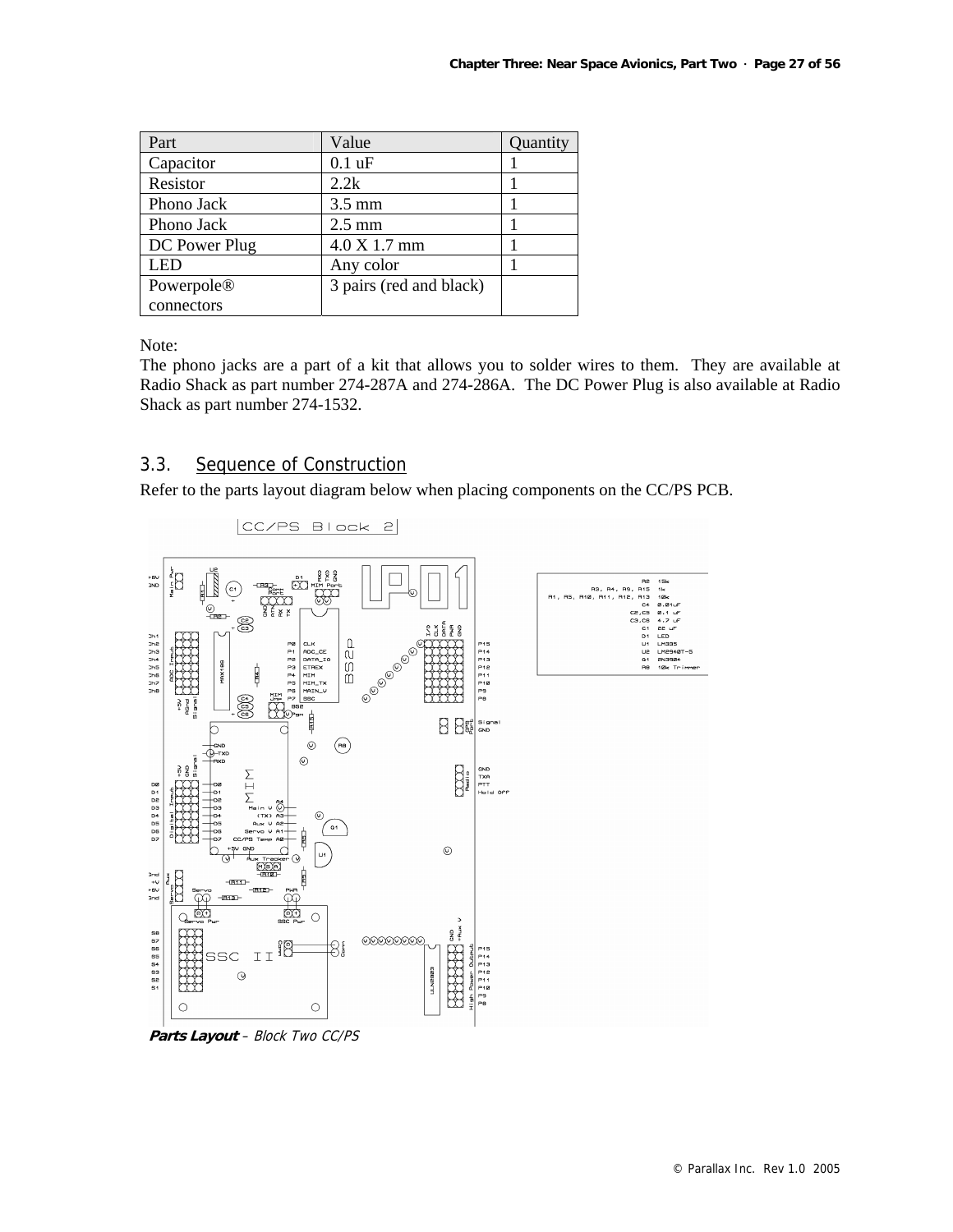# 3.3.1. Vias

First solder the vias. Vias are wires that make electrical connections between copper on the top and copper on the bottom of the PCB. There are 30 vias in the CC/PS. Three of the vias unite ground planes on the top and bottom of the board. The remaining 27 vias electrically connect copper traces on the top of the CC/PS to copper traces on the bottom of the CC/PS. It is more convenient to use short lengths of resistor or capacitor leads to make the vias than to cut and strip short lengths of wire.

- $\sqrt{\phantom{a}}$  Cut ¼" lengths from the resistors and capacitors.
- $\sqrt{\phantom{a}}$  Stick a lead wire into a via hole, ensuring the lead protrudes from both sides of the PCB.
- √ Solder one end of the lead to the copper pad and make certain that the lead did not slip from the via hole.
- √ Flip the PCB over and solder the lead wire on the other side.
- √ After soldering the via wire, snip the protruding ends of the via lead.

# 3.3.2. Daughter Boards

The MIM Module and SSC II on the CC/PS are daughter boards that offload some of the work from the BS2p. Note that the MIM Module is mounted upside down in relation to the CC/PS. Either stand-offs, plastic frames, or foam pads mount the daughter boards to other PCBs. If you decide to use stand-offs, use short lengths of tubing and #2 hardware (i.e. 2-56 nuts, bolts, and washers) for the SSC II and #1 hardware for the MIM Module. Use plastic washers on the bottom of the PCB to prevent short circuits from the hardware. Thin polystyrene sheets make inexpensive washers. Use 0.010" thick polystyrene sheets, which are available from Evergreen and available at your hobby shop.

An alternative to stand-offs is to use polystyrene plastic to form a bed or platform beneath the daughter boards. If you decide to use polystyrene sheet, use two lengths of 3/8" square tubes for the MIM Module and a piece of 0.020" sheet for the SSC II. The square tubes make two rails for the MIM Module and the flat sheet makes an insulating bed for the SSC II. The MIM Module rails are 1.75" long and plastic bed has dimensions of 1.4" by 1.9". After cutting out the polystyrene, mark the placement of holes and drill them with a drill bit or Exacto knife. Test fit the plastic and the daughter boards before gluing the plastic to the PCB. Use model cement to glue polystyrene to the PCB. Then mount the daughter boards to their plastic bases with the #1 and #2 hardware (no tubes in this case). Don't forget to use plastic washers to protect the bottom of the PCB from the hardware. The square tubes and sheet are available at hobby shops. The tubes are number 90622 by Plastruct and the sheet is available as an assortment as item number 9008 by Evergreen.

The last alternative is to use stacked layers of neoprene foam beneath the daughter boards. Foamies® is the name of a brand of neoprene foam manufactured by Darice Inc. and is available at crafts stores.

#### 3.3.3. MIM Module

- $\sqrt{\phantom{a}}$  Cut 22 lengths of thin gauge solid (24 gauge or smaller) wire, each measuring ½ inches long.<br> $\sqrt{\phantom{a}}$  Strip 1/8 inch of insulation from both ends of all the wires.
- Strip  $1/8$  inch of insulation from both ends of all the wires.
- √ Bend each wire at the beginning of the insulation at one end to a right angle. Note: This creates 22 little "L" shaped wires.
- √ Leave the other end of the wire straight.
- $\sqrt{\phantom{a}}$  Tin the bent end of the 22 wires. Note: An alternative is to use bare wires for the "L" shaped wires, but this does add a risk of loose washers shorting out the MIM during a mission.
- √ Carefully place a small bead of solder on each solder pad of the MIM.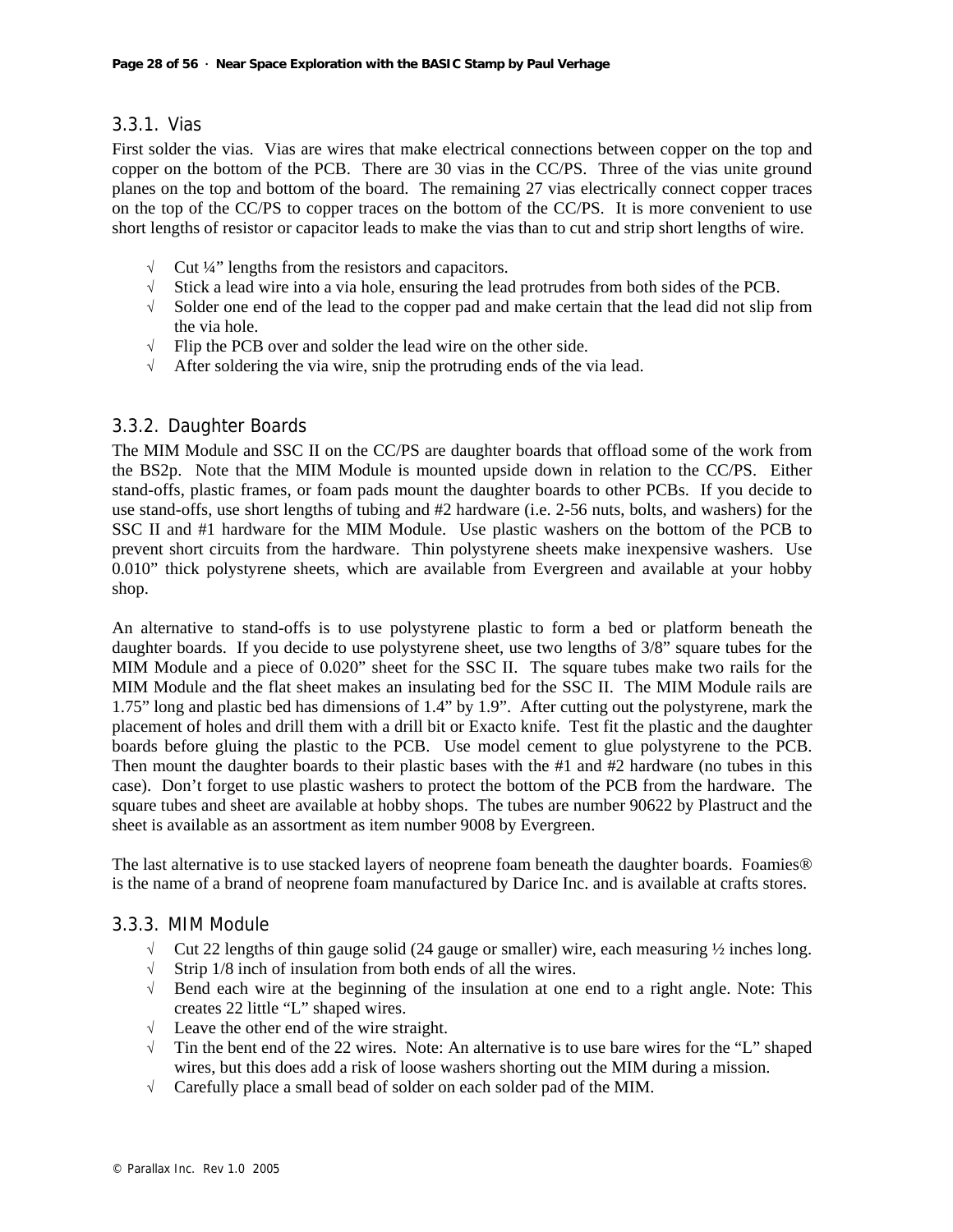- $\sqrt{\phantom{a}}$  One at a time, place a small wire into the MIM solder pads of the CC/PS, with the bent end of the wires resting on top of the MIM Module's solder pads.
- $\sqrt{\phantom{a}}$  Use a soldering iron to melt the solder on the pad and wire, connecting the pad to the wire.
- $\sqrt{\phantom{a}}$  Have fun completing the other 21 wires.
- √ Flip the CC/PS on its back and solder the other ends of 22 wires to the CC/PS.

#### 3.3.4. SSC II

The SSC II is connected to the CC/PS using three pairs of wires. One pair is the servo battery connector and is already soldered to the SSC II. The remaining two pairs need to be added.

- √ Cut four pieces of a thin gauge wire (24 gauge or less), each one inch long. Note: The servo power wires in the SSC II will be reused, so you only need to prepare four additional wires.
- √ Strip less than ¼" of insulation from both ends of all the wires.
- √ Use these four wires are used in the next two steps.

#### Communication Connection

Modify the SSC II by removing the RJ-11 phone jack from the board. Beneath the former location of the jack you'll notice four solder pads aligned in two diagonal pairs. Two of the solder pads are connected to each other with a thin copper trace. These two pads are ground connections. The remaining two solder pads are the signal connections. Solder a wire into one of the signal solder pads and the second wire into the ground solder pads.

#### Power Connection

Note which solder pad of the SSC II has the ground wire (black wire) of the nine-volt battery snap.

- √ Using a soldering iron, remove both wires of the nine-volt battery snap from the SSC II.
- √ Solder one wire to the ground solder pad.
- √ Solder one wire to the power solder pad.

Note: Do not solder a wire to the old solder pad of the nine-volt battery snap. Located closer to the center of the SSC II is a solder pad marked +5V. Connect the second wire to this solder pad.

#### Servo Battery Power

The two wires that provide voltage for servos are located at the bottom of the SSC II. Cut these wires to a length of one inch and strip less than  $\frac{1}{4}$ " of insulation from their ends.

Mount the SSC II to the CC/PS and solder its six wires into the CC/PS at the locations marked Servo, PWR, and Comm.

#### 3.3.5. Sockets

The CC/PS has three sockets for ICs. Insert the sockets into the CC/PS as indicated on the CC/PS diagram. This means the notches of all three sockets are oriented towards the top of the PCB. Electrically it doesn't matter if the socket is placed upside down or right side up, but by correctly orienting the sockets, it's easier to properly orient their ICs, which must be placed in the correct orientation. Solder the IC sockets only by two diagonally opposite pins. Press on the socket with your finger and reheat each diagonal pin with the soldering iron. The IC socket will snap down on the CC/PS PCB if it's not properly seated. Now finish soldering the socket by soldering its remaining pins.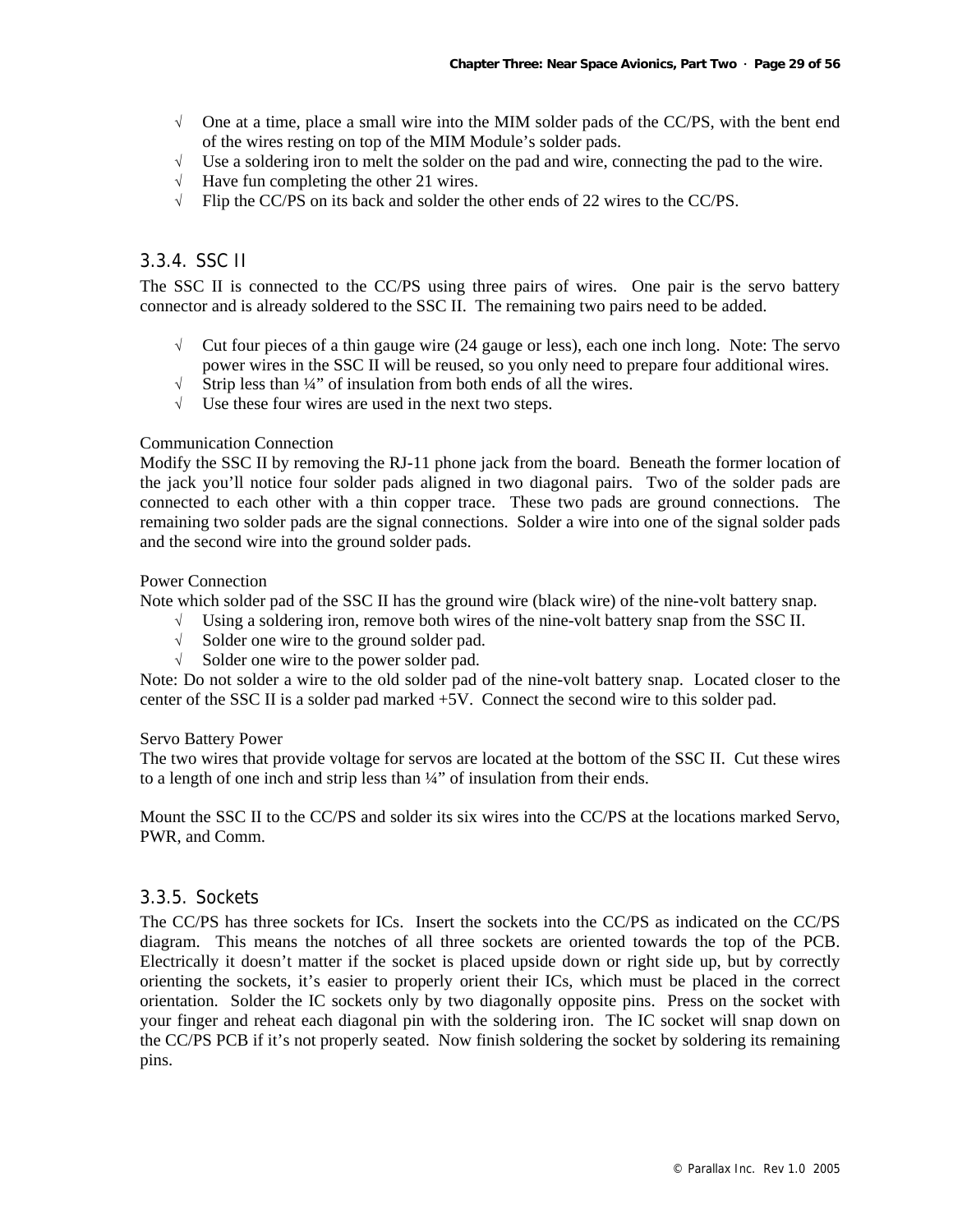# 3.3.6. Expansion Ports

The expansion ports occur in rows eight receptacles wide. The female receptacles needed are five double rows of headers eight pins long. Three single sided rows of headers eight pins long are required to build the ports. To save money, purchase longer receptacles and cut them to length.

- $\sqrt{\phantom{a}}$  Cut the receptacles to length using a sharp Exacto knife.
- √ Insert all the receptacles of an entire port before soldering any of them.
- $\sqrt{\phantom{a}}$  Press the receptacle bases down firmly to the PCB.
- √ Ensure the receptacles are snug to the CC/PS board and vertical to the PCB and parallel
- $\sqrt{\phantom{a}}$  to their neighbors.
- √ Solder the receptacles. Note: If the receptacles are loose, hold them down to the CC/PS with a piece of masking tape before flipping the CC/PS over on its back.
- √ After soldering the receptacles, make sure no solder bridges were formed.

# 3.3.7. Discrete Components

Place components into the CC/PS PCB according to Diagram 2-???. The most important items are the electrolytic capacitors. If you put them in backwards, the CC/PS will probably let you know by exploding the caps. There are three electrolytic capacitors, C1, C3, and C6. Watch the polarity markings on the caps and the CC/PS diagram.



**Tantalum Capacitor Markings** – The positive lead is the one indicated – not the negative, as in an aluminum electrolytic capacitor.

Bend resistors to a length of 0.4 inches with a lead bender, available at Radio Shack.



**Lead Bender** – Ensures perfect resistor leads every time.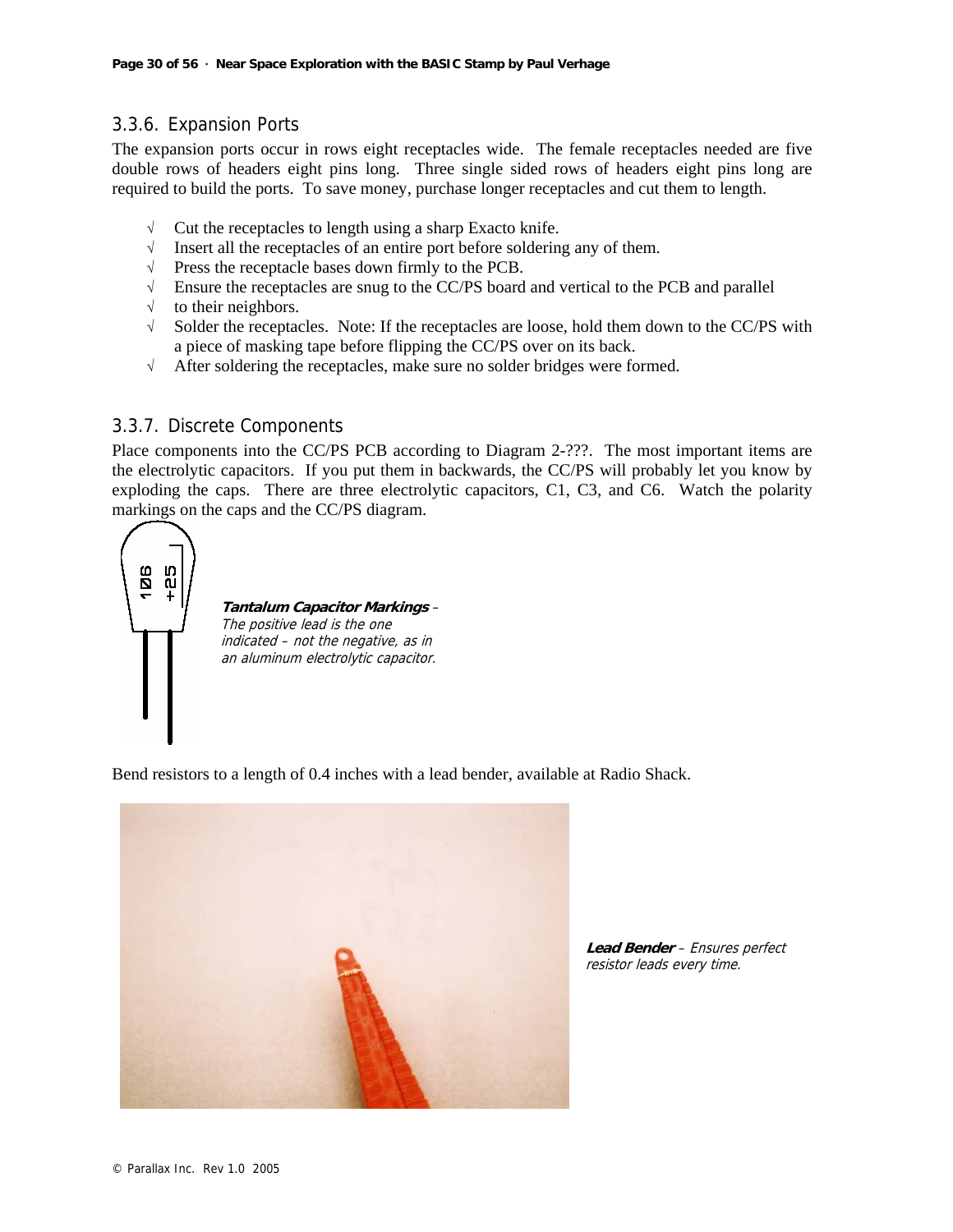R7 has been replaced with a jumper wire, or a zero ohm resistor. After soldering R7, make sure its leads don't short out on the CC/PS board. Resistors R6 and R14 have been removed from the CC/PS design (they were not accidentally left out of the documentation). U1 and Q1 are in identical looking TO-92 form factors. Read their faces carefully before installing them into the CC/PS. The CC/PS diagram shows their proper orientation. After soldering each component, clip the excess leads.

Component Checklist

- $\bullet$  R1 10k
- R2 10k
- $\cdot$  R<sub>3</sub> 1k
- $\bullet$  R4 1k
- R5 10k
- R7 0 ohm
- R8 10k trimmer potentiometer
- $\bullet$  R9 1k
- R10 10k
- R12 10k
- R13 10k
- R15 1k
- C1 22 uF electrolytic
- C2 0.1 uF
- C<sub>3</sub> 4.7 uF electrolytic
- $C4 \t 0.01 \text{ uF}$
- C5 0.1 uF
- C6 4.7 uF electrolytic
- U1 LM335
- U2 LM2940T-5
- Q1 2N3904

#### 3.3.8. Power Cables

Three cables provide external power to the CC/PS; they are the Main Power, Servo Power, and Auxiliary Power. The cables are identically constructed.



**Power Cable** – The toggle switch is inline with the positive power lead (red wire).

- √ Cut six red colored #24 AWG stranded wires to a length of at least 12 inches.
- √ Cut three black colored #24 AWG stranded wires to a length of at least 24 inches.
- √ Strip ¼" of insulation from one end of each black wire and three of the red wires. Note: this end solders to the PCB.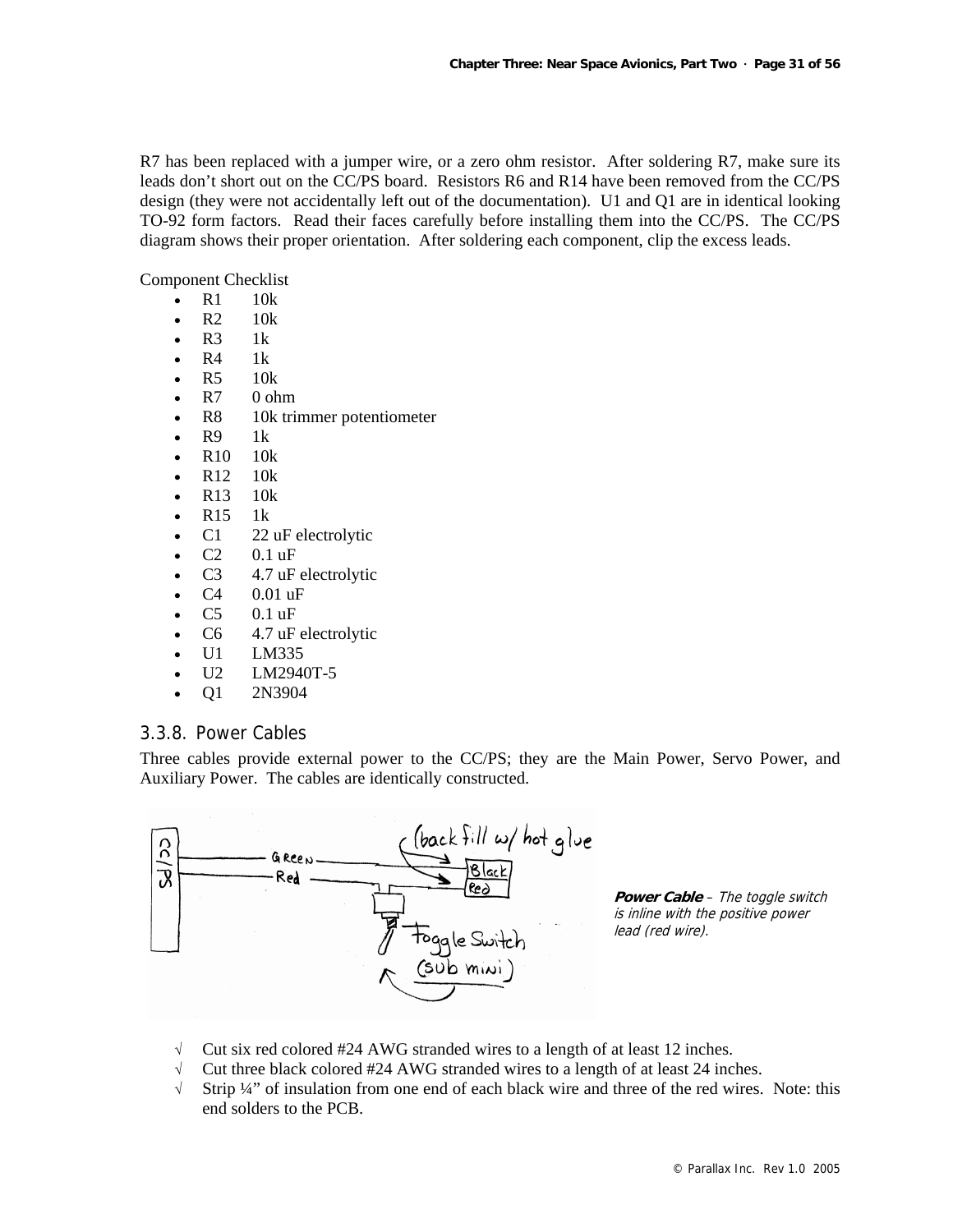- √ Strip one inch of insulation from the other ends of the wires. Note: this end solders to either a Powerpole® or toggle switch.
- √ Solder the ¼" end of pairs of wires to the CC/PS pads marked Main Pwr, Aux Pwr, and Servo Pwr. Note: These pads are located at the top left of the CC/PS and be sure to solder the red wire to the pads marked "+".
- $\sqrt{\phantom{a}}$  Slide a short length (at least  $\frac{1}{2}$ ) of heat shrink tubing on the three red wires.
- √ Twist the end of each red wire to the center terminal of the SPST or SPDT mini-toggle switches, one wire per toggle switch.
- √ Solder the red wires to the toggle switches.
- $\sqrt{\phantom{a}}$  Twist one end of the remaining red wires to the outside terminal of the SPST or SPDT minitoggle switches.
- √ Solder the remaining red wires to the toggle switches.
- √ Slide a short length of heat shrink tubing over the remaining red wires.
- √ Cover both soldered terminals of each switch with heat shrink tubing and shrink it.
- $\sqrt{\phantom{a}}$  Double over the ends of the remaining one inch stripped wires.
- $\sqrt{\phantom{a}}$  Crimp a Powerpole® terminal to the remaining ends of the red and black wires.
- $\sqrt{\phantom{a}}$  Solder the crimped terminal to the wire.
- √ Slide the crimped terminal into a Powerpole® housing, being sure to match the color of the Powerpole® housings to its wire.
- √ Slide the Powerpole® housings together into a unified connector. Note: There is more involved in this that it initially seems. A standard alignment must be determined so that any battery pack can attach to any power cable. Select a standard for the program, document it, and stick with it.
- √ Twist pairs of the wires together to keep the power cables neat and under control.
- √ Finish by back-filling the Powerpole®s with hot glue.

# 3.3.9. Programming/Communication Cables

The BASIC Stamp (and MIM) uses a female DB-9 (D-subminiature) connector and the GPS requires a male DB-9 connector. The BS2p requires four wires connected to its DB-9 connector (the MIM uses three of them) and the GPS requires two wires connected to its DB-9 connector (other wires, like RX and 1 PPS are optional). Make the cables as follows:

- √ Cut six stranded wires to a length of 12 inches. Note: Use different colors of wires to differentiate between them. Since each DB-9 needs a ground, there should be at least one black wire per DB-9.
- √ Strip back ¼ inch of insulation at both ends of each wire.
- √ Solder wires to the pins of the DB-9 connectors as listed below:
- The BS2p cable uses DB-9 (female) pins 2,3,4,5
- The GPS cable uses DB-9 (male) pins 2 and 5

Note: Since pin 5 on a DB-9 connector is ground, make this one a black colored wire.

- √ Solder wires to the DB-9 connector pins as indicated in the list above.
- $\sqrt{\phantom{a}}$  Slide short lengths of heat shrink tubing over the wires and cover the soldered pins.
- √ Shrink the tubing down, covering the exposed solder.
- $\sqrt{\phantom{a}}$  On the BS2p DB-9 connector, short together pins 6 and 7 with a piece of resistor lead.
- √ Use hot glue and cover all of the backs of the pins of the female DB-9 connectors.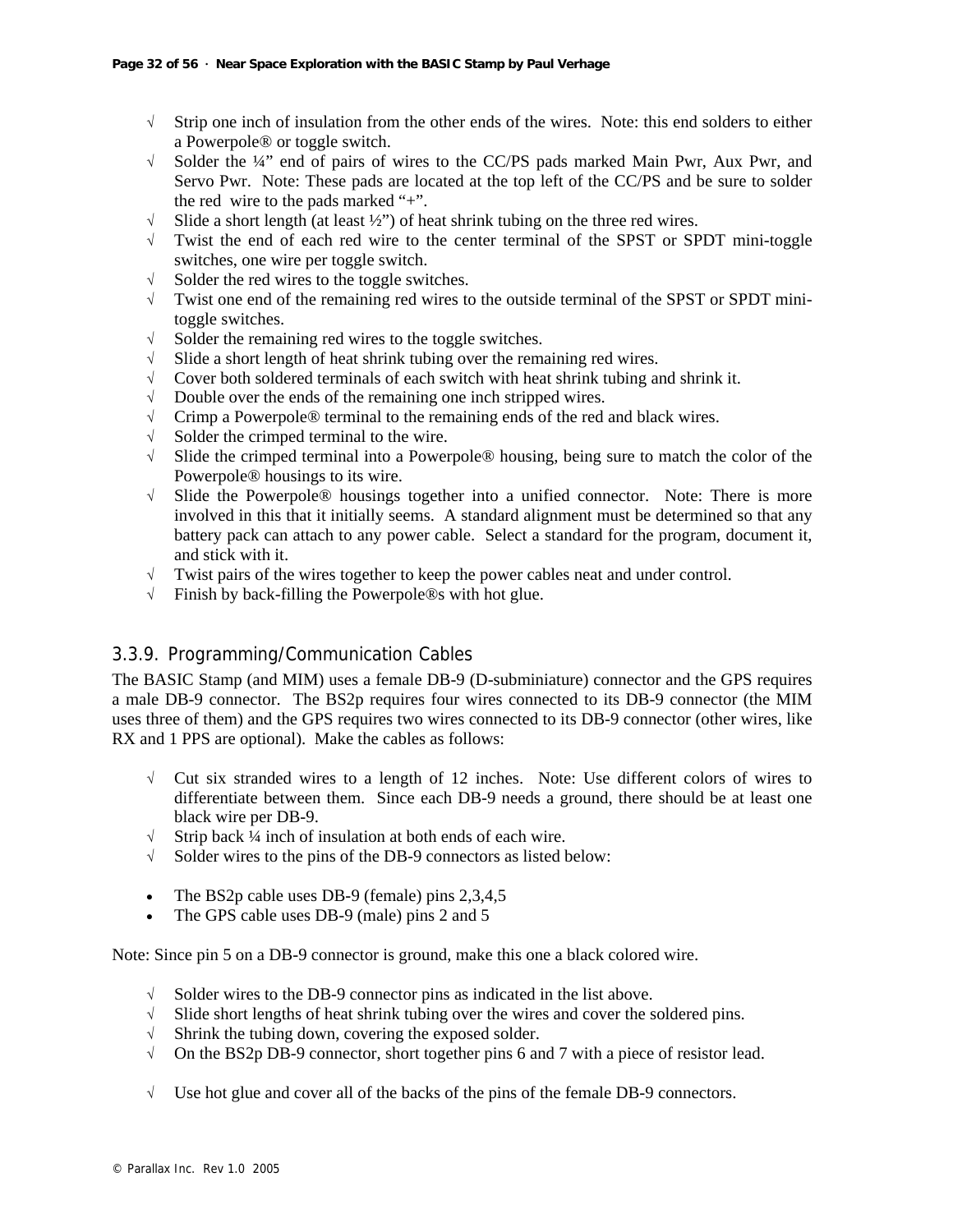√ Place the male GPS DB-9 connector into a plastic housing.

Note: If the GPS is to connect to a device (like the Kantronics KPC-3+) that allows serial cables to screw to the port, then place locking screws into the DB-9 housing at this point. If the GPS is not to connect to such a device, then leave out the locking screws from the DB-9 housing.

Before closing the housing, cover the interior of the housing and the connector pins of the DB-9 with hot glue. Do this before the glue gets hot enough to melt the plastic housing.

Quickly close the housing and bolt it closed.

Use more glue and seal the opened end in the back of the housing.

Connect the following pins of the BS2p programming connector to the CC/PS:

- GND to pin 5 of the BS2p DB-9
- ATN to pin 4 of the BS2p DB-9
- RX to pin 3 of the BS2p DB-9
- TX to pin 2 of the BS2p DB-9

Connect the following pins of the GPS connector to the CC/PS:

- GND to pin 5 of the GPS DB-9
- Signal to pin 2 of the GPS DB-9

Twist the programming and communication cables into three neat bundles.



**DB-9 Connector** – Housing for GPS DB-9 connector. Interior volume is filled with hot glue.

Note: The MIM JMP determines if the MIM is using its comm port for programming or to receive telemetry from the BS2p.

#### 3.3.10. HT Cable

Three wires make up the cable that connects the MIC and SPK of the Alinco DJ-S11 to the MIM Module on the CC/PS. There is a provision for a fourth connection, the Hold Off, which is not recommended. An optional second cable provides external power and switching to the HT.

MIC and SPK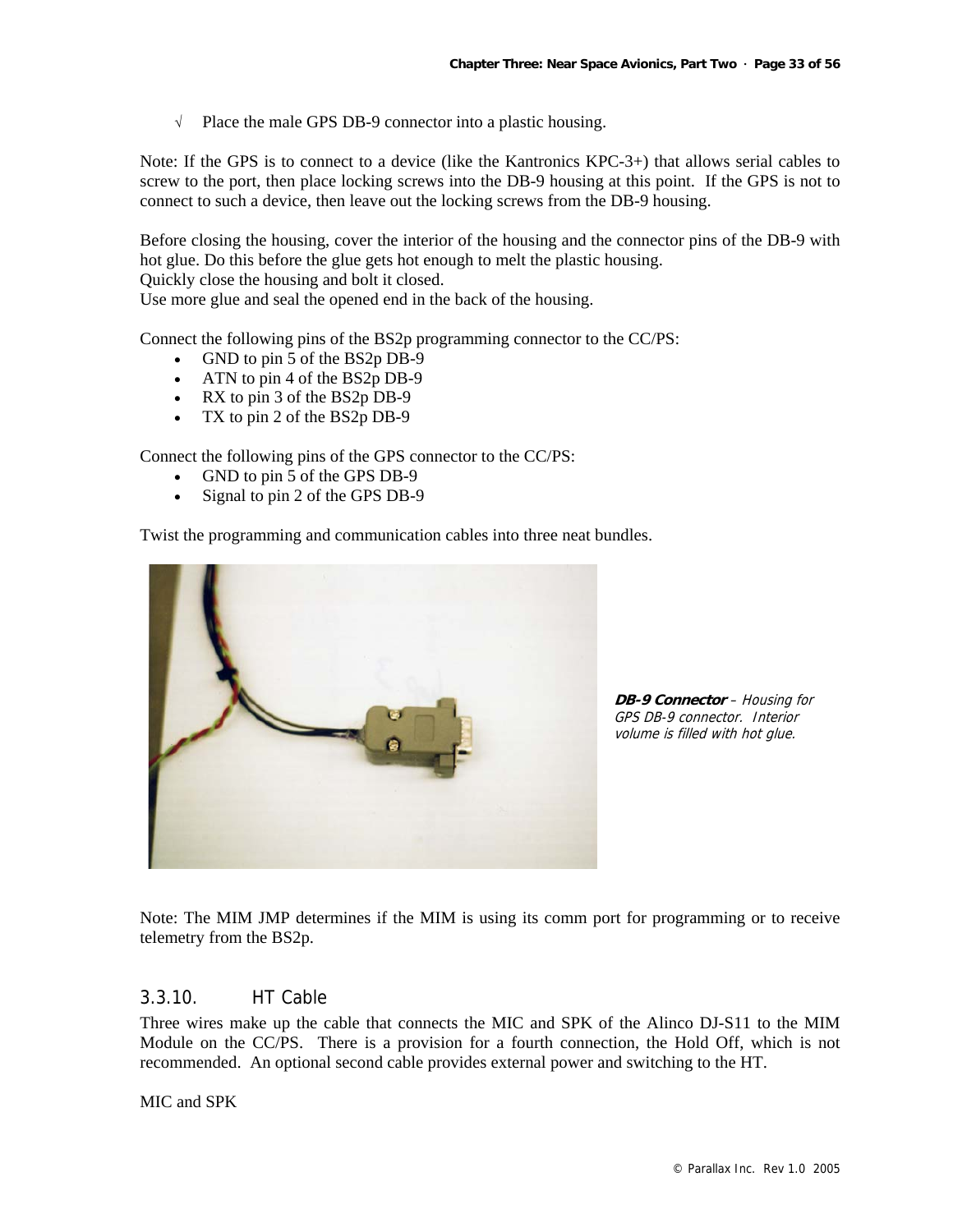- $\sqrt{\phantom{a}}$  Cut three lengths of wire twelve inches long.
- √ Strip back ¼ inch of insulation from one end of all three cables.
- √ Solder them into the pads labeled Radio on the CC/PS.
- √ Solder to the pads marked GND, TXA, and PTT.

The HT cable has the following connections:

- GND to Base of 1/8" phono jack
- TXA to 0.1 uF capacitor to Tip of 3/16" phono jack
- PTT to 2.2k resistor to Tip of  $3/16$ " phono jack



**HT Cables** – Close-up view of phono jacks.

- √ Remove one inch of insulation from the other end of the GND wire.
- √ Solder it into the Base of the 1/8" or 3.5mm phono jack.
- √ Solder one lead of the capacitor and resistor on the Tip connection of the 3/16" or 2.5mm phono jack. Note: Both the resistor and capacitor are terminating at the same point of the 2.5mm jack, at its tip.
- √ Slide a piece of two-inch long heat shrink tubing over the TXA and PTT wires.
- √ Remove one inch of insulation from the free ends of the TXA and PTT wires.
- √ Twist and solder the TXA wire to the free lead of the capacitor and the PTT wire to the open lead of the resistor.
- $\sqrt{\phantom{a}}$  Cover the exposed solder joint with the heat shrink tubing.

#### HT External Power

- √ Cut two wires, both 24" long (use one red and one black colored wire).
- √ Remove ½" of insulation from one end of both wires.
- √ Solder the red wire to the center connector of DC power plug, a Coax-style DC power plug, 4.0 mm X 1.7mm (with solder tabs).
- √ Solder the black wire to the ring of the connector.
- √ Slide a length of heat shrink tubing over the positive wire, covering the soldered connection.
- √ Squirt a drop of hot glue between the soldered connections.
- √ Screw on the plastic cap and fill the interior space with a little bit of hot glue.
- √ Strip 1" of insulation for the other ends of the wires.
- $\sqrt{\phantom{a}}$  Double over the exposed wire.
- √ Crimp Powerpole® connectors on the wires.
- √ Slide the crimps into their jackets, using the proper colored housings to indicate positive and ground.
- √ Slide the Powerpole® jackets together.
- Wrap the jackets with a label marked HT.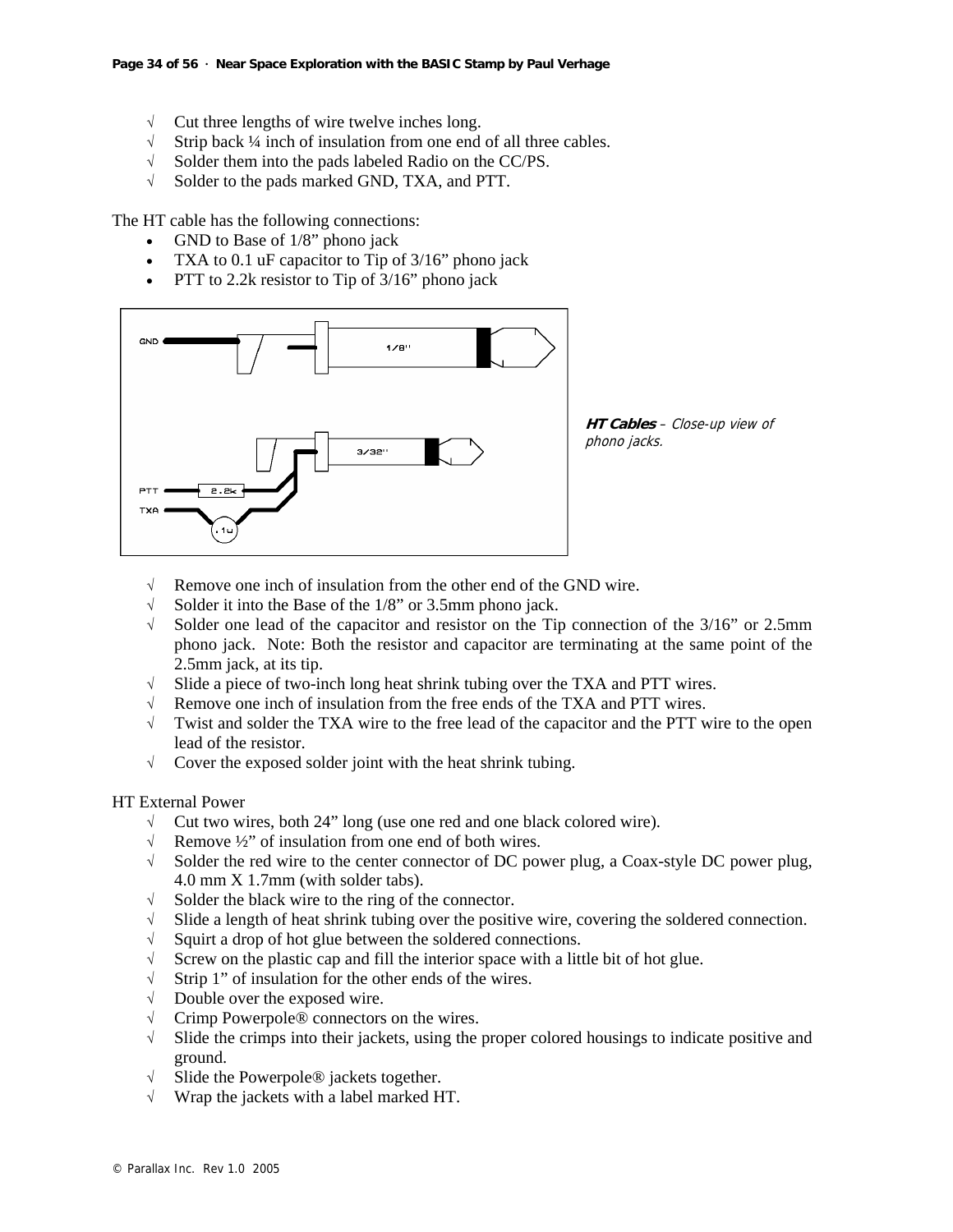- √ Cover the jacket and label with clear heat shrink.
- $\sqrt{\phantom{a}}$  Cut the red wire about two-thirds of the distance away from the coax power plug.
- $\sqrt{\phantom{a}}$  Strip ¼" of insulation from the ends of the wires.
- √ Slide heat shrink tubing over the wires.
- √ Solder the wires to the pins of a toggle switch.
- √ Cover the soldered connection with heat shrink tubing.

HT Jack Housing

- √ Plug the MIC and SPK jacks into the DJ-S11.
- $\sqrt{\phantom{a}}$  Plug the power connector into the DJ-S11.

Note: Do not make the external power connection a part of the jack housing. The power plug is installed only to indicate the jack housing dimensions. When the power connection is made a part of the jack housing, then the HT can never be run from internal batteries.

- √ Squirt a little hot glue between the jacks, without getting any on the HT.
- √ Put a thin coat of hot glue on one piece of polystyrene.
- √ Press the first sheet of polystyrene onto one face of the glued connectors.
- √ Put a thin coat of hot glue on the second piece of polystyrene.
- √ Flip the HT over to its other side and press the second rectangle of plastic onto the combined connectors.
- When the glue in the DJ-S11 plug has cooled, remove the plug from the HT.
- $\sqrt{\phantom{a}}$  Fill the voids in the HT plug with the warm hot glue.
- √ Let the unified connector cool.
- $\sqrt{\phantom{a}}$  Trim the edges of the HT plug with a sharp Exacto knife.
- √ Finish the housing by covering it with heat shrink tubing.

### 3.3.11. Power Indicator Cable

The two-wire cable of the LED power indicator solders to the CC/PS pads marked D1.

- √ Cut the two lengths of stranded #24 AWG wire twelve inches long. Note: Use two different colors of wire, making the ground wire either black or green.
- √ Strip ½ inch of insulation from one end of each wire and tin the ends.
- $\sqrt{\phantom{a}}$  Trim the leads of the LED to  $\frac{1}{2}$  and tin.
- $\sqrt{\phantom{a}}$  Note: The ground wire connects to the LED lead closest to the flat spot on the LED case
- $\sqrt{\phantom{a}}$  Press a wire and LED lead together and then heat them with a solder iron.
- √ Remove the iron after the solder on both the LED lead and wire melts and flows together
- √ Do the same for the other LED lead and wire.
- √ Slide one-inch lengths of heat shrink tubing over the wires, covering the exposed leads of
- $\sqrt{\phantom{a}}$  the LED and shrink the tubing.
- √ Slide a second piece of heat shrink tubing over the covered leads and shrink that down.
- $\sqrt{\phantom{a}}$  The wire soldered to the rounded side of the LED is soldered to the D1 pad marked with

 $\sqrt{a+}$ .

√ Solder the wire connected to the flat side of the LED (the black colored wire) to the other side of the D1 pad.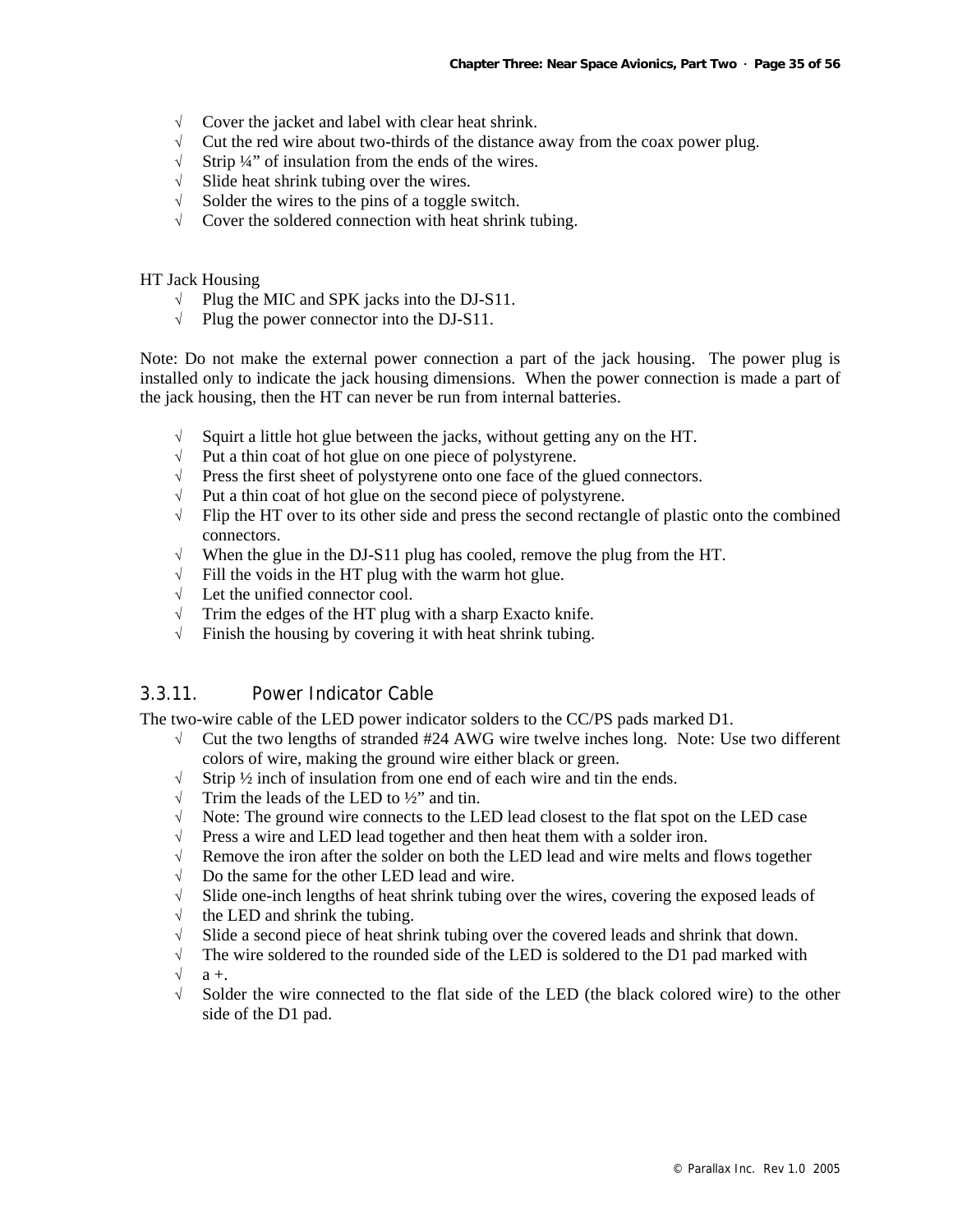# 3.3.12. Labeling

Make sticky labels for the Powerpole® connectors, with each label indicating the function of the connector. Use a label maker like the Casio EZ-Label Printer to make professional looking labels. Label the connectors as Main, Servo, and Aux. Tape them around the Powerpole® connectors. Cover the labels with a short length of clear heat shrink tubing to make them more durable. One inch diameter clear heat shrink is large enough to cover the Powerpole® connectors.



**Labeled Powerpole®** – Cover the label with clear heat shrink (1" diameter) to protect the label.

Using a toothpick, apply small dots of model paint to the CC/PS Expansion Ports. Place a small drop of red paint next to all the columns of pins with +5V, and a small dot of green paint next to all the columns of pins with Ground.

An alternative to painted dots is to use rub-on lettering or colored "sticky" dots. If you use rub-on lettering, cover the letters with a thin drop of clear paint applied with a toothpick.

# **4.0 Testing and Adjusting the NearSys CC/PS**

DO NOT apply power to the CC/PS at this time. Place the CC/PS on a non-metallic surface to prevent short circuits when power is finally applied. You'll need a digital multimeter (DMM) to complete testing. Each test indicates whether it is for the Block One or Block Two CC/PS, or for both. The tests are for opens and shorts, polarity, setting voltage warning, voltage calibration, MIM ADC voltages, MAX186 voltages, SSC II control, ULN2803 control, and GPS.

# 4.1. Short and Open Circuits

Set the DMM to test continuity and check that the meter operates properly. When you touch the DMM's leads together, the DMM will ring. If not, verify that the DMM is set properly. If it still does not ring, then use a different DMM. When it's time to test pins in IC sockets, push small wires into socket openings. This is not necessary if your test probes have very fine tips. There are ten tests of short and open circuits.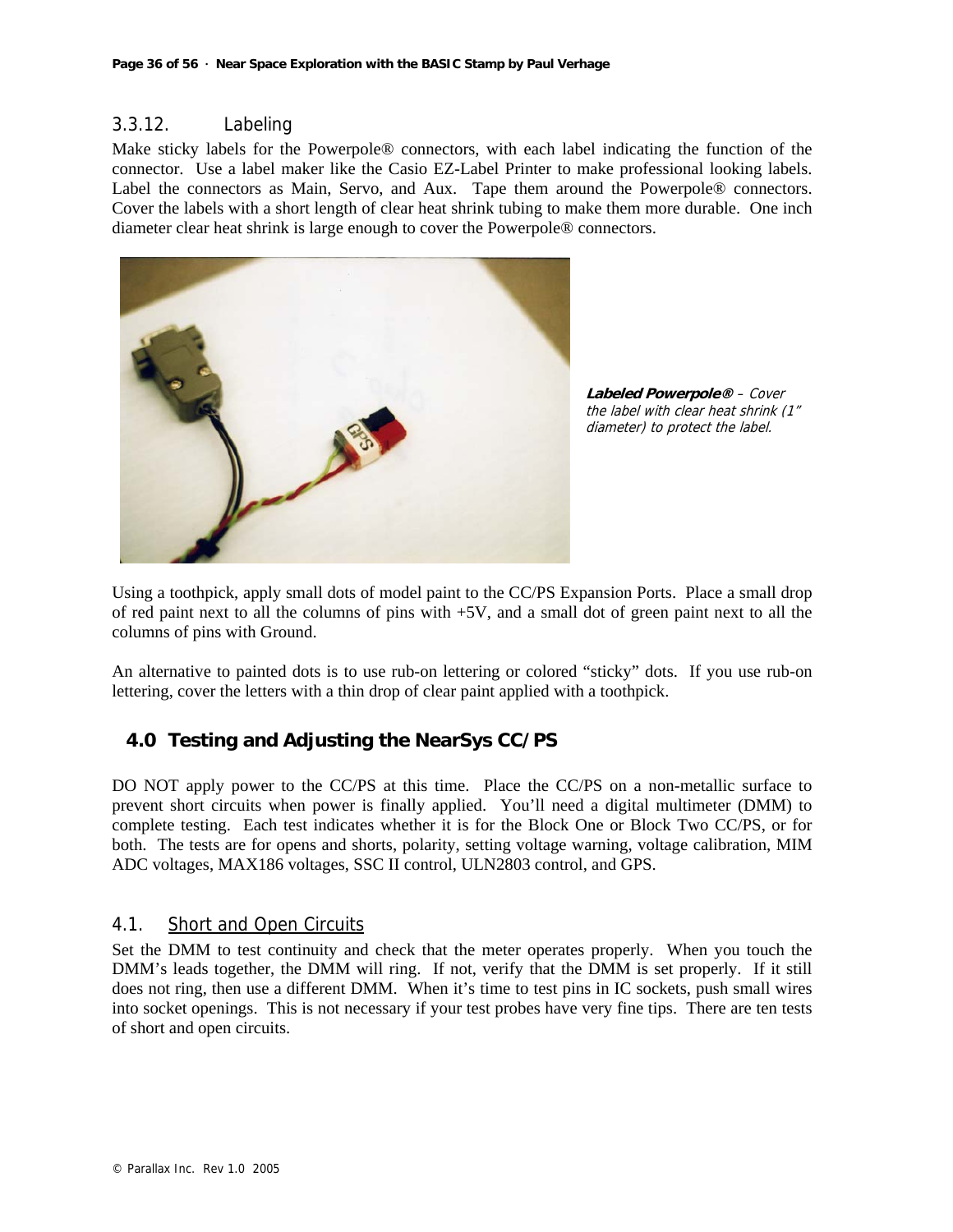# 4.1.1. Test One (both)

Connect one test lead of the DMM to the  $+5V$  Powerpole® connector. Tap around the ground plane of the CC/PS with the other test lead. There should be no ringing. If there is, you have a short between power and ground that will quickly discharge the battery, possibly causing a fire.

# 4.1.2. Test Two (both)

Connect one test lead to ground on the expansion port. Use the other lead to tap around the CC/PS on the ground plane and other ground pins. There should be ringing on every tap.

# 4.1.3. Test Three (both)

Connect one test lead to a CLOCK pin on the expansion port. Use the other lead to connect to the DATA pin on the expansion port. There should be no ringing.

#### 4.1.4. Test Four (both)

Test between pins on the DB-9 connectors. There should be no shorts anywhere. Then test between pin 5 on the DB-9 connectors and the CC/PS ground plane. There should be a ringing on this test.

# 4.1.5. Test Five (both)

Connect a test lead to the I/O pin in the first expansion port. Use the other lead to press into the BS2p socket. There should be a ringing for each pin that is across from the BS2p pin. There should be no ringing for all other pins. Also check between the input pins on the ULN2803 and BS2p socket. There should be ringing for the connected pins (e.g. BS2p pin 13 and ULN2803 pin 10) but not for other combinations of pins.

#### 4.1.6. Test Six (both)

Connect a test lead to either a DATA or CLOCK pin in the expansion ports. Connect the other test lead to the proper BS2p socket pin (labeled in the CC/PS diagram). There should be a ringing. Test the other pin when done with the first.

#### 4.1.7. Test Seven (both)

Connect a test lead to the power side of the Servo Power connector. Touch the other lead to the middle rows of pins in the servo connectors. There should be a ringing. Tap the second test lead to the bottom row of pins in the servo connectors (ground), there should be no ringing. Switch the first test lead to the ground connector in the servo power connector. There should be a ringing. Afterwards, test that there is continuity between the ground of the power connector and the CC/PS ground plane.

#### 4.1.8. Test Eight (both)

Connect a test lead to the positive side of the Auxiliary Power connector. Check that there is no continuity between the positive power and the ground plane of the CC/PS. Leave the first test lead on the positive Aux Power connector and tap the second lead to ULN2803 pin number 10. There should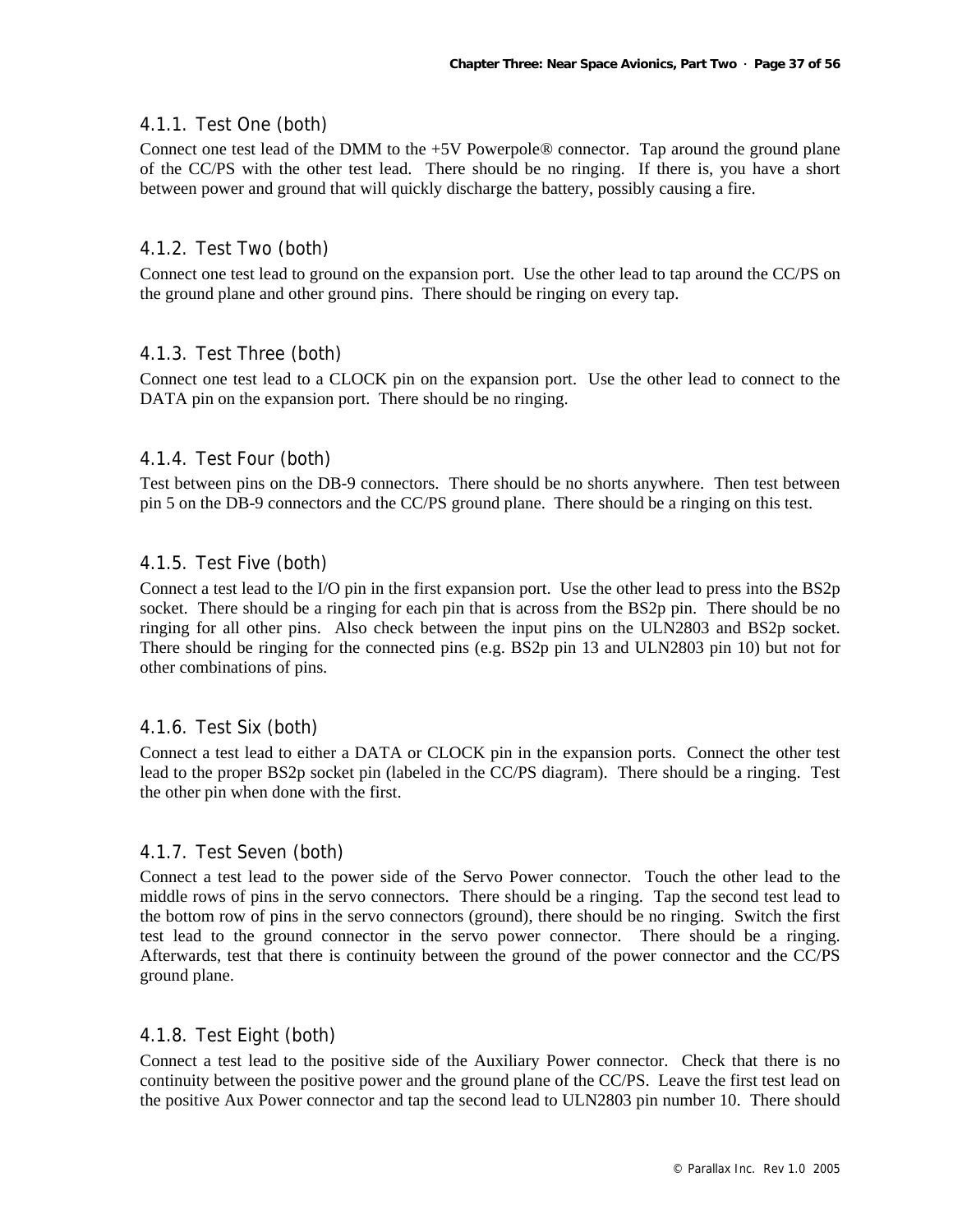be a ringing. Next tap the bottom left pin (#9) of the ULN2803 and the ground plane of the CC/PS. You should find continuity.

#### 4.1.9. Test Nine (Block Two only)

Connect a test lead to the GND wire at the bottom of the MIM Module. This pad is located at the top of the MIM (remember, the MIM is upside down) and labeled as GND. Check that there is continuity with the ground plane of the CC/PS. Now connect a test lead to the  $+5V$  wire at the bottom of the MIM Module. Check that there is continuity with the  $+5V$  row of pins in an expansion port. Verify there is no continuity between the +5V wire of the MIM Module and the ground plane of the CC/PS.

# 4.1.10. Test Ten (both)

Press one test lead against the base of the +5V wire on the SSC II. There will only be a little bit of exposed wire, so use fine tip probe leads. Confirm continuity between the +5V wire of the SSC II and the +5V row of pins in the expansion port. Verify that there is no continuity with the +5V wire and the ground plane of the SSC II. Now press a test lead into the base of the GND wire of the SSC II and confirm continuity with the ground plane of the CC/PS.

#### 4.2. Proper Voltage and Polarity

At this time, no ICs are to be plugged into their sockets. Make sure the main power switch is turned off before plugging a battery into to Main Voltage. To measure voltages on each chip socket, push thin wires into the empty IC sockets. Set the DMM to the 20-volt DC scale. There are four tests of voltage and polarity.

# 4.2.1. Test One (both)

Switch on Main Power and observe the SSC II. The SSC II LED lights up green and there is no smoke or sparks.

# 4.2.2. Test Two (both)

Push wires into the BS2p socket at pins 4 and 21. Connect the black test lead to pin four and the red test lead to pin 21. Plug in the main battery. The DMM should read five Volts, give or take 0.25 Volts. Voltage measurements between pins 4 and 22 should show zero Volts.

#### 4.2.3. Test Three (both)

Push wires into MAX186 socket pin numbers 20 and 14. Connect the black test lead to pin 14 and the red test lead to pin 20. The DMM will read within 0.25 Volts of five Volts.

# 4.2.4. Test Four (both)

Push wires into ULN2803 socket pin numbers 9 and 10. Connect the black test lead to pin 9 and red test lead to pin 10. Measure and record the voltage of an auxiliary battery. Connect the battery to the auxiliary power connector and the DMM will read the auxiliary voltage.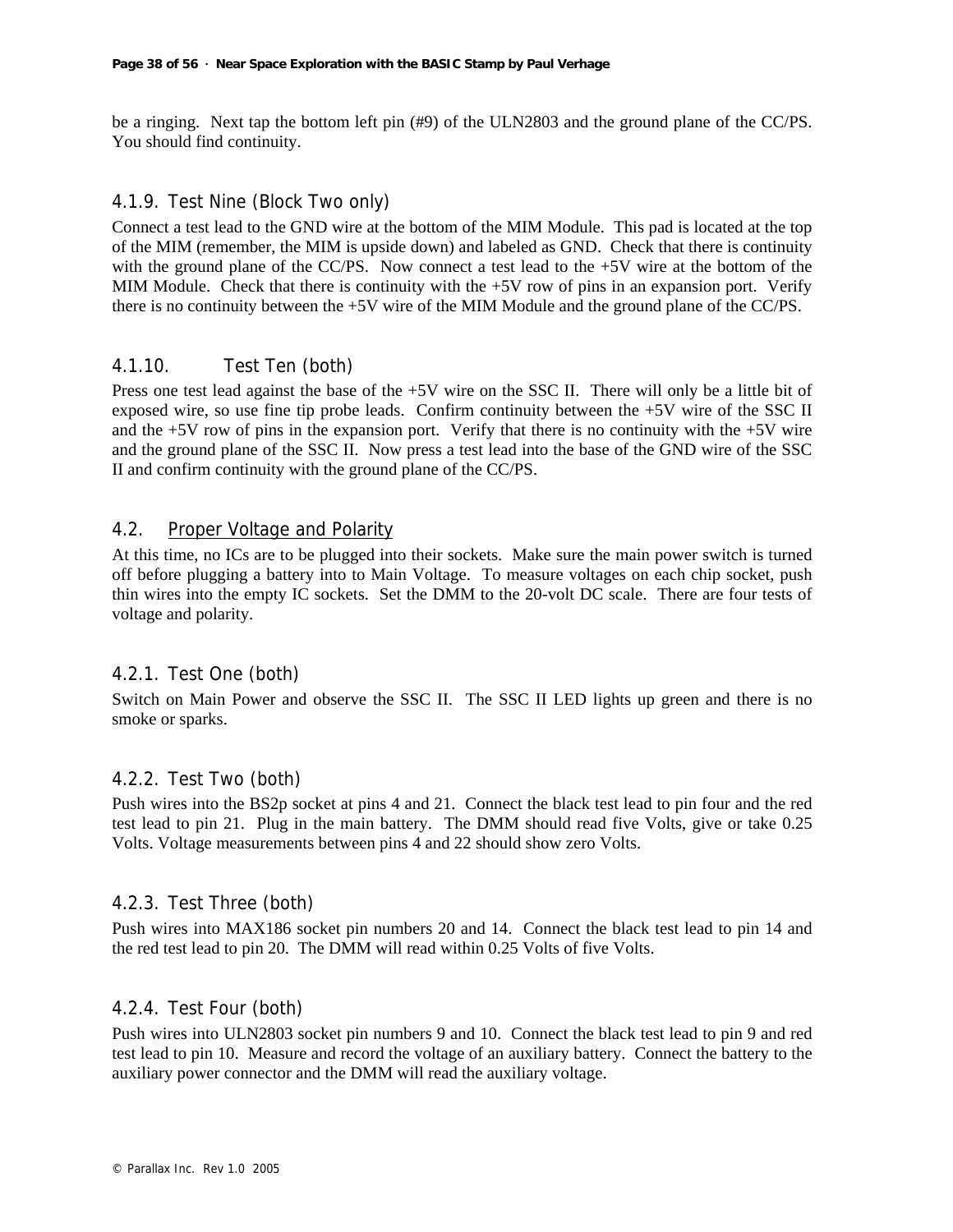# 4.3. Adjusting the Main Bus Voltage Divider (Block Two Only)

Place a wire into the BS2p socket pin number 6. This pin is marked Main V in the CC/PS components diagram. Apply power to the CC/PS and measure the voltage between this wire and the ground plane. The CC/PS voltage regulator provides the necessary five Volts for the board until the battery voltage drops to 5.25 Volts. At a battery voltage of 5.3 Volts and lower, we want the BS2p to see a logic low on its Main V pin. For the BS2p a logic low occurs at 1.4 Volts. Adjust the 10k trimmer (R8) until its voltage drop is 1.4 Volts when the main battery voltage is 5.3 Volts. There are two methods for adjusting the 10k trimmer on the CC/PS. One method involves the use of a variable power supply. The other involves using a battery and doing some math.

# 4.3.1. Method One

If you have a variable power supply, set it to 5.3 Volts then connect it to the main battery connector. Monitor the voltage between Main V and ground while adjusting the trimmer. Set the trimmer to the one extreme that gives a voltage above 1.4 Volts. Slowly adjust the trimmer back with a jeweler's screwdriver until the voltage drops to 1.4 Volts.

# 4.3.2. Method Two

The voltage drop of a resistor is a linear function of the resistors in the chain from positive voltage to ground. If you know the current voltage of the battery, then you can calculate the voltage that will appear at a low main bus voltage condition. Measure the voltage of the battery and call this voltage V0. Divide V0 by 5.3 to get a ratio. Multiply this ratio by 1.4 to get the proper current voltage at the Main V pin. Adjust the trimmer until the calculated voltage appears at Main V.

#### 4.4. Voltages to the ADC of the MIM Module

#### 4.4.1. Test One

Apply power to the Main Power connector and set the DMM to the 20 volt scale. For these tests, leave the black test lead connected to the ground plane of the CC/PS. Measure and record the voltages on the MIM Module at its Main V and Temp wires. The Main V wire connects to the main power through a voltage divider and will read approximately half of the main power voltage. Divide the Main V voltage by the main battery voltage. Keep the result as a conversion factor. The Temperature voltage from the LM335 measures approximately 2.90 Volts. The voltage is the temperature of the CC/PS in units of hundreds of kelvins. Room temperature is around 293 kelvins, so the voltage at the MIM Module's Temp wire should measure 2.93 Volts.

### 4.4.2. Test Two

Measure and record the voltage of a battery attached to Powerpole® connectors. Connect the battery to the Servo power connector then measure and record the voltage at the MIM Module's Servo V wire. Next, connect the same battery to the Auxiliary power connector then measure and record the voltage at the MIM Module's Aux V wire. Divide the battery's voltage by the measured voltage at the MIM Module to determine the proper conversion factor.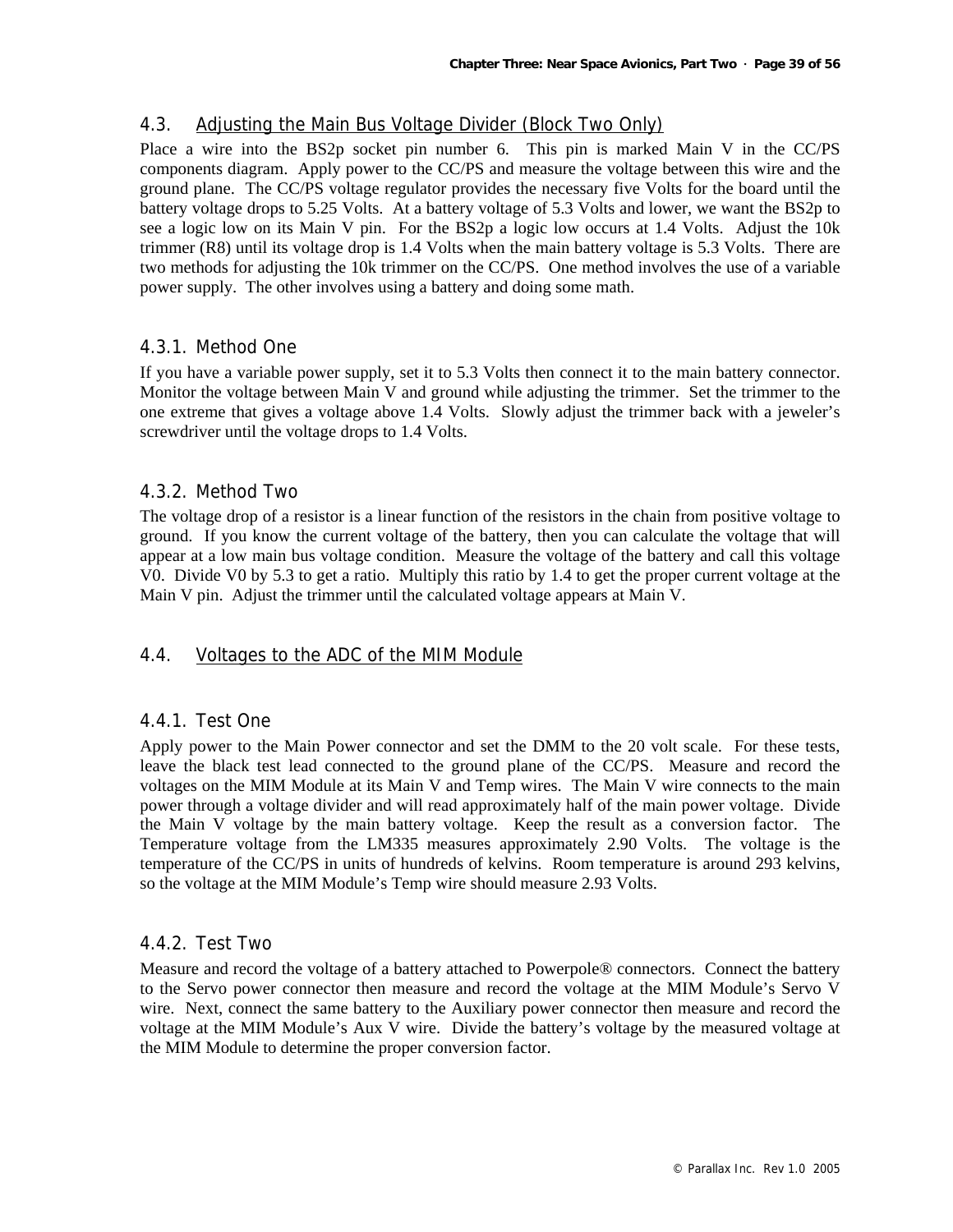# 4.4.3. Test Three

Calibrating the MIM telemetry output is performed in Test 4.9.

#### 4.5. Voltages on the CC/PS ADC (MAX186) (Both)

Insert the MAX186 into its IC socket.

#### 4.5.1. Test One

Leave the DMM set to the 20-volt, DC scale. Short all the ADC inputs to ground with a wire jumper. One at a time, remove the jumper wire and connect a 1.5-volt battery to the inputs of the MAX186. Connect the black lead of the DMM to the ground plane of the CC/PS PCB or to a ground pin in the expansion port. Use the red DMM probe lead to measure the voltage at each MAX186 input pin by placing the probe in contact with the exposed IC lead.

#### 4.5.2. Test Two

Calibrating the digitized value from the MAX186 is performed in Test 4.9.

# 4.6. SSC II Test (Both)

Have a servo, servo battery, and main battery at hand to perform this test.

#### 4.6.1. Test One

Switch Main Voltage and Servo Voltage to off on the CC/PS.

Connect a servo horn to a servo and rotate the servo horn to one extreme. Plug the servo into the first SSC II port. Apply servo power before the main power. Observe the servo and verify the servo is rotating to its mid position.

### 4.6.2. Test Two

Sending commands to the SSC II is performed in Test 4.9.

#### 4.7. ULN2803 Test (Both)

Insert the ULN2803 into its IC socket. Have both a main and auxiliary battery handy.

#### 4.7.1. Test One

For the Block One CC/PS, make a jumper wire that connects +5V from the Expansion Ports to an Input Port of the ULN2803 (the jumper wire is not required to test the ULN2803 in the Block Two CC/PS). Apply both main and auxiliary power to the CC/PS. Set the DMM to the 20-volt DC scale and connect its probes across the ground and power of the first ULN2803 Output Port. Connect one end of the jumper wire to the +5V. There should be no voltage at the Auxiliary Output Port at this time. Now connect the open lead of the jumper to the first Input Port of ULN2803 and observe that auxiliary power is now only available to the first Auxiliary Output Port and none other. Test the remaining ports in the same fashion.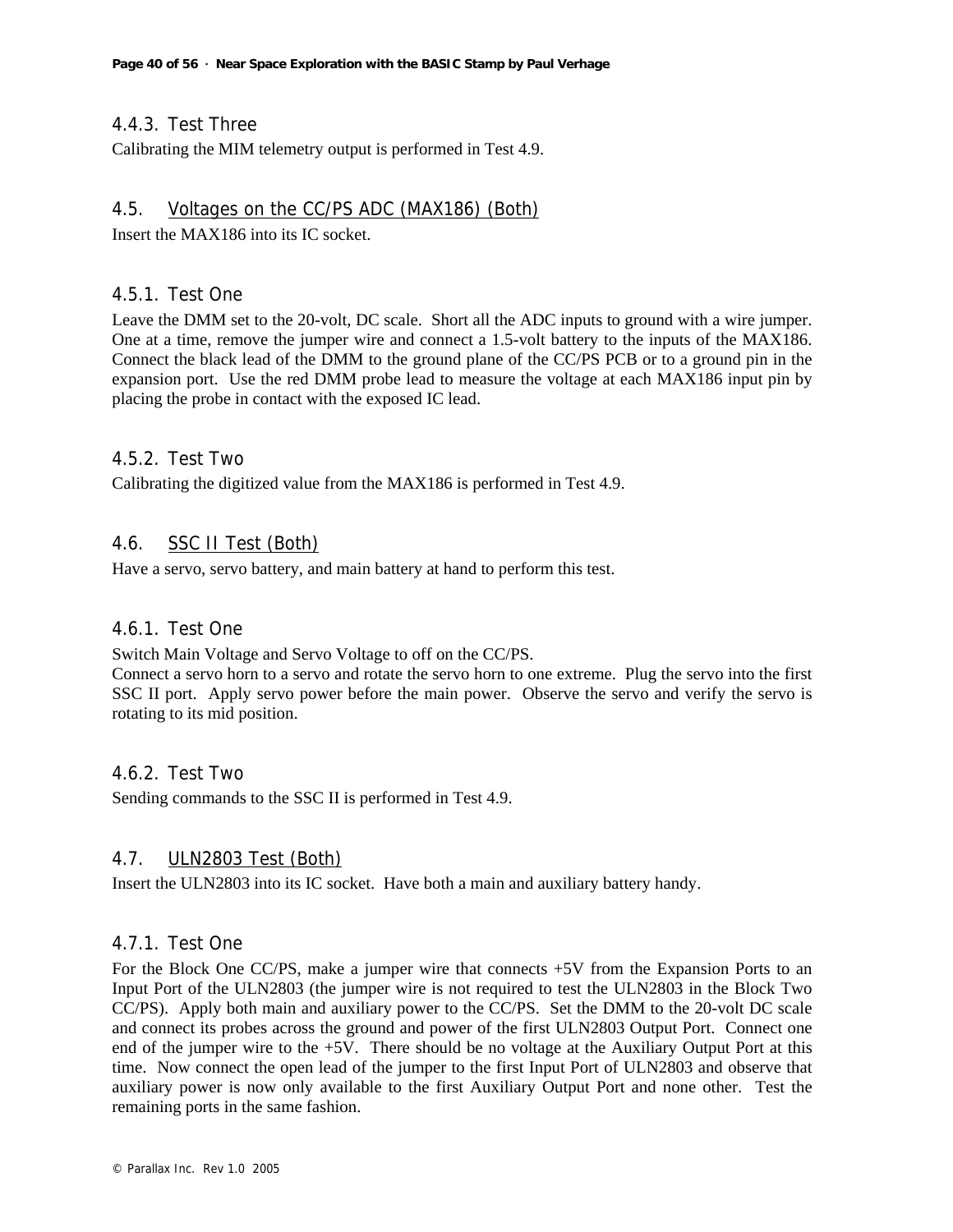# 4.7.2. Test Two

Sending commands to the ULN2803 is performed in Test 4.9.

# 4.8. Reading GPS Sentences (Both)

Insert the BS2p into its IC socket and connect a completed GPS receiver to the CC/PS.

# 4.8.1. Test One

Power up the CC/PS and GPS receiver, then write and download the following GPS program:

```
'GPS Test 
gpschar var byte<br>gpsloop var byte
            var byte
'gps_rx con 3 'block two cc/ps 
'gps_rx con 7 'block one cc/ps 
I4800 con 16884 
GPS: 
GPGGA: 
serin gps_rx, I4800, [wait ("GGA"), spstr 70]
for exploop = 0 to 70 
get gpsloop,gpschar 
debug gpschar 
next 
end
```
The debug screen should display the GPGGA sentence starting with the comma after GGA.

#### 4.9. Live Test and Dropped Packets

This is the full up test of the flight computer. Perform this test when an APRS station is available and the owner knows how to save a log. The goal is to program the CC/PS to exercise all its features as if it were going on a mission. Write down the packets that are expected then compared your notes to the log recorded by the APRS station. Expect to see some records dropped. Carry this test out as a part of qualification testing; see Chapter Five, Section Four.

# **5.0 Programming the NearSys Flight Computers**

The following code snippets are broken into functional blocks. Use them to write subroutines for the flight computers. One of the first flight codes you write should be to test telemetry from the flight computer in conjunction with Test 4.9.

# 5.1. Block One CC/PS

The first step is to program the TNC connected to the flight computer. Consult Chapter Two for information on programming TNCs for near space flights. The code below assumes a KPC-3+ is connected to the CC/PS. If a different TNC is connected, then some of the tests must be performed with debug commands of a flight data recorder (see Chapter Four, Section Five).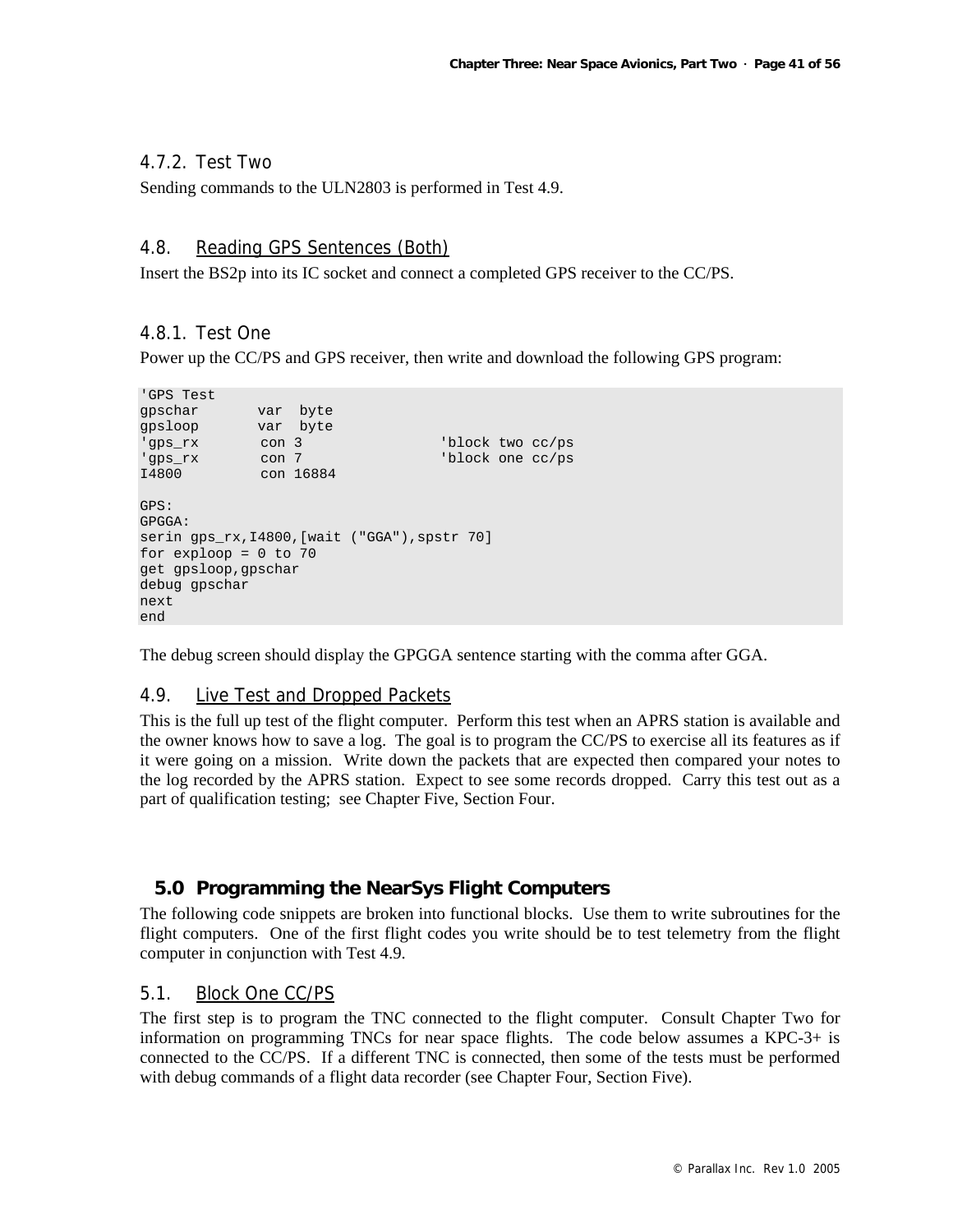# 5.1.1. BS2p I/O Definitions

| clock   | con              | - 0   |                     |  |                         |
|---------|------------------|-------|---------------------|--|-------------------------|
| adc_ce  | con              | -1    |                     |  |                         |
| data_io | con              | -2    |                     |  |                         |
| tnc tx  | con <sub>3</sub> |       |                     |  |                         |
| tnc rx  | con              | 4     |                     |  |                         |
| qps_tx  | con <sub>5</sub> |       |                     |  |                         |
| servo   | con              | - 6   |                     |  |                         |
| qps_rx  | con              | 7     |                     |  |                         |
|         |                  |       |                     |  |                         |
| n1200   | con              | 2063  | '1200 baud n81 true |  |                         |
| n2400   | con              | 1021  | '2400 baud n81 true |  |                         |
| i4800   | con              | 16884 |                     |  | '4800 baud n81 inverted |
| i2400   | con              | 17405 |                     |  | '2400 baud n81 inverted |

# 5.1.2. GPS

| alt curr<br>qpschar<br>qpsloop                                                                                                   |     | var word<br>var byte | 'current qps alt (m)<br>var byte condividual character in qps sentence<br>'looping control |  |  |
|----------------------------------------------------------------------------------------------------------------------------------|-----|----------------------|--------------------------------------------------------------------------------------------|--|--|
| qps_rx<br>i4800                                                                                                                  | con | 7                    | con 16884 '4800 baud n81 inverted                                                          |  |  |
| SPRAM GPGGA:<br>serin qps_rx, $14800, 10000$ , NoGPS, [wait ("GGA"), spstr 56]                                                   |     |                      |                                                                                            |  |  |
| SPRAM ALTITUDE:<br>for $qpsloop = 42$ to 46<br>get gpsloop, gpschar<br>debug gpschar<br>next                                     |     |                      |                                                                                            |  |  |
| VAR GPGGA:<br>serin qps rx, I4800, 10000, BadGPS, [wait ("\$GPGGA"), skip 42, dec alt curr]<br>debug "Alt:", dec alt curr<br>end |     |                      |                                                                                            |  |  |

# 5.1.3. TNC

This code assumes a KPC 3+ is connected to the flight computer, and LT buffer four is programmed to accept text and telemeter it.

```
tnc_tx con 3<br>14800 con 18
        con 18664
serout tnc_tx,I4800,["lt 4 >Testing, 1,2,3", cr] 
end
```
### 5.1.4. MAX186

The following code snippet tells the MAX186 to digitize each of its analog ports and return the value.

| clock    | con | 0             |
|----------|-----|---------------|
| adc ce   | con | ı             |
| data io  | con | $\mathcal{L}$ |
| exploop  | var | nib           |
| adc_code | var | byte          |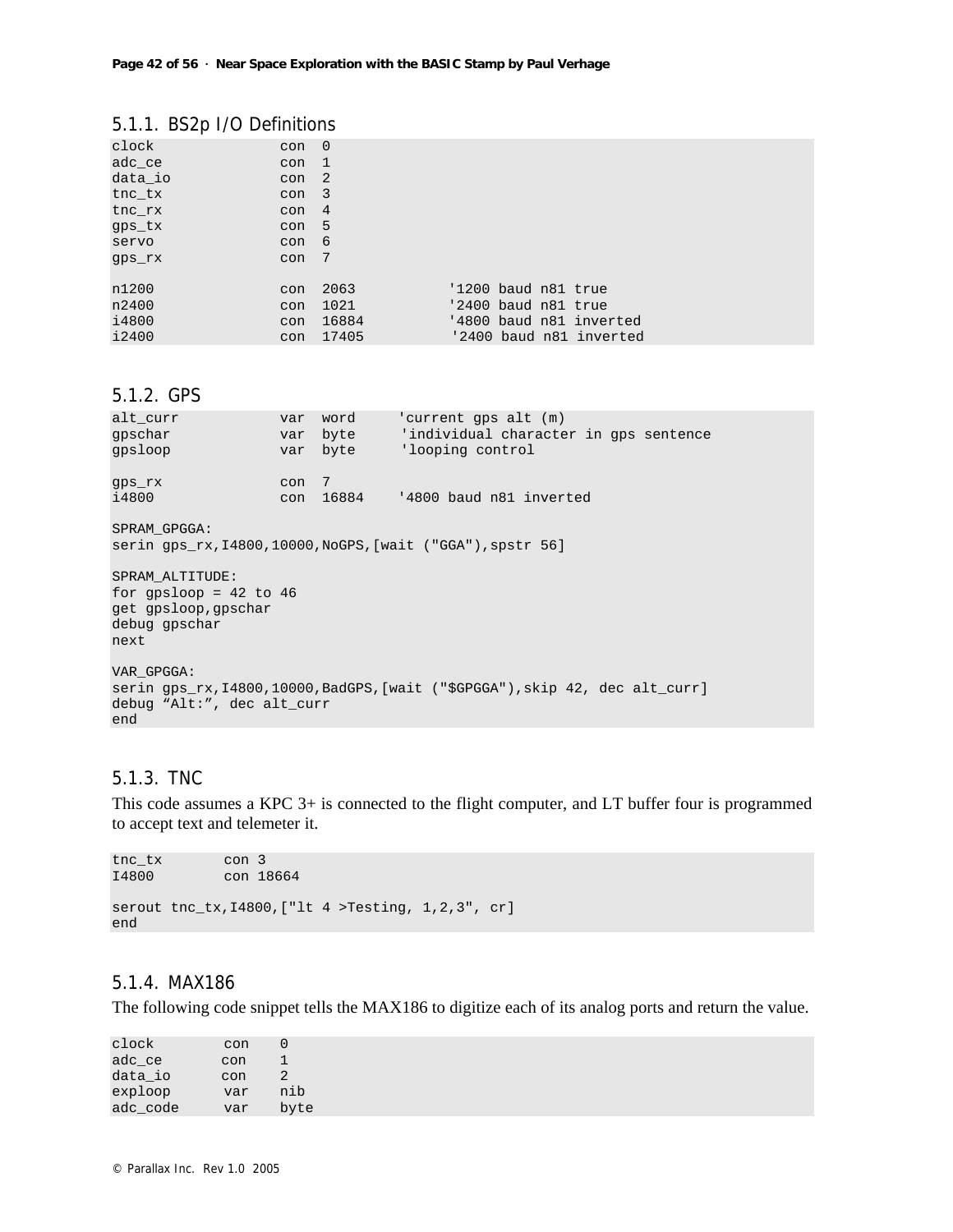```
Exp_Value var word
```

```
for exploop = 0 to 7 '8 channels on tv02f 
lookup exploop,[$8C,$CC,$9C,$DC,$AC,$EC,$BC,$FC],adc_code 
low adc_ce 'activate ihu adc
pause 10<br>shiftout data_io,clock,1,[adc_code]
shiftout data_io,clock,1,[adc_code] 'shift out instructions 
shiftin data_io,clock,2,[Exp_Value\12] 'shift in the data
high adc_ce 
pause 10 
debug "CH:", dec exploop, "/", dec Exp_Value, cr 
next 
end
```
#### 5.1.5. SSC II

| servo<br>i2400 | con<br>con                       | 6<br>17405 |  | '2400 baud n81 inverted |
|----------------|----------------------------------|------------|--|-------------------------|
|                | serout Servo, 12400, [255, 0, 0] |            |  |                         |

#### 5.1.6. ULN2803

The ULN2803 is activated by HIGHing the BS2p I/O pin connected to one of its inputs. Make a jumper wire to connect the BS2p and ULN2803.

high 12 pause 1000 low 12

# 5.1.7. Main Bus Voltage

The third channel to the MAX186 can be jumpered for Main Power. When done, the following code returns the digitized value of the main bus voltage.

| clock                                  | con | $\mathbf{0}$                       |                         |  |
|----------------------------------------|-----|------------------------------------|-------------------------|--|
| adc ce                                 | con | 1                                  |                         |  |
| data_io                                | con | 2                                  |                         |  |
| adc code                               | var | byte                               |                         |  |
| Exp Value                              | var | word                               |                         |  |
| MainV                                  | var | bit                                |                         |  |
|                                        |     |                                    |                         |  |
| GetMainV:                              |     |                                    |                         |  |
| MainV = 0                              |     |                                    | 'good until proven bad  |  |
| $adc\code{code = $9C}$                 |     |                                    |                         |  |
| low adc ce                             |     |                                    | 'activate ihu adc       |  |
| pause 10                               |     |                                    |                         |  |
| shiftout data io,clock,1,[adc code]    |     |                                    | 'shift out instructions |  |
| shiftin data_io,clock,2,[Exp_Value\12] |     |                                    | 'shift in the data      |  |
| high adc_ce                            |     |                                    |                         |  |
| pause 10                               |     |                                    |                         |  |
|                                        |     | if Exp_Value > 2750 then MainVOkay |                         |  |
| MainV = 1                              |     |                                    | 'low main voltage       |  |
|                                        |     |                                    |                         |  |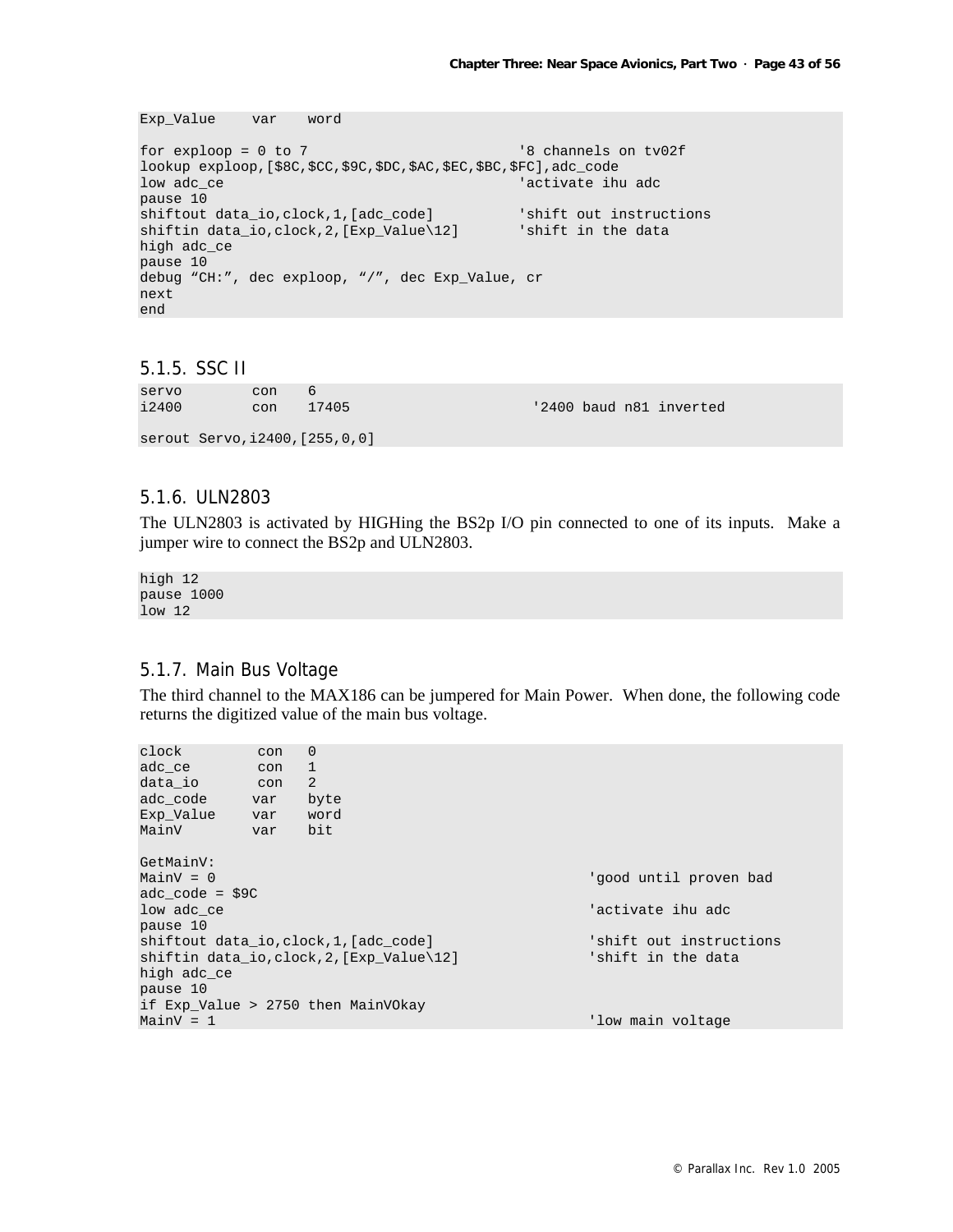# 5.2. Block Two CC/PS

First step is to program the MIM Module. To program the MIM Module, the MIM JMP jumper (a shorting block) must be set to Pgm. The MIM JMP is located near the center of the CC/PS. Consult the CC/PS diagram to locate it. Once the jumper is set to Pgm then the MIM Module can be programmed through its DB-9 connector. Program the MIM to send all position reports beginning with a string of \$GP???. The period, or amount of time selected for position transmissions is irrelevant, since the BS2p forces transmissions from the MIM Module. To take advantage of the digital inputs of the MIM, program the MIM to send telemetry. Finally, as a back up to GPS failure, program the MIM to beacon every minute or two. For the Alinco DJ-S11, leave PTT at 0, or active low. To get mission data into an Igate, select WIDE 3-3 for a path. Refer to the documentation you receive with your MIM Module for more complete information on programming the MIM Module. After programming the MIM Module, reset the MIM JMP to BS2p. If this is not done, then the MIM Module will not hear data from the BS2p.

The last section gives snippets of code needed to operate all features of the CC/PS.

| 5.2.1. BS2p Definitions |  |  |  |
|-------------------------|--|--|--|
|-------------------------|--|--|--|

| CON | O              |
|-----|----------------|
| CON | 1              |
| CON | $\mathfrak{D}$ |
| CON | 3              |
| CON | 4              |
| CON | 5              |
| CON | б              |
| CON | 7              |
|     |                |

#### 5.2.2. GPS

| I4800<br>alt curr<br>alt_max<br>qpsqual<br>qpsreply<br>qpschar                                                                                                                                                                                                                 | con<br>var<br>var<br>var<br>var<br>var | 16884<br>word<br>word<br>Status_Flag.bit0<br>Status_Flag.bit1<br>byte | '4800 inverted baud<br>'current qps alt (m)<br>'highest alt so far<br>'0=poor qual, 1=qood quality<br>'0=no qps response, 1=qps ok |
|--------------------------------------------------------------------------------------------------------------------------------------------------------------------------------------------------------------------------------------------------------------------------------|----------------------------------------|-----------------------------------------------------------------------|------------------------------------------------------------------------------------------------------------------------------------|
| qpsloop<br>GPS:<br>GPGGA:<br>qpsreply $= 1$<br>for exploop = $0$ to 70<br>get gpsloop, gpschar<br>if $qpschar = ""$ then ShiftGGA<br>next<br>ShiftGGA:<br>for $qpsloop = exploop$ to $0$<br>get gpsloop, gpschar<br>put qpsloop+6,qpschar<br>next<br>put 0, "\$"<br>put 1, "G" | var byte                               | serin etrex, $14800, 10000$ , NoGPS, [wait ("GGA"), spstr 70]         |                                                                                                                                    |
| put 2, "P"<br>put 3, "G"<br>put 4, "G"<br>put 5, "A"<br>SendGGA:                                                                                                                                                                                                               |                                        |                                                                       |                                                                                                                                    |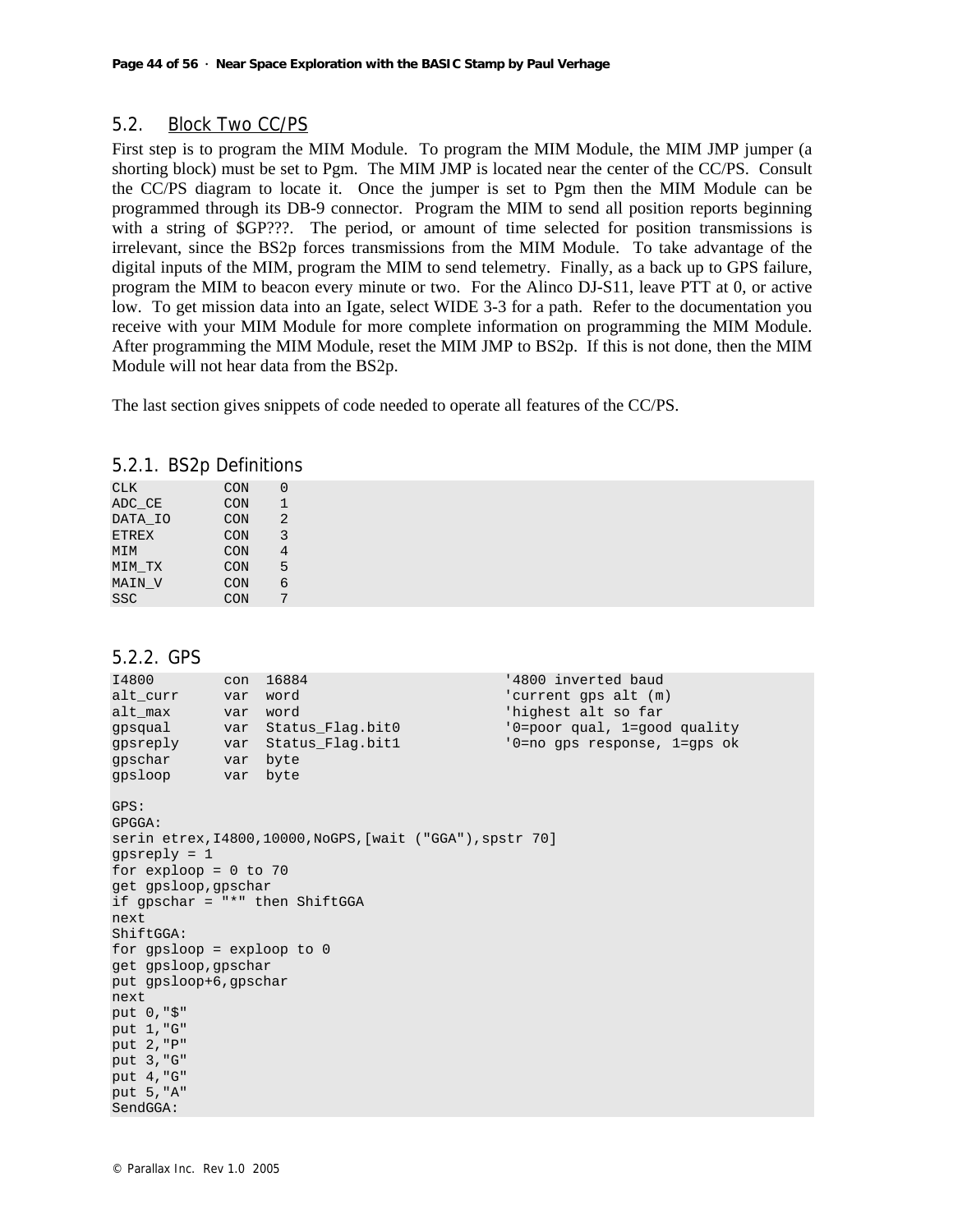```
for gpsloop = 0 to exploop+6 
get gpsloop,gpschar 
serout mim, n4800i, [gpschar]
next 
gosub KeyMIM 'send telemetry
get 33,gpschar 
qpsqual = gpschar - 48gpsloop = 42 
alt\_curr = 0GetAlt: 
get gpsloop,gpschar 
if gpschar = "." then DoneAlt 
alt_curr = alt\_curr * 10qpschar = qpschar - 48
alt_curr = alt_curr + gpschar 
gpsloop = gpsloop + 1 
goto GetAlt 
DoneAlt: 
get gpsloop+1,gpschar 
gpschar = gpschar - 48 
serout mim,n4800i,["$GPGLL,,,,,,",cr,dec alt_curr,".",dec gpschar," M*"]<br>gosub KeyMIM 'send telemetry
                                              'send telemetry
GPRMC: 
serin etrex,N4800I,10000,NoGPS,[wait ("RMC"),spstr 70] 
gpsreply = 1 
for exploop = 0 to 70 
get gpsloop,gpschar 
if gpschar = "*" then ShiftRMC 
next 
ShiftRMC: 
for gpsloop = exploop to 0 
get gpsloop,gpschar 
put gpsloop+6,gpschar 
next 
put 0,"$" 
put 1,"G" 
put 2,"P" 
put 3,"R" 
put 4,"M" 
put 5,"C" 
SendRMC: 
for qpsloop = 0 to exploop+6get gpsloop,gpschar 
serout mim,n4800i,[gpschar] 
next 
gosub KeyMIM 'send telemetry
goto GPSEnd 
NoGPS: 
gpsreply = 0 
GPSEnd: 
return 
DeadGPS: 
for gpsloop = 1 to 10 
serout mim,n4800i,["$GPGLL,,,,,,",cr,">Dead GPS*"] 
gosub KeyMIM 'send telemetry
next
```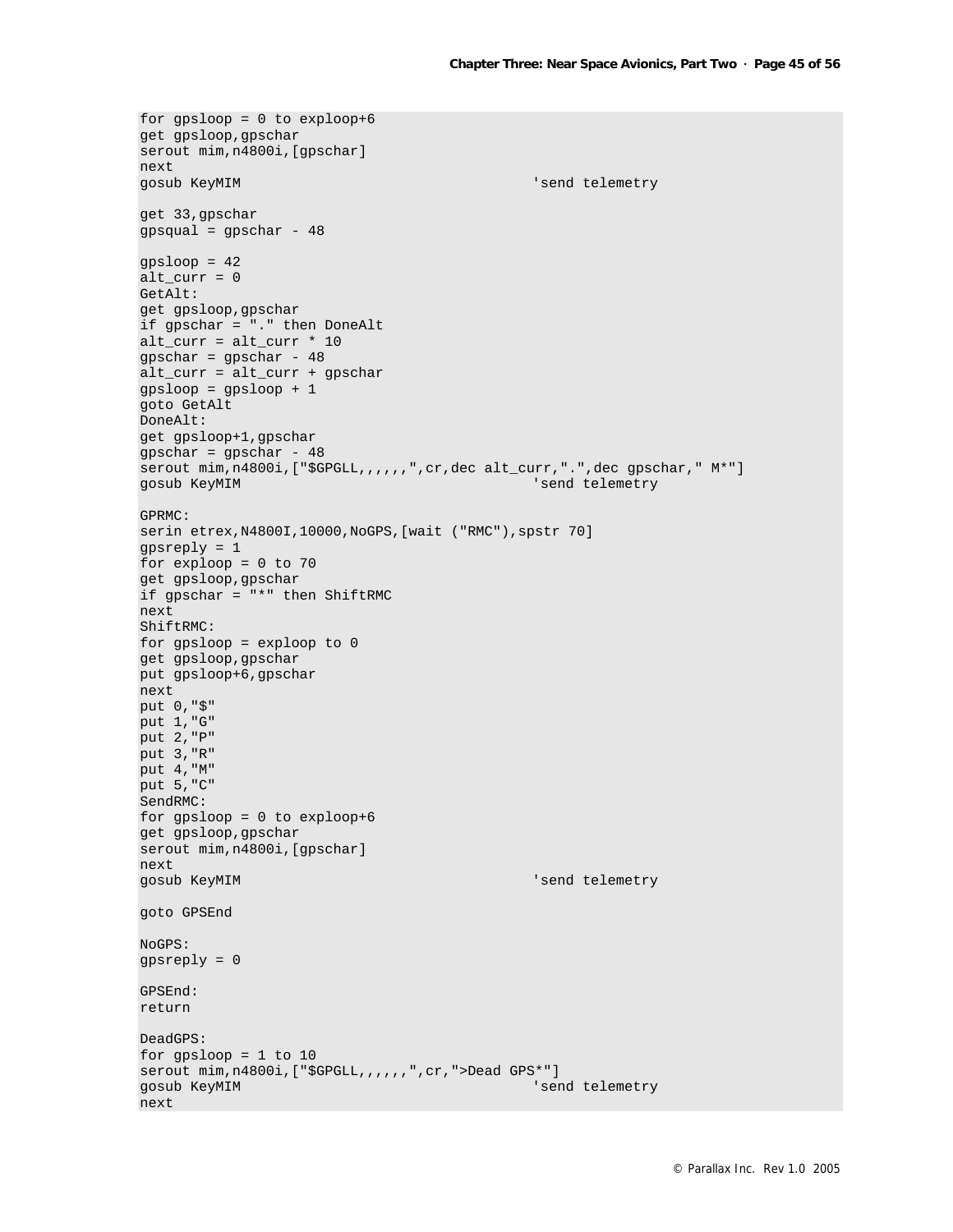#### **Page 46 of 56 · Near Space Exploration with the BASIC Stamp by Paul Verhage**

return

```
NoSat: 
for gpsloop = 1 to 5 
serout mim,n4800i,["$GPGLL,,,,,,",cr,">No GPS Lock*"] 
gosub KeyMIM 'send telemetry
return
```
#### 5.2.3. MIM Module

n4800i con 16884

```
serout mim,n4800i,["$GPGLL,,,,,,",cr,">Text*"] 
gosub KeyMIM 'send telemetry
KeyMIM: 
pause 1000 
high mim_tx 
pause 250 
low mim_tx 
pause 5000
```
#### 5.2.4. MAX186

return

```
exp_value var word '# of pulses from experiments 
                                                  'result of adc conversion 
exp_high var exp_value.highbyte 
exp_low var exp_value.lowbyte 
adc_code var byte 'instructions to adc 
exploop var byte 
ADC:<br>
for exploop = 0 to 7 <br>
<br>
The standard standard standard standard standard standard standard standard standard standard standard standard standard standard standard standard standard standard standard standard standar
for exploop = 0 to 7
lookup exploop,[$8C,$CC,$9C,$DC,$AC,$EC,$BC,$FC],adc_code 
low adc_ce 'activate ihu adc_ce 'activate ihu adc
pause 10 
shiftout data_io,clock,1,[adc_code] 'shift out instructions
shiftin data_io,clock,2,[exp_value\12] 'shift in the data
high adc_ce 
pause 10 
put (exploop*2),exp_low 
put ((exploop*2)+1),exp_high 
next 
serout mim,n4800i,["$GPGLL,,,,,,",cr,">EXP-",dec data_rep,","] 
for exploop = 0 to 7 
get (exploop*2),exp_low 
get ((exploop*2)+1),exp_high 
serout mim,n4800i,[dec exp_value] 
serout mim,n4800i,["/"] 
next 
serout mim,n4800i,["*"] 
gosub KeyMIM 'send telemetry
return
```
5.2.5. SSC II

| n2400i | con 17405                         | '2400 baud, inverted              |
|--------|-----------------------------------|-----------------------------------|
|        | serout SSC, n2400i, [255, 0, 127] | 'rotate servo # 0 to position 127 |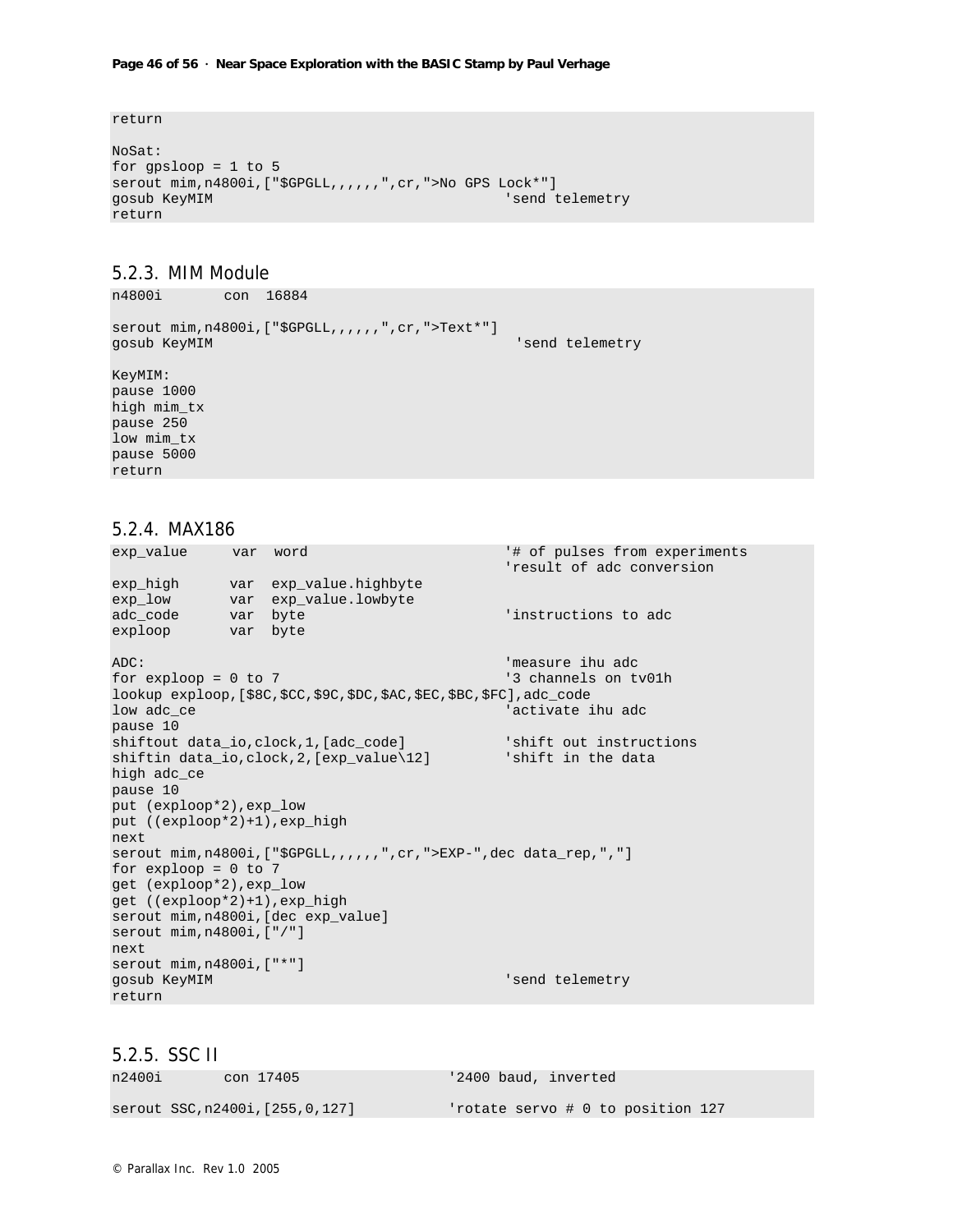#### 5.2.6. ULN2803

high 8 <sup>'turn</sup> on 8

pause 1000 'wait one second low 8  $'$  'turn off 8

#### 5.2.7. Main Bus Voltage

if MainV = 0 then EndFlight

Congratulations, I now pronounce your CC/PS flight computer healthy! Ask about Parallax's educational discount on selected items if you are associated with a school. A project board is not required, as the BS2p is programmed in the CC/PS. While you are at the Parallax website, download the programming software, their BS2p Documentation Guide, and app notes for sample projects. You can learn a lot about designing your experiments by looking at these project descriptions. In the Documentation Guide you'll find all the information you need to know about programming the BS2p.

Go to the Maxim website and ask for a sample of the MAX186, 12 bit, 8 channel Analog to Digital converter. You can purchase the MAX186, but they cost about \$20 a piece. Maxim does send out free samples however, so ask for one (you'll probably receive two of them).

Websites for Parts

Parallax has a website at http://www.parallax.com. Maxim's website is located at http://www.maxim-ic.com

# **Good to Know – The Great Plains Super Launch (GPSL)**

This article is derived from an article I wrote for Mr. Harlan, the publisher of ATV Quarterly.

One reason for the great success at GPSL 2002 is because of the great help and support I had. Without the help of my mother Erma Verhage, Mark Conner (N9XTN), and Ralph Wallio (WØRPK), GPSL 2002 would not have been the success it was. One other thing that helped was the fact there was a history behind GPSL 2002.

#### Pre-GPSL

Two years ago, in June 2000, I made a trip to Manhattan, Kansas (from Idaho where I teach) to visit my parents. I still had email addresses from my balloon buddies in Kansas and Nebraska, so I proposed we launch a balloon during my visit. We launched our balloon from the Johnson Near Space Center, about ten miles south of the town of Manhattan. This is the same location from which I launched balloons when I was the program manager of KNSP, the Kansas Near Space Program. I had lost my main tracking capsule back in Idaho, so my science capsule hitched a ride with Mark Conner's (N9XTN) tracking capsule. My capsule carried a BASIC Stamp and was programmed to position a 35mm camera and take pictures at fixed intervals. Launch day was covered with dreary overcast skies. Because of the clouds, the photographs looking downwards were pretty much useless. That is, except for one or two that showed Mark's capsule below my capsule and a jet contrail still thousands of feet lower. There were other photographs taken that showed the balloon expanding as it ascended to over 90,000 feet. The chase of this flight went well and chase crews were about  $\frac{1}{2}$  mile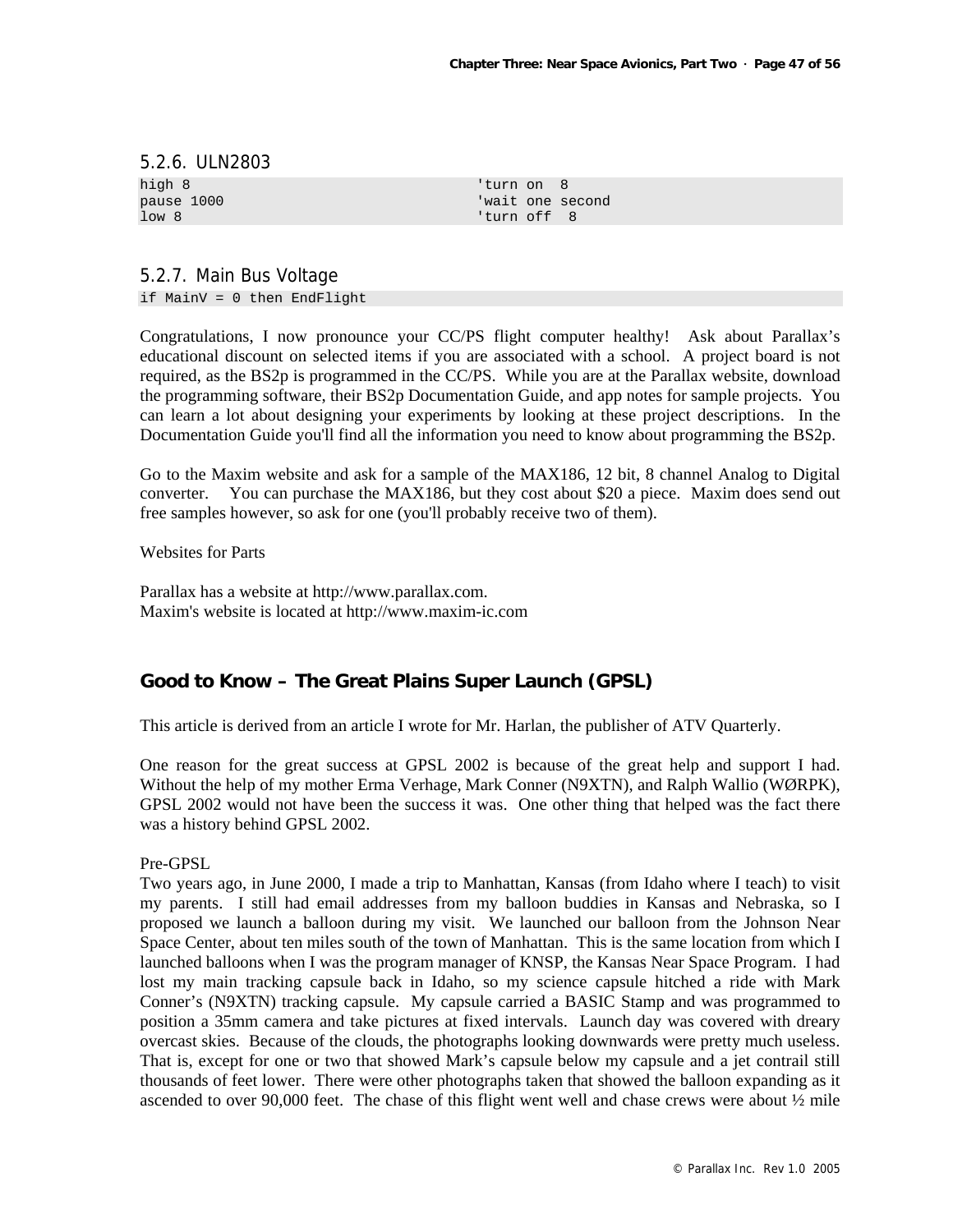away from the capsules as they dropped out of the low cloudbank. I suppose this launch could be considered the first Great Plains Space Launch.

#### GPSL 2001

In the spring of 2001, when we were considering another balloon launch during my annual visit to my parents, it was decided we should try for a record number of launches that summer. When planning to break a near space record, there's only one source to go to, and that's Ralph Wallio (WØRPK). He informed us that the greatest number of known simultaneous launches was two. So Mark Conner (N9XTN), Bill All (N3KKM), Don Pfister (KAØJLF), and I (KD4STH) began planning for at least three simultaneous launches.



**GPSL 2001** – Launch crews.

The near space programs involved were the Treasure Valley Near Space Program (TVNSP) from Idaho, the High Altitude Balloon Investigation Testing And Tracking (HABITAT) group, the Near Space Balloon Group (NSBG) from the Kansas City area, and the Nebraska Stratospheric Amateur Radio (NSTAR) group from Nebraska. This time we determined we needed a name for the launches because Kimbra Cutlip of Weatherwise magazine asked to cover the launches. It was Bill All (N3KKM) who came up with the name Great Plains Super Launch, or GPSL, because of the number of balloons we were attempting to launch. GPSL 2001 was a wonderful success; with three balloons being launched and two being immediately recovered (Bill's was recovered a few days later).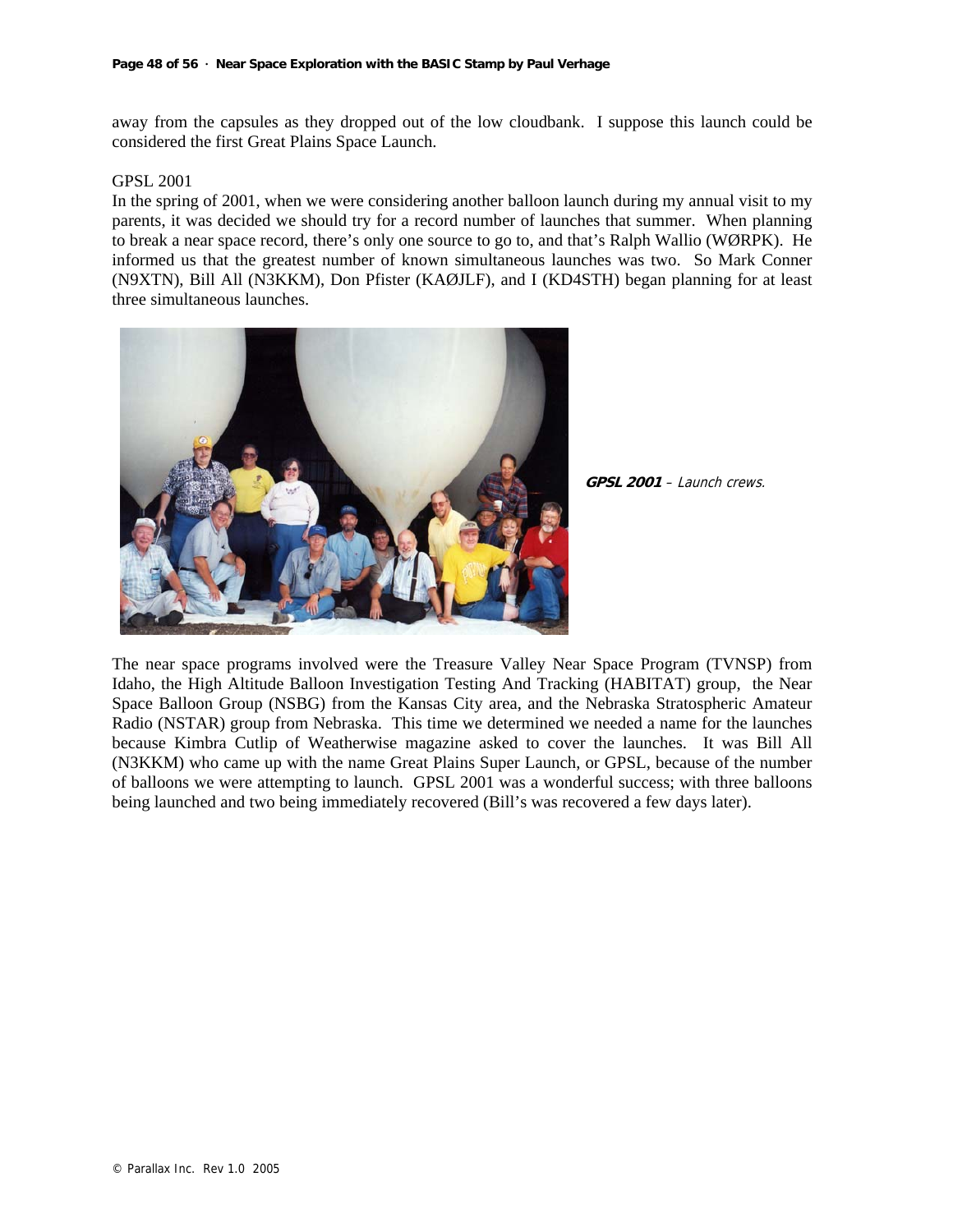

**GPSL 2001** – On the launch line, L to R, NSTAR, NSBG, TVNSP.

HABITAT and NSBG shared a ride on a balloon while NSTAR and TVNSP each took their own ride on a balloon. During its descent, Bill and Don's capsules ran into a problem and stopped sending us packets. Mark's capsule was the first one capsule recovered. The owner and his family of the wheat field that the capsule landed in were fascinated by what had happened. My capsule was recovered second in another cut wheat field.



**GPSL 2001** – Recovery of the author's near spacecraft. L to R, Paul, Dan, Paul, Mark, & Sheri.

This time however, the landowner didn't care one bit about what we were doing. So we retrieved the capsule and left the field to find Bill. Bill searched for a couple hours in the area we predicted the capsule would land based on its last known altitude and descent. Sometimes we get lucky making this kind of prediction, as when Mark predicted a capsule's recovery location to within less than a mile of its actual landing location. This time however, we were unsuccessful. We met Bill on the road after his search and headed off to lunch, and to have our film processed. Midwestern farmers tend to be a friendly bunch, and when one farmer found a capsule in his field a few days later, he called Bill. Bill had the foresight to leave a phone card and a phone number on his capsule, in case something like this should happen. A few days later Bill made arrangements to pick up his capsule. Ms. Cutlip wrote an excellent article on GPSL 2001. See Weatherwise, November/December 2001, pp. 14 – 23.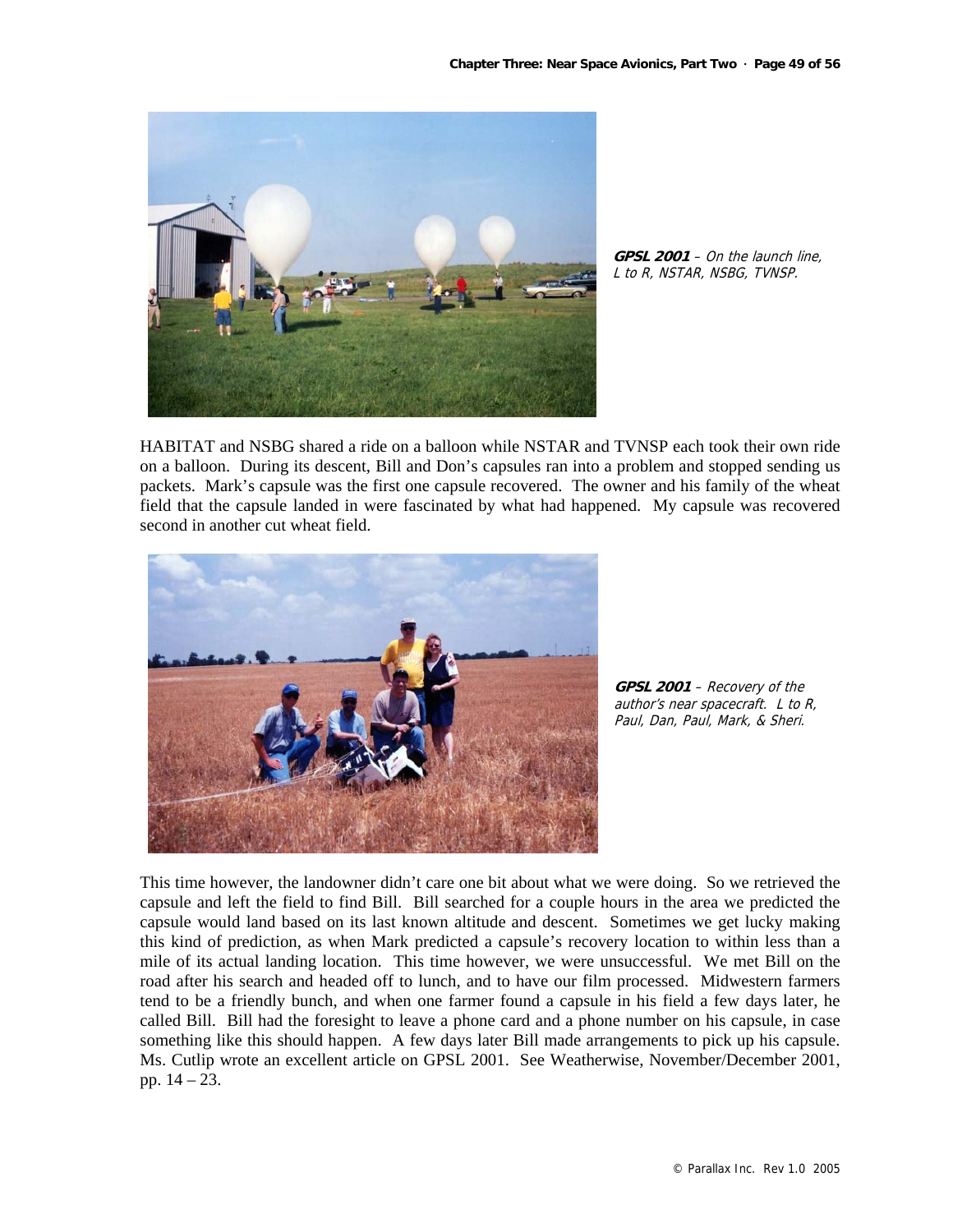#### GPSL 2002

I wanted GPSL 2002 to be better than GPSL 2001 in every measurement. Since GPSL 2001 saw the launch of three balloons on one day, we planned GPSL 2002 to launch more balloons and occur over more days. We tried for twice as many launches and added an extra day for a symposium. My mother arranged for GPSL 2002 to use the Hemisphere Room at the Kansas State Library (the Hale Library). Ralph maintained the webpage for GPSL 2002 so that everyone could keep up to date on the plans for GPSL. He also kept me on my toes, so I didn't forget anything. Mark started the Yahoo Groups email list and researched things like available motels and rates that guests could use. By the time I left for my summer vacation, everything for GPSL 2002 had been arranged except for food trays.

Officially, GPSL 2002 started on Friday morning, 5 July 2002. Unofficially it began Thursday evening when several of us met for dinner in Manhattan, Kansas. Present at dinner was Bill Brown (WB8ELK), probably the first person to launch a balloon carrying amateur radio gear. Since his flight in 1987, a lot has changed in ham radio. Now we send GPS receivers and TNCs on our balloons to make tracking and recovery easier. But in the early days, it was all done with direction finding. This can be tough when you consider that a balloon may reach altitudes in excess of 90,000 feet and land over 100 miles away.

Friday morning began with several near space programs setting up displays about their programs. The variation in the design and construction of near space capsules is amazing. What these programs are planning and accomplishing is even more amazing. Ralph Wallio (WØRPK) MC'd the symposium. He began with introductions by the 25 attendees of GPSL 2002. Next the near space programs present discussed what they were currently working on. Several videotapes were shown. Some videos were of near space launches; some were of newscasts about launches; while others were actual videos taken from near space. After the morning presentations, we headed over to the Ramada Inn's restaurant, the Gold Fork. They couldn't seat all of us at one table, so we occupied four tables in one corner of the restaurant.

The afternoon presentations were more technical. Presentations covered the range of topics from, Early History, Meteorology, Tracking and Recovery Procedures, Advanced Projects, and Airframes and Avionics. I'm currently putting together proceedings from the GPSL 2002 symposium. So if you'd like more information on the presentations, please email the author. At the close of the presentations, attendees decided the launch time for Saturday morning. The author is accustomed to launching balloons at the break of dawn, before the sun has a chance to create surface winds too high to safely launch balloons. This meant a launch at 6:00 AM, which means we had to arrive at the launch site before 5:00 AM. This was fine with the author (and probably others), but not with the majority of the attendees. So it was decided to arrive at the launch site at 7:00 AM and try to launch by 9:00 AM. Because of winds aloft that were not cooperating with a launch from the traditional Johnson Near Space Center, it had been decided several days earlier to move the launch site out to the Herington Municipal Airport. This required we drive more than an hour from Manhattan to get to the launch site. No doubt that added to the desire to launch later in the morning.

After Friday afternoon's presentations, GPSL 2002 attendees drove to the Sirloin Stockade in Manhattan for dinner. At dinner Bill Brown (WB8ELK) was presented a plaque declaring him the Father of Amateur Radio High Altitude Ballooning. Bill's first flight occurred on his birthday in August 1987. Since his first launch, Bill has launched over 200 balloons carrying some form of amateur radio. And here I thought I was doing pretty well at 33 launches in five and a half years!

Saturday morning couldn't have been much better. There was a little haze in the sky that would limit our ability to see the balloons at high altitudes, but other than that, the morning was perfect. The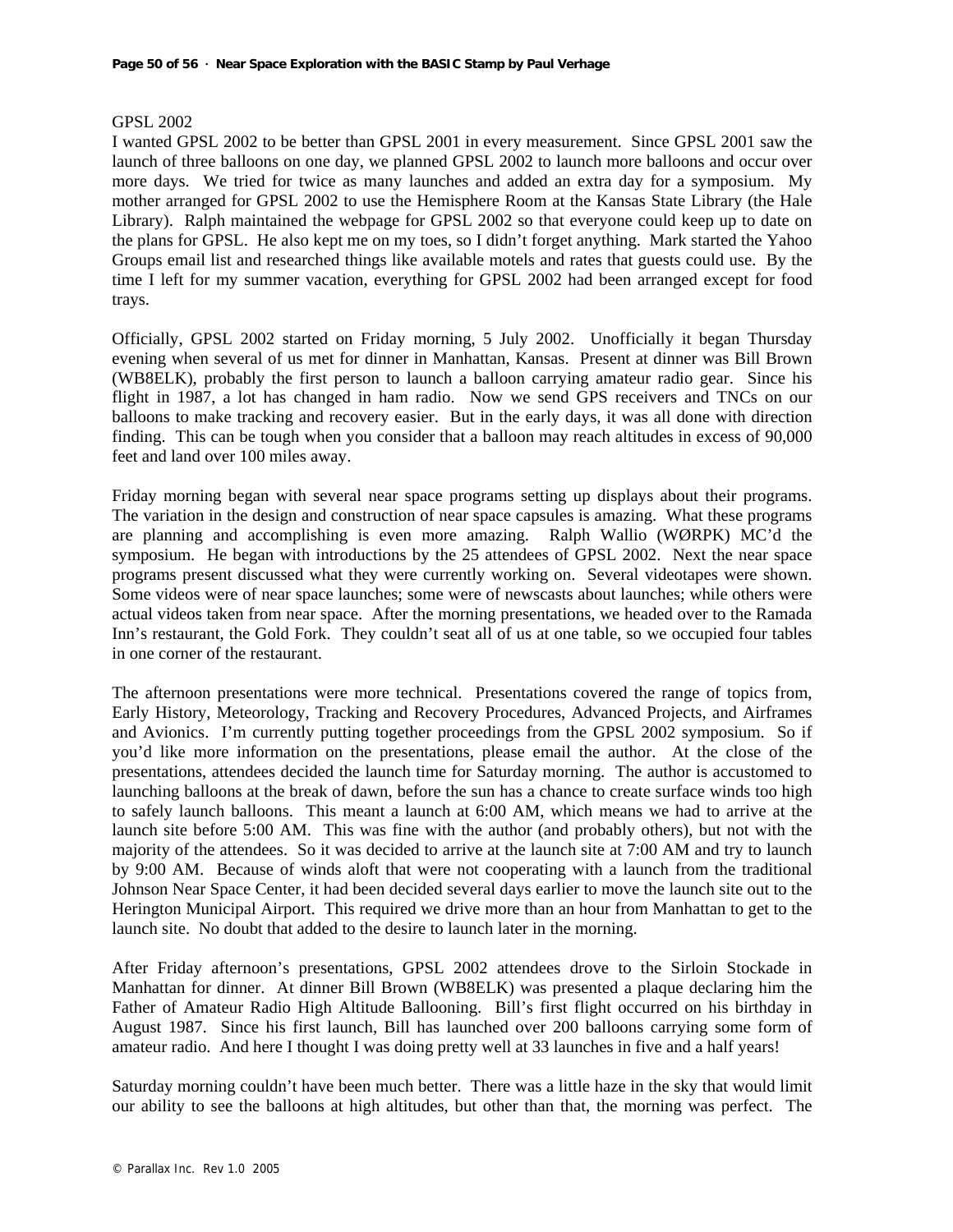surface winds were light enough that we were able to safely fill the balloons outdoors. Almost everyone arrived by 7:00 a.m., but we didn't start filling the balloons until much later. Only the Herington Times covered the launch. Other local newspapers and television stations didn't even try to cover the launch. I'm sorry Mr. Harlan wasn't able to make it out to the launch. But unlike other media, Mr. Harlan did make the effort to cover the launch.

The only problem to occur that morning was when Mike Bogard's (KDØFW) balloon burst. His balloon was twenty years old and had begun to bulge oddly during the filling. Eventually the bulge burst with a pop. Bill Brown (WB8ELK) must have been covered in latex, as he was beneath the balloon, holding it by the neck at the time it burst. Fortunately Zack Clobes (WØZC) brought an extra balloon with him. It wasn't until after 9:00 AM that all the balloons were finally filled and sealed. After conferring with the balloon crews, we decided we were all ready for launch. A total of eight weather balloons were carried out to the grassy field near the tarmac. Once safely spread out, we formed a line about 200 feet long.



**GPSL 2002** – Six balloons on the launch line, a record.

The size of this launch made communications with all the balloon crews difficult. Before launch, every balloon crew manager indicated his readiness to launch by calling out either a GO or NO GO. There was only one NO GO, but it only took a few minutes to correct their lanyard problem.

After a countdown from five, the balloons simultaneously took to the hazy Kansas skies. It was impressive to see all these balloons lift off at once! With the low winds aloft, we were in no hurry to start chasing after the balloons. After getting pictures of the launch crews, we headed out to the Herington Dairy Queen for refreshments and waited there for the first balloon to burst. Zacks' balloon was the first to burst, after having reached an altitude greater than 72,000 feet. Zack used a 600-gram balloon, so it's not surprising his balloon burst first and at the lowest altitude. EOSS's and TVNSP's balloons were 1200 grams each, so these two flights reached altitudes above 87,000 feet before bursting. Ascent times were only about ninety minutes and it took the capsules another hour to land. With APRS on the balloons and Kansas roads arranged in a grid with roads every one mile, the recovery of capsules went very well and fast. The capsule that took the longest to recover was Mike Bogard's (KDØFW) capsule. He didn't fly an APRS tracker; instead Mike flew amateur television (ATV) and a 6m repeater on his balloon. So recovering his balloon required fox hunting skills. Talk about the ultimate foxhunt! By 3:00 PM, all the capsules had been successfully recovered.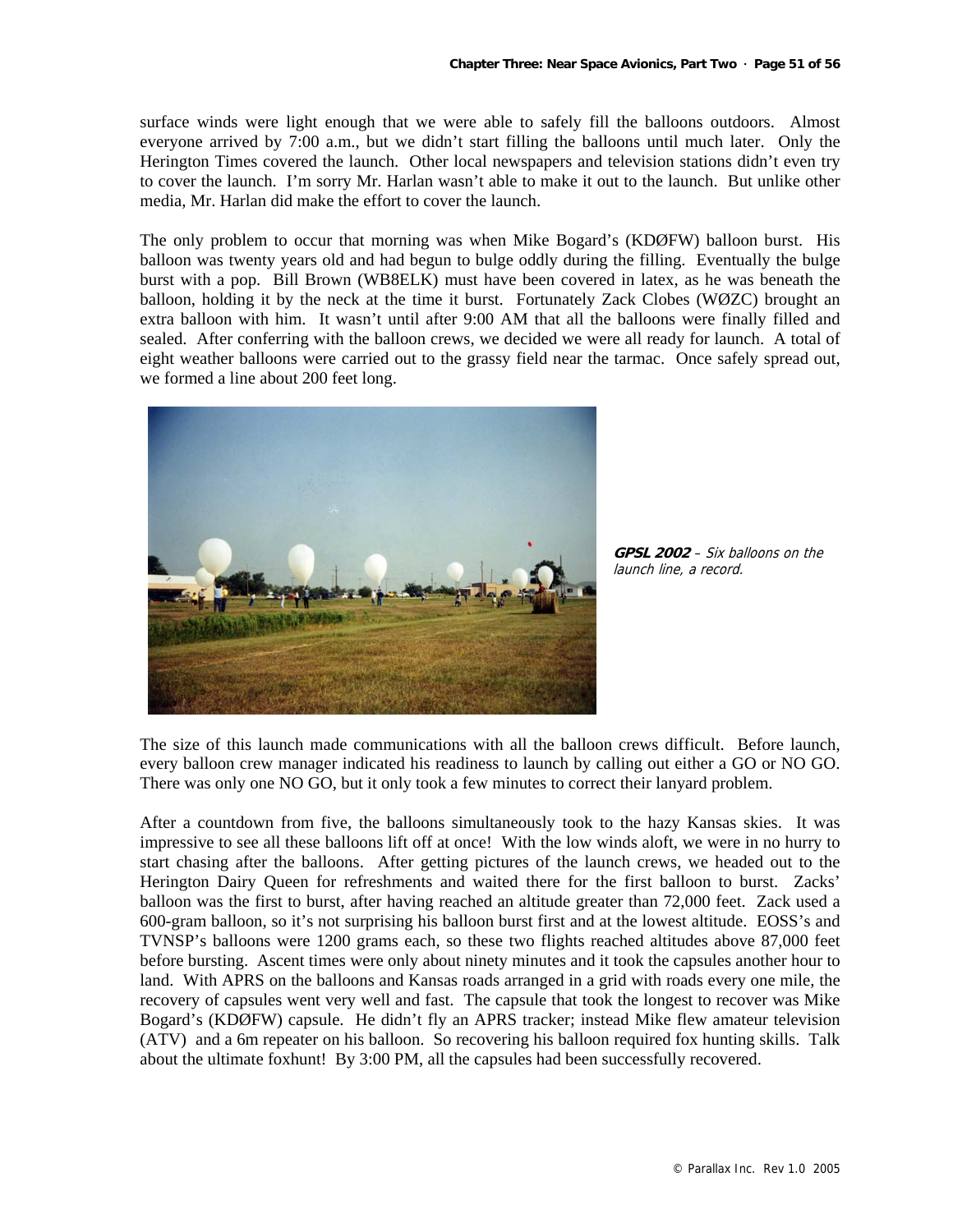After recovery, most balloon crews headed to lunch at the Cracker Barrel restaurant in Junction City, Kansas, located almost one hour north of Herington.



**GPSL 2002** – A well deserved, but late, lunch.

 With over 20 people present, we swamped the restaurant. Stories and photographs were traded during lunch. Everyone agreed this had been a great GPSL and were looking forward to next year's.

#### GPSL 2003

GPSL 2003 was held in conjunction with the Space Grant's BalloonSat program. Five missions took to the sky, each carrying two BalloonSats.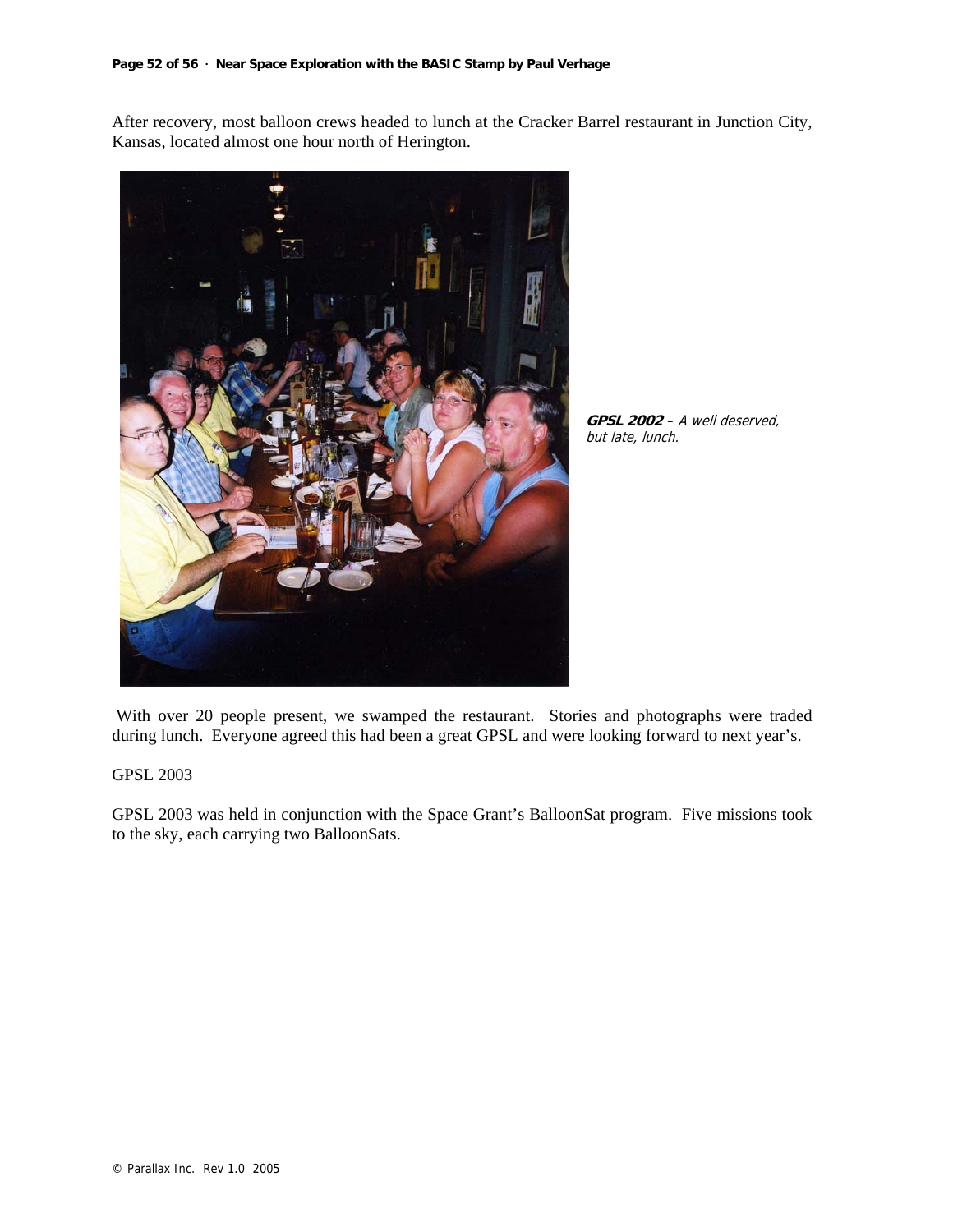

**GPSL 2003** – Filling five balloons. In forefront, TVNSP's baloon will carry Scrat and Team Ohio's BalloonSats.

Students from schools across the U.S. met at the Colorado University – Boulder campus to design and build BalloonSats. GPSL 2003 was the first in Colorado and was sponsored by EOSS. Students attached their BalloonSats to one of five stacks, then helped with the prep, launch, chase, and recovery. For the latest information on GPSL, join the GPSL email list on Yahoo Groups.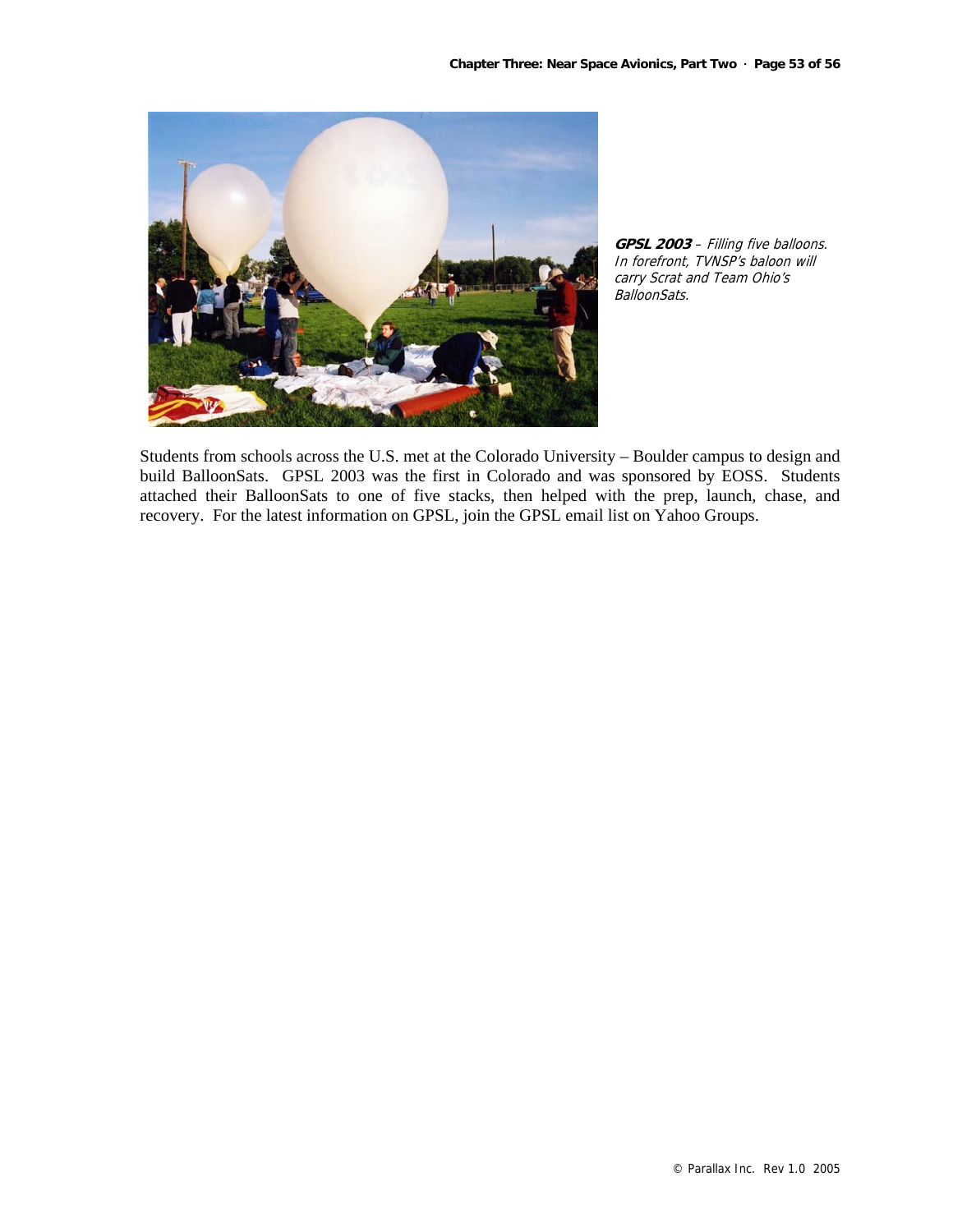

**GPSL 2003** – About ready to launch one of TVNSP's near spacecraft. This flight will carry Team Alabama's BalloonSats.



**GPSL 2003** – Five balloons on their way to near space.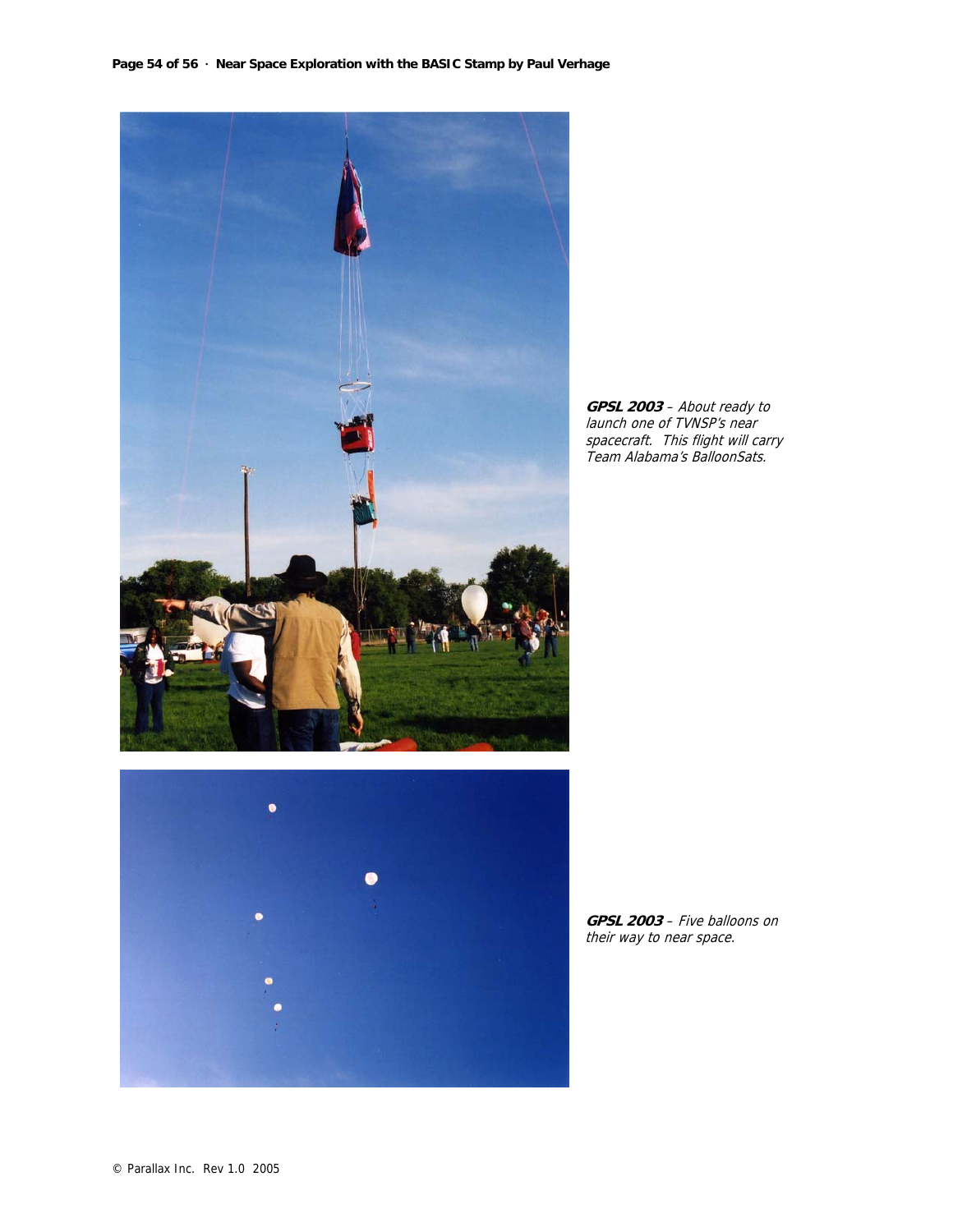# **Near Space Humor**

Balloon Talk With Phil and Pop, The Helium Brothers

Phil: Hello and welcome to Nation Public Radio! You're listening to Phil and Pop, the Helium Brothers on Balloon Talk. We're here to discuss near space and your near space problems. If you have a question about your balloon, or anything else, the number to call is 888-Balloon Junk.

Hello, you're on Balloon Talk.

Caller: This is Barbara from Burlington. I only have 600-gram balloons and I need to get a 12-pound capsule above 90,000 feet.

Phil: I'm going to take a guess here.

Pop: I like it already.

Phil: Duct tape two 600-gram balloons together!

Phil: See you Barbara, good luck!

Phil: 888, BALLOON JUNK. That's 888-123-1234, hello, you're on Balloon Talk. Caller: Hi guys, this is Tim from Tulsa. Pop: So what's up man? Caller: I can't get my TNC settings right. I'm always missing packets from the balloon. Phil: Are you using a KPC-3+ with version 8 EEPROM? Caller: Yes and no, it's a KPC-3+ with version 6 EEPROM. Pop: Try duct tape. Phil: Thanks Tim, see you.

Caller: Hi, I'm a first time caller.

Pop: Okay, so what's going on?

Caller: I ran into trouble when filling a 1200 gram balloon with helium. While we were filling it, my crew noticed there was a hole in it, so we just threw out the balloon and used a new one. One of my balloon crew thought we could have saved the balloon. What should we have done?

Phil: Next time try duct tape.

Pop: I love it!

Phil: Good luck!

Caller: This is Fred from Fresno. After our last near space capsule recovery, we noticed a rip in our recovery system. How can we fix this?

Phil: What kind of recovery system are you using?

Caller: It's a seven foot diameter, ripstop parachute.

Pop: Did you buy it or make it?

Caller: We made it ourselves.

Phil: Then I suggest you use duct tape.

Pop: Man, duct tape fixes everything!

Caller: Hi guys, this is Alan from Atlanta. The BASIC Stamp 2 in my flight computer keeps coming out of its socket when the capsule lands. What am I doing wrong? Pop: Did you try duct taping the Stamp to the IC socket in your flight computer?

Caller: Ah, no, I hadn't tried that. Phil: Give that a try.